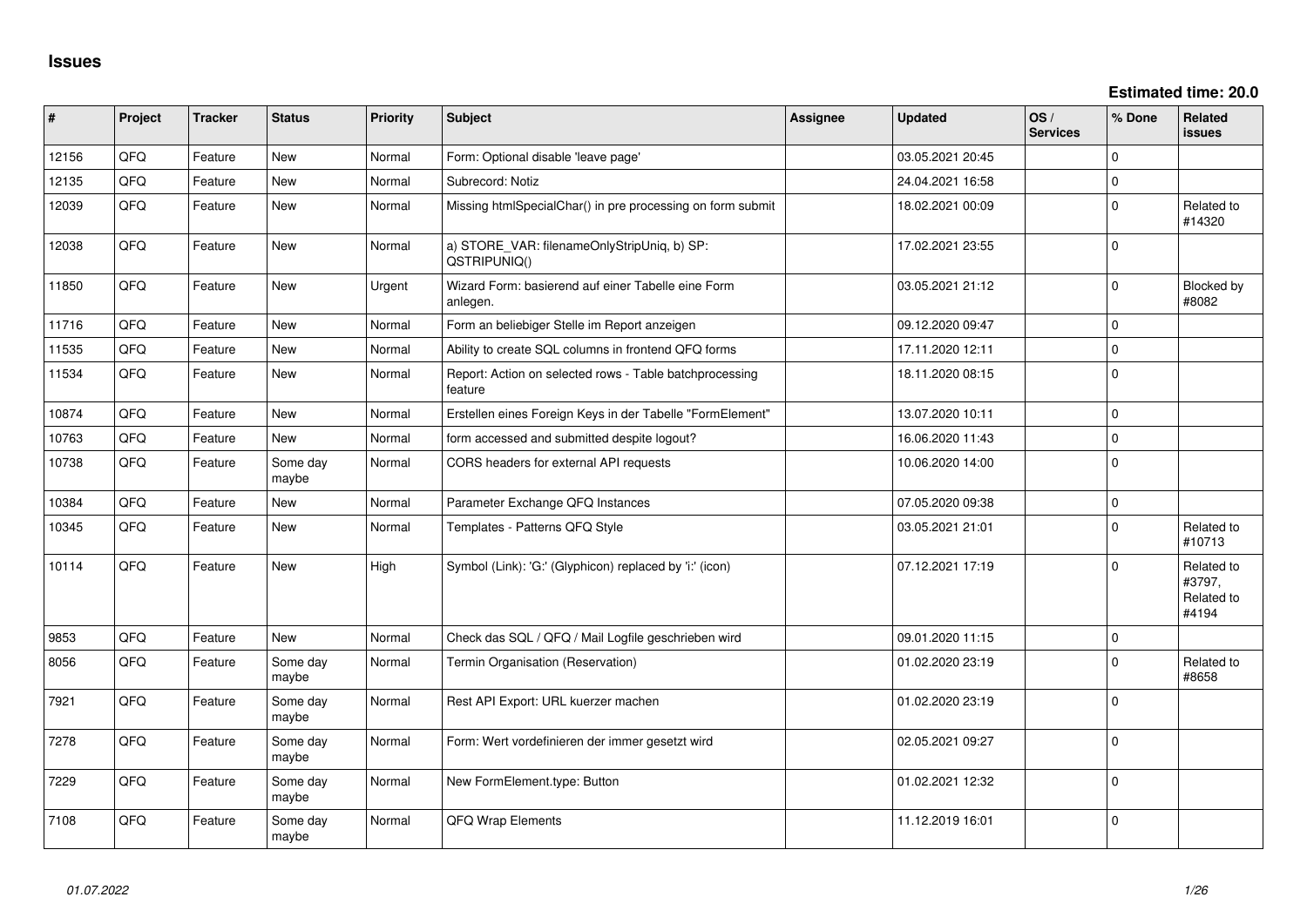| $\vert$ # | Project | <b>Tracker</b> | <b>Status</b>     | Priority | <b>Subject</b>                                                                    | <b>Assignee</b> | <b>Updated</b>   | OS/<br><b>Services</b> | % Done      | Related<br>issues   |
|-----------|---------|----------------|-------------------|----------|-----------------------------------------------------------------------------------|-----------------|------------------|------------------------|-------------|---------------------|
| 7106      | QFQ     | Feature        | Some day<br>maybe | Normal   | Beispiel Nummerierung von Rows in Report                                          |                 | 11.12.2019 16:01 |                        | $\Omega$    |                     |
| 7105      | QFQ     | Feature        | Some day<br>maybe | Normal   | Beispiel wie man in einer zweiten Tabelle speichert.                              |                 | 11.12.2019 16:01 |                        | $\mathbf 0$ |                     |
| 7104      | QFQ     | Feature        | Some day<br>maybe | Normal   | Manual: hint about escaping if '\r' appears in mail body                          |                 | 11.12.2019 16:01 |                        | $\Omega$    |                     |
| 7100      | QFQ     | Feature        | Some day<br>maybe | Normal   | Download: log access, max downloads, time limit                                   |                 | 01.02.2020 23:19 |                        | $\mathbf 0$ |                     |
| 6992      | QFQ     | Feature        | Some day<br>maybe | Normal   | DB exception: Syntax Highlight                                                    |                 | 11.12.2019 16:01 |                        | $\Omega$    | Related to<br>#5450 |
| 6704      | QFQ     | Feature        | Some day<br>maybe | Normal   | Upload Mode: Bilder in Notizen rechts sollen aktuellen<br>Upload repräsentieren.  |                 | 01.02.2020 23:19 |                        | $\mathbf 0$ | Related to<br>#3264 |
| 6515      | QFQ     | Feature        | Some day<br>maybe | Normal   | Formular: Felder dynamisch ein/ausblenden                                         |                 | 11.12.2019 16:02 |                        | $\pmb{0}$   |                     |
| 6299      | QFQ     | Feature        | Some day<br>maybe | Normal   | Attack detection: log table with invalid SIP access                               |                 | 11.12.2019 16:02 |                        | $\pmb{0}$   | Related to<br>#3947 |
| 6288      | QFQ     | Feature        | Some day<br>maybe | Normal   | Best Practice: Erklaeren wie man ein Formular ganz in<br>'weiss' erstellen kann   |                 | 11.12.2019 16:02 |                        | $\Omega$    |                     |
| 6084      | QFQ     | Feature        | Some day<br>maybe | Normal   | New escape type: 'D' - convert date                                               |                 | 01.02.2020 23:19 |                        | $\pmb{0}$   |                     |
| 6083      | QFQ     | Feature        | Some day<br>maybe | Normal   | Dynamic Update: Value Check via SQL                                               |                 | 11.12.2019 16:02 |                        | $\mathbf 0$ |                     |
| 5923      | QFQ     | Feature        | Some day<br>maybe | Normal   | fillStoreSystemBySqlLate                                                          |                 | 01.02.2020 23:19 |                        | 0           |                     |
| 5895      | QFQ     | Feature        | Some day<br>maybe | Normal   | Tutorial: List of all QFQ Features                                                |                 | 01.02.2020 23:19 |                        | $\mathbf 0$ |                     |
| 5893      | QFQ     | Feature        | Some day<br>maybe | Normal   | Edit on double-click                                                              |                 | 01.02.2020 23:19 |                        | 0           | Related to<br>#5894 |
| 5892      | QFQ     | Feature        | Some day<br>maybe | Normal   | QFQ should use T3 API to manipulate FE GROUP<br>membership                        |                 | 01.02.2020 23:20 |                        | $\mathbf 0$ |                     |
| 5851      | QFQ     | Feature        | Some day<br>maybe | Normal   | Queue System implementieren: MQTT, RabbitMQ                                       |                 | 01.02.2020 23:20 |                        | $\pmb{0}$   | Related to<br>#5715 |
| 5850      | QFQ     | Feature        | Some day<br>maybe | Normal   | Deployment: In QFQ Doc best practice fuer zeitgemaesses<br>Deployment beschreiben |                 | 01.02.2020 23:20 |                        | $\Omega$    |                     |
| 5805      | QFQ     | Feature        | Some day<br>maybe | Normal   | TypeAHead SQL value instead of key stored                                         |                 | 01.02.2020 23:19 |                        | $\pmb{0}$   | Related to<br>#5444 |
| 5783      | QFQ     | Feature        | Some day<br>maybe | Normal   | <b>BPMN View/Edit</b>                                                             |                 | 11.12.2019 16:02 |                        | $\Omega$    |                     |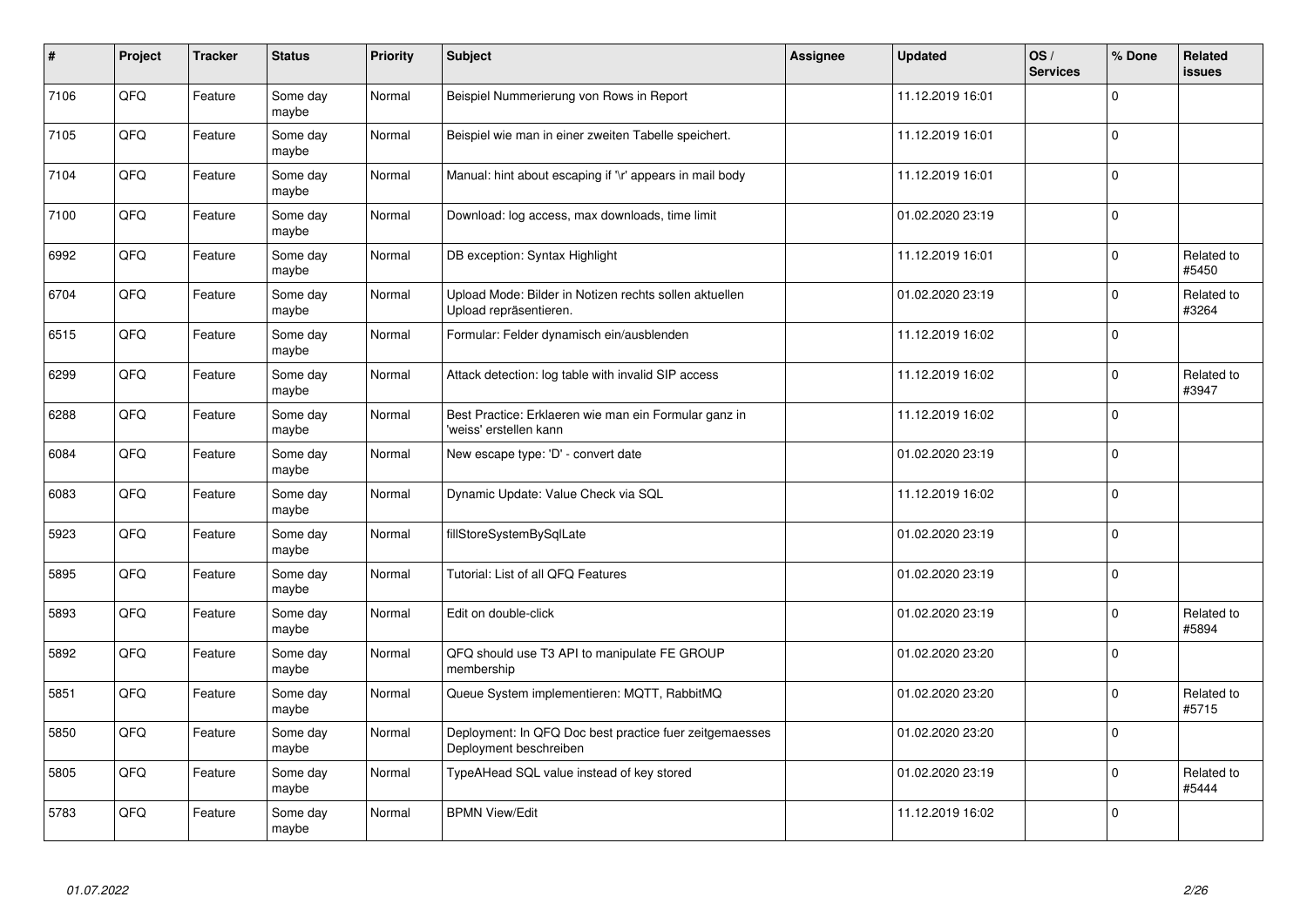| #    | Project | <b>Tracker</b> | <b>Status</b>     | <b>Priority</b> | <b>Subject</b>                                                                                                                                                | Assignee | <b>Updated</b>   | OS/<br><b>Services</b> | % Done      | Related<br><b>issues</b> |
|------|---------|----------------|-------------------|-----------------|---------------------------------------------------------------------------------------------------------------------------------------------------------------|----------|------------------|------------------------|-------------|--------------------------|
| 5455 | QFQ     | Feature        | Some day<br>maybe | Normal          | Mail Redirects grld abhaengig                                                                                                                                 |          | 01.02.2020 23:20 |                        | $\Omega$    |                          |
| 5452 | QFQ     | Feature        | Some day<br>maybe | Normal          | Thumbnails from PDF: bad quality                                                                                                                              |          | 01.02.2020 23:20 |                        | $\mathbf 0$ |                          |
| 5342 | QFQ     | Feature        | Some day<br>maybe | Normal          | link - with HTML Attributes                                                                                                                                   |          | 01.02.2020 23:20 |                        | $\mathbf 0$ | Related to<br>#14077     |
| 5160 | QFQ     | Feature        | Some day<br>maybe | Normal          | QFQ collaborative / together.js, ShareJS, y-js, collaborative,                                                                                                |          | 11.12.2019 16:02 |                        | $\Omega$    |                          |
| 5129 | QFQ     | Feature        | Some day<br>maybe | Normal          | Reports: SQL fuer x Achse und y Achse                                                                                                                         |          | 11.12.2019 16:02 |                        | $\mathbf 0$ |                          |
| 4974 | QFQ     | Feature        | Some day<br>maybe | Normal          | Long polling - inform all listening clients of changes                                                                                                        |          | 11.12.2019 16:02 |                        | $\Omega$    |                          |
| 4816 | QFQ     | Feature        | Some day<br>maybe | Normal          | Templates for QFQ Reports (Tables, Radios, )                                                                                                                  |          | 01.02.2020 23:20 |                        | $\Omega$    |                          |
| 4719 | QFQ     | Feature        | Some day<br>maybe | Normal          | Custom Message in Client in case of 'Browser tab close,<br>modification will be lost'                                                                         |          | 01.02.2020 23:20 |                        | $\mathbf 0$ |                          |
| 4640 | QFQ     | Feature        | Some day<br>maybe | Normal          | Rename System Forms                                                                                                                                           |          | 01.02.2020 23:20 |                        | $\Omega$    |                          |
| 4627 | QFQ     | Feature        | Some day<br>maybe | Normal          | dbupdate: all tables - check 'create', 'modified' if it is possible<br>to change to default 'CURRENT_TIMESTAMP' and modified<br>'ON UPDATE CURRENT_TIMESTAMP' |          | 01.02.2020 23:20 |                        | $\mathbf 0$ |                          |
| 4626 | QFQ     | Feature        | Some day<br>maybe | Normal          | Mobile View: 'classBody=qfq-form-right' makes no sense                                                                                                        |          | 01.02.2020 23:20 |                        | $\Omega$    |                          |
| 4551 | QFQ     | Feature        | Some day<br>maybe | Normal          | Set 'pills' via dynamicUpdate to show/hide/disabled                                                                                                           |          | 01.02.2020 23:20 |                        | $\Omega$    | Related to<br>#3752      |
| 4536 | QFQ     | Feature        | Some day<br>maybe | Normal          | FE upload: problem with delete if mutliple uploads an<br>FE.name="                                                                                            |          | 01.02.2020 23:20 |                        | $\mathbf 0$ |                          |
| 4446 | QFQ     | Feature        | Some day<br>maybe | Normal          | New FE get same feldContainerId as last modifed FE                                                                                                            |          | 01.02.2020 23:20 |                        | $\Omega$    |                          |
| 4445 | QFQ     | Feature        | Some day<br>maybe | Normal          | template group: Option to simulate fieldset                                                                                                                   |          | 28.06.2021 14:11 |                        | $\mathbf 0$ |                          |
| 4444 | QFQ     | Feature        | Some day<br>maybe | Normal          | FE.type=upload: detect mime type                                                                                                                              |          | 11.12.2019 16:02 |                        | $\Omega$    | Related to<br>#4303      |
| 4443 | QFQ     | Feature        | Some day<br>maybe | Normal          | Form: multiple secondary tables                                                                                                                               |          | 01.02.2020 23:20 |                        | $\Omega$    |                          |
| 4442 | QFQ     | Feature        | Some day<br>maybe | Normal          | Special Column Name: _link - new symbol G (Glyph) to<br>choose any available symbol                                                                           |          | 11.12.2019 16:02 |                        | $\Omega$    |                          |
| 4440 | QFQ     | Feature        | Some day<br>maybe | Normal          | Manual.rst: explain how to. expand PHP Session to 4h                                                                                                          |          | 11.12.2019 16:02 |                        | $\mathbf 0$ |                          |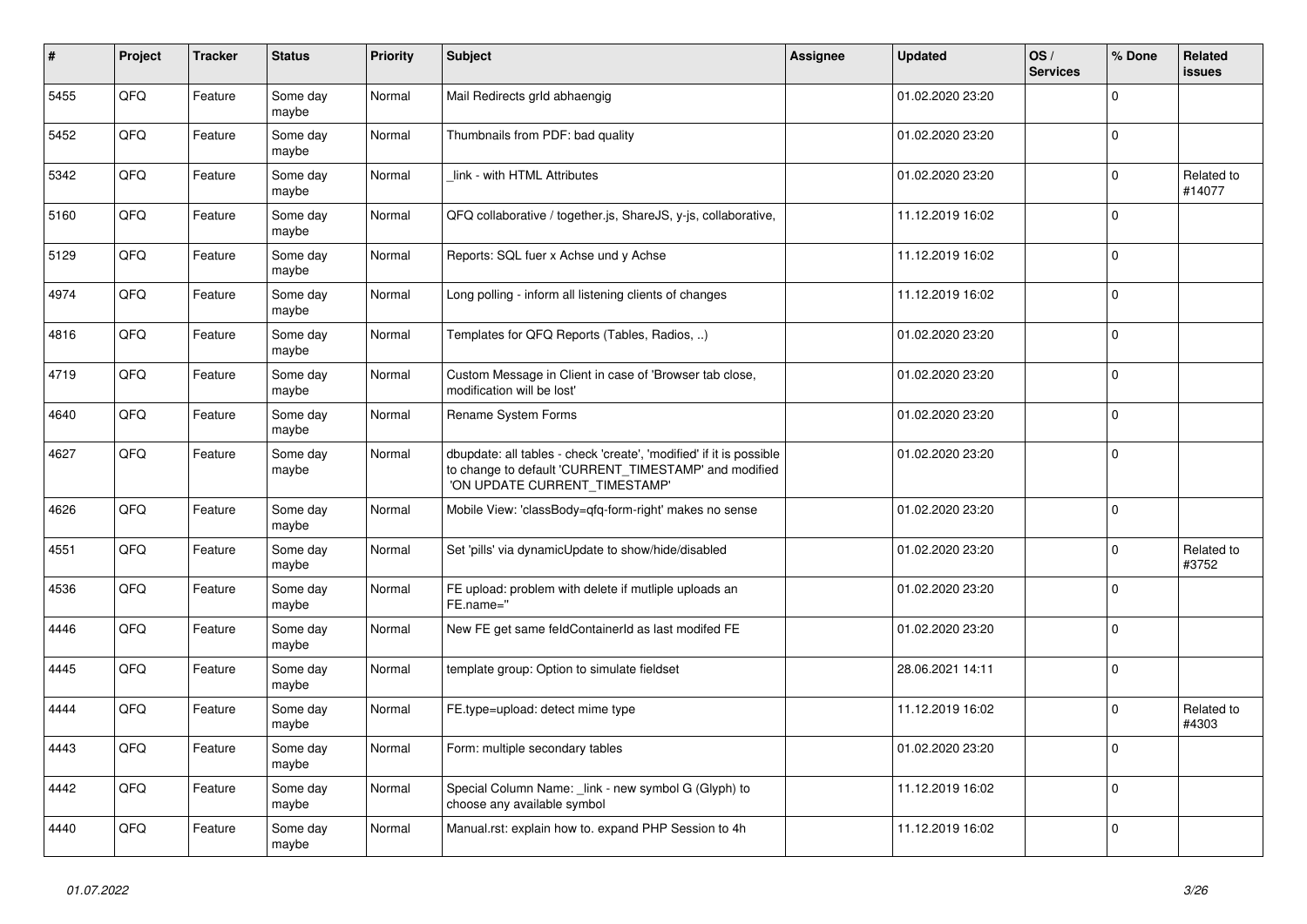| #    | Project | <b>Tracker</b> | <b>Status</b>     | <b>Priority</b> | <b>Subject</b>                                                                                                                                           | Assignee | <b>Updated</b>   | OS/<br><b>Services</b> | % Done      | Related<br><b>issues</b>                    |
|------|---------|----------------|-------------------|-----------------|----------------------------------------------------------------------------------------------------------------------------------------------------------|----------|------------------|------------------------|-------------|---------------------------------------------|
| 4439 | QFQ     | Feature        | Some day<br>maybe | Normal          | Log: report all actions fired by an FE Element, incl. the<br>original directive (slaveld, sqlInsert, )                                                   |          | 01.02.2020 23:20 |                        | $\Omega$    | Related to<br>#4432.<br>Related to<br>#5458 |
| 4435 | QFQ     | Feature        | Some day<br>maybe | Normal          | Report: striptags - specify allowed tags                                                                                                                 |          | 01.02.2020 23:20 |                        | $\mathbf 0$ |                                             |
| 4433 | QFQ     | Feature        | Some day<br>maybe | Normal          | Log when SIP will be destroyed by QFQ for any (security)<br>reason                                                                                       |          | 01.02.2020 23:20 |                        | $\mathbf 0$ | Related to<br>#4432,<br>Related to<br>#5458 |
| 4194 | QFQ     | Feature        | In Progress       | Normal          | Bootstrap 4 ist jetzt offiziel                                                                                                                           |          | 03.05.2021 20:47 |                        | $\mathbf 0$ | Related to<br>#10114                        |
| 4027 | QFQ     | Feature        | Some day<br>maybe | Normal          | Missing: orange 'check' / 'bullet'                                                                                                                       |          | 11.12.2019 16:03 |                        | 0           |                                             |
| 3880 | QFQ     | Feature        | Some day<br>maybe | Normal          | Form 'Form': anlegen einer Tabelle                                                                                                                       |          | 14.01.2021 10:12 |                        | $\pmb{0}$   |                                             |
| 3879 | QFQ     | Feature        | Some day<br>maybe | Normal          | Form 'FormElement': Beim Feld 'name' rechts in der Notiz<br>einen Link einblenden - a) aktuelle Definition anzeigen, b)<br>Spalte in der Tabelle anlegen |          | 11.12.2019 16:03 |                        | $\pmb{0}$   |                                             |
| 3878 | QFQ     | Feature        | Some day<br>maybe | Normal          | Form 'FormElement': Spalte 'name' typeAhead mit<br>Spaltennamen der Primarytable.                                                                        |          | 11.12.2019 16:03 |                        | $\mathbf 0$ |                                             |
| 3646 | QFQ     | Feature        | Some day<br>maybe | Normal          | Moeglichkeit HTML Tags in Reports auszugeben (zu<br>enkodieren: htmlspecialchars)                                                                        |          | 11.12.2019 16:02 |                        | 0           | Related to<br>#14320                        |
| 3617 | QFQ     | Feature        | Some day<br>maybe | Normal          | Load javascripts at bottom                                                                                                                               |          | 11.12.2019 16:02 |                        | $\mathbf 0$ |                                             |
| 3567 | QFQ     | Feature        | Some day<br>maybe | Low             | 'Save', 'Close', 'New' als FormElement                                                                                                                   |          | 11.12.2019 16:02 |                        | $\mathbf 0$ |                                             |
| 3495 | QFQ     | Feature        | Some day<br>maybe | Normal          | Predifined Parameter werden nicht in '+' (add new record)<br>SIP gerendert.                                                                              |          | 11.12.2019 16:02 |                        | $\mathbf 0$ |                                             |
| 2950 | QFQ     | Feature        | Some day<br>maybe | Normal          | Inhalt QFQ Records als File                                                                                                                              |          | 11.12.2019 16:03 |                        | $\pmb{0}$   |                                             |
| 1623 | QFQ     | Feature        | Some day<br>maybe | Normal          | RealURL                                                                                                                                                  |          | 11.12.2019 16:03 |                        | $30\,$      |                                             |
| 1510 | QFQ     | Feature        | Some day<br>maybe | Normal          | jquery von google laden, falls das nicht geht lokal                                                                                                      |          | 11.12.2019 16:03 |                        | $\mathbf 0$ |                                             |
| 1253 | QFQ     | Feature        | Some day<br>maybe | Normal          | QF: Colorpicker                                                                                                                                          |          | 11.12.2019 16:03 |                        | $\mathbf 0$ |                                             |
| 1251 | QFQ     | Feature        | Some day<br>maybe | Normal          | QF: Combo                                                                                                                                                |          | 11.12.2019 16:03 |                        | $\mathbf 0$ |                                             |
| 1234 | QFG     | Feature        | Some day<br>maybe | Normal          | QF: Record numbering: Im Grid soll in Spalte 1optional die<br>laufende Nummer der Records angezeigt werden.                                              |          | 01.02.2020 23:20 |                        | 0           |                                             |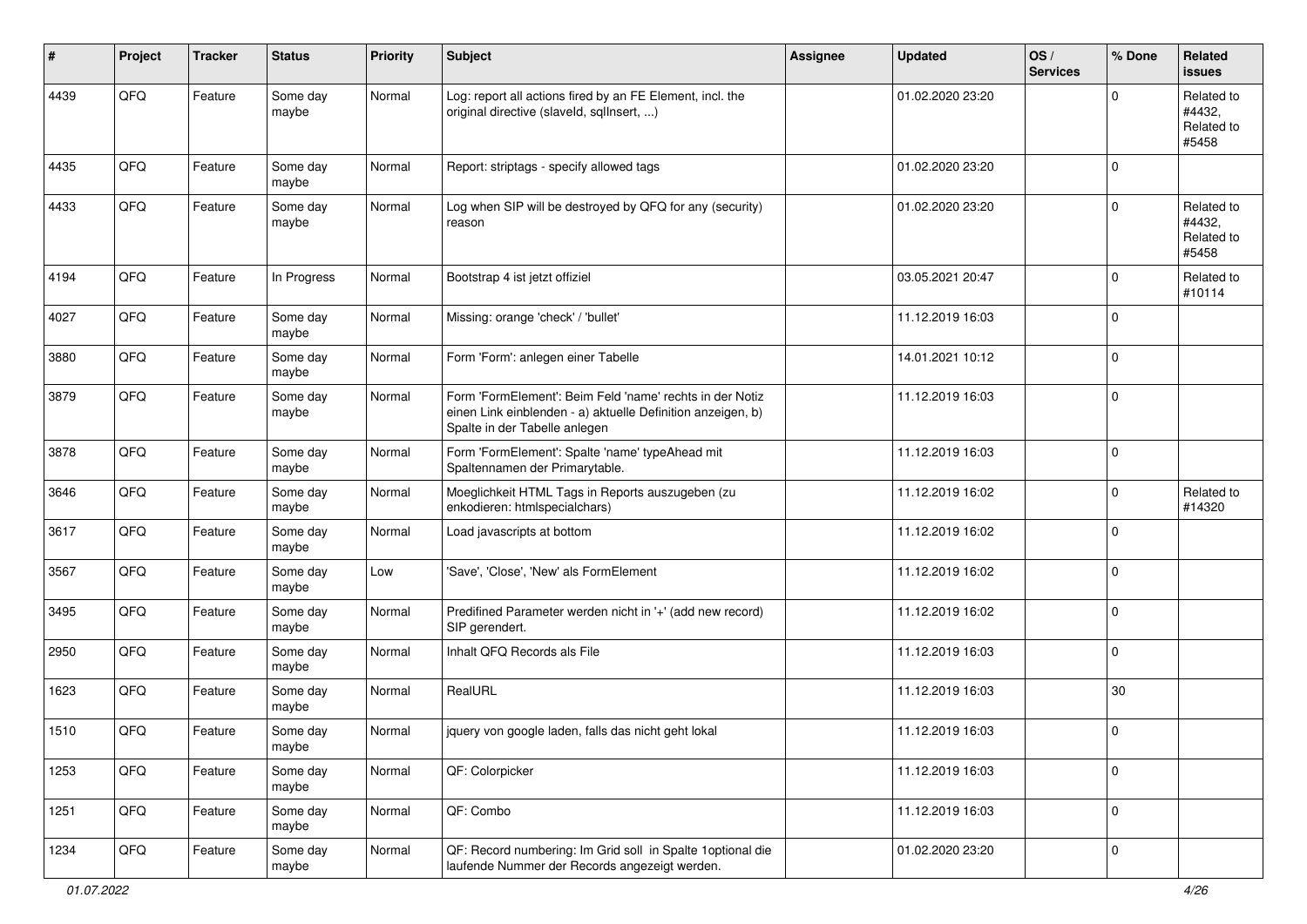| #     | Project | <b>Tracker</b> | <b>Status</b>     | <b>Priority</b> | Subject                                                               | <b>Assignee</b> | <b>Updated</b>   | OS/<br><b>Services</b> | % Done      | Related<br>issues                                                      |
|-------|---------|----------------|-------------------|-----------------|-----------------------------------------------------------------------|-----------------|------------------|------------------------|-------------|------------------------------------------------------------------------|
| 955   | QFQ     | Feature        | Some day<br>maybe | Normal          | QF: Notizen vor/nach dem Form                                         |                 | 01.02.2020 23:20 |                        | $\mathbf 0$ |                                                                        |
| 880   | QFQ     | Feature        | Some day<br>maybe | Urgent          | Security: PHP, SQL Injection, XSS                                     |                 | 03.05.2021 21:14 |                        | $\mathbf 0$ | Related to<br>#14320                                                   |
| 14185 | QFQ     | Feature        | New               | Normal          | External/Autocron.php - better suitable directory                     | Support: System | 28.05.2022 11:03 |                        | $\pmb{0}$   |                                                                        |
| 12556 | QFQ     | Feature        | <b>New</b>        | Normal          | Pills Title: colored = static or dynamic on allrequiredgiven          | Benjamin Baer   | 19.03.2022 17:49 |                        | $\pmb{0}$   |                                                                        |
| 12490 | QFQ     | Feature        | <b>New</b>        | Normal          | Loading Plugins in QFQ - see what tinymce does. (lazy<br>loading)     | Benjamin Baer   | 08.06.2022 10:37 |                        | $\pmb{0}$   | Related to<br>#12611,<br>Related to<br>#10013,<br>Related to<br>#7732  |
| 12476 | QFQ     | Feature        | <b>New</b>        | Normal          | clearMe: a) should trigger 'dirty', b) sticky on textarea resize      | Benjamin Baer   | 04.01.2022 08:40 |                        | 0           | Related to<br>#9528                                                    |
| 10003 | QFQ     | Feature        | Priorize          | Normal          | fieldset: stronger visualize group                                    | Benjamin Baer   | 12.02.2020 08:13 |                        | $\mathbf 0$ |                                                                        |
| 9548  | QFQ     | Feature        | Feedback          | High            | FormElement: Pattern mismatch - optional report only on<br>focus lost | Benjamin Baer   | 03.05.2021 21:14 |                        | $\pmb{0}$   |                                                                        |
| 9135  | QFQ     | Feature        | Priorize          | Normal          | Progress Bar generic / replace old hourglass download<br>popup        | Benjamin Baer   | 03.01.2022 07:43 |                        | $\pmb{0}$   |                                                                        |
| 9130  | QFQ     | Feature        | Some day<br>maybe | Normal          | tablesorter: Automatic Row numbering / Zeilenummer                    | Benjamin Baer   | 01.02.2020 23:22 |                        | $\pmb{0}$   |                                                                        |
| 8522  | QFQ     | Feature        | Some day<br>maybe | Normal          | build QFQ - npm warnings                                              | Benjamin Baer   | 01.02.2020 23:19 |                        | 50          |                                                                        |
| 7965  | QFQ     | Feature        | Priorize          | Normal          | Input type 'text' with visual format - currency                       | Benjamin Baer   | 03.01.2022 07:45 |                        | 0           |                                                                        |
| 7732  | QFQ     | Feature        | Some day<br>maybe | Normal          | Javascript: Lazy Loading der add on libs                              | Benjamin Baer   | 08.06.2022 10:38 |                        | $\mathbf 0$ | Related to<br>#12611,<br>Related to<br>#12490,<br>Related to<br>#10013 |
| 7730  | QFQ     | Feature        | Priorize          | Normal          | SELECT Box: title in between                                          | Benjamin Baer   | 01.02.2020 23:22 |                        | $\pmb{0}$   |                                                                        |
| 7602  | QFQ     | Feature        | ToDo              | High            | Multi Select: with checkboxes                                         | Benjamin Baer   | 22.03.2022 09:07 |                        | 0           |                                                                        |
| 6972  | QFQ     | Feature        | Some day<br>maybe | Normal          | Fabric Clipboard / cross browser tab                                  | Benjamin Baer   | 01.02.2020 23:21 |                        | $\pmb{0}$   |                                                                        |
| 6970  | QFQ     | Feature        | Some day<br>maybe | Normal          | tablesorter: default fuer 'sortReset' aendern von 'Ctrl' zu 'Alt'     | Benjamin Baer   | 01.02.2020 23:21 |                        | $\mathbf 0$ |                                                                        |
| 6870  | QFQ     | Feature        | Priorize          | Normal          | Click on '_link' triggers an API call                                 | Benjamin Baer   | 03.01.2022 08:25 |                        | $\pmb{0}$   |                                                                        |
| 6801  | QFQ     | Feature        | Priorize          | Normal          | Fabric: Maximize / Fulllscreen                                        | Benjamin Baer   | 21.03.2022 09:56 |                        | 0           |                                                                        |
| 6224  | QFQ     | Feature        | Priorize          | Normal          | Dynamic update: fade in/out fields                                    | Benjamin Baer   | 21.03.2022 09:50 |                        | $\pmb{0}$   |                                                                        |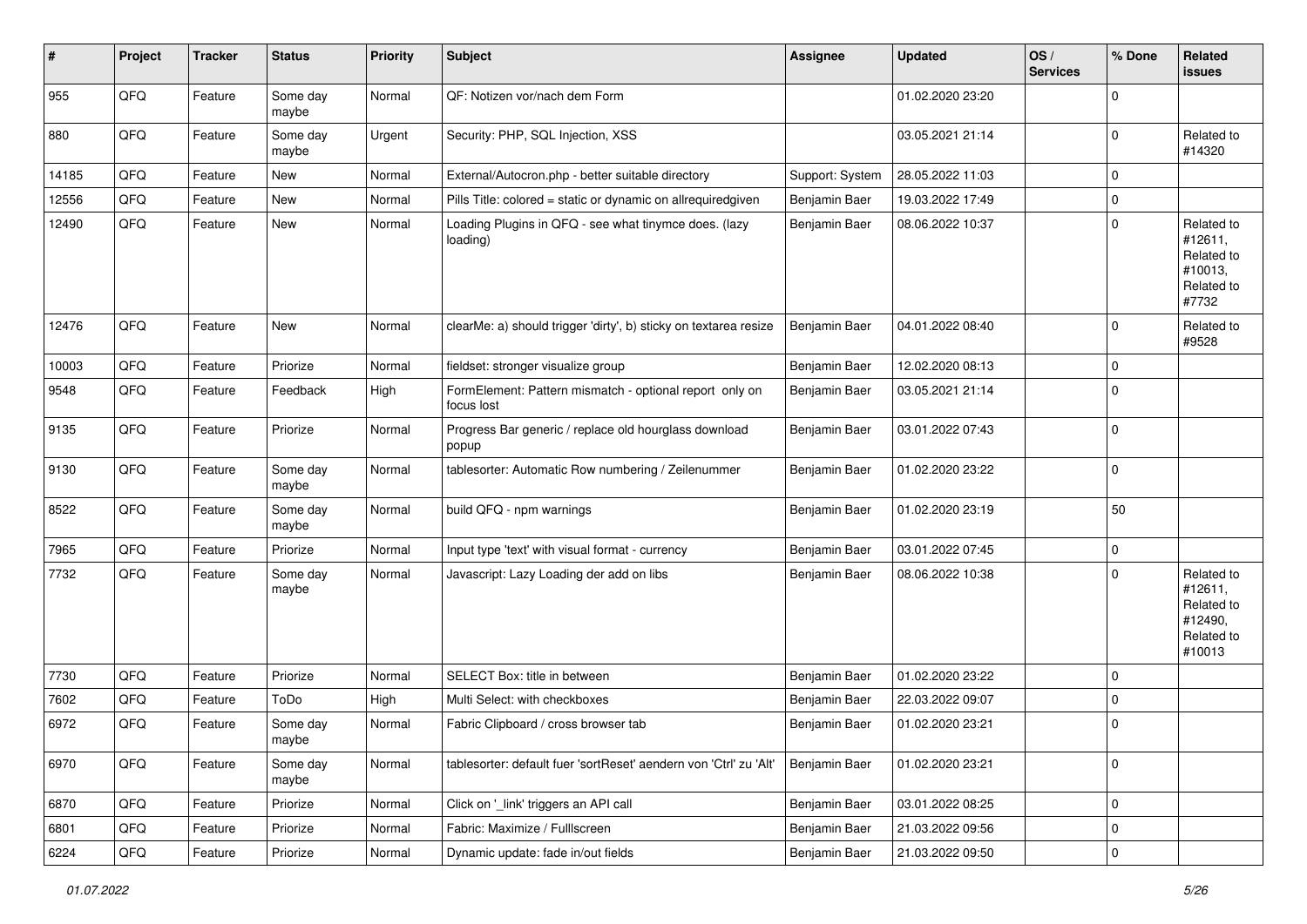| $\sharp$ | Project | <b>Tracker</b> | <b>Status</b>              | <b>Priority</b> | Subject                                                                       | <b>Assignee</b>     | <b>Updated</b>   | OS/<br><b>Services</b> | % Done      | Related<br>issues                                                      |
|----------|---------|----------------|----------------------------|-----------------|-------------------------------------------------------------------------------|---------------------|------------------|------------------------|-------------|------------------------------------------------------------------------|
| 5562     | QFQ     | Feature        | Priorize                   | Normal          | Drag'n'Drop fuer Uploads                                                      | Benjamin Baer       | 21.03.2022 09:52 |                        | $\Omega$    | Related to<br>#9706                                                    |
| 5389     | QFQ     | Feature        | Some day<br>maybe          | Normal          | QFQ Design: Multline label / note                                             | Benjamin Baer       | 01.02.2020 23:19 |                        | 0           |                                                                        |
| 5366     | QFQ     | Feature        | Priorize                   | Normal          | Saving with keyboard shortcuts                                                | Benjamin Baer       | 21.03.2022 09:47 |                        | 0           |                                                                        |
| 5024     | QFQ     | Feature        | Some day<br>maybe          | Normal          | Fabric: Generate PDF with edits                                               | Benjamin Baer       | 01.02.2020 23:20 |                        | 0           | Related to<br>#10704                                                   |
| 4420     | QFQ     | Feature        | Some day<br>maybe          | Normal          | Client: Local Storage - store the changes of a form, local in<br>the browser. | Benjamin Baer       | 11.12.2019 16:02 |                        | 0           |                                                                        |
| 3692     | QFQ     | Feature        | Some day<br>maybe          | Normal          | QFQ Webseite                                                                  | Benjamin Baer       | 11.12.2019 16:02 |                        | 0           | Related to<br>#5033                                                    |
| 3415     | QFQ     | Feature        | Some day<br>maybe          | Normal          | FE Login Box Templatefile                                                     | Benjamin Baer       | 11.12.2019 16:02 |                        | $\Omega$    |                                                                        |
| 14371    | QFQ     | Feature        | Priorize                   | Normal          | LDAP via REPORT                                                               | Carsten Rose        | 19.06.2022 16:37 |                        | 0           |                                                                        |
| 14290    | QFQ     | Feature        | Priorize                   | Normal          | FormEditor: Show Table Definition                                             | Carsten Rose        | 19.06.2022 16:37 |                        | $\mathbf 0$ |                                                                        |
| 14187    | QFQ     | Feature        | <b>New</b>                 | High            | qfq.log: show current URL                                                     | <b>Carsten Rose</b> | 28.05.2022 11:02 |                        | $\mathbf 0$ | Related to<br>#13933,<br>Related to<br>#12532,<br>Related to<br>#11893 |
| 14090    | QFQ     | Feature        | <b>New</b>                 | Normal          | Nützliche _script funktionen                                                  | Carsten Rose        | 28.05.2022 11:03 |                        | $\Omega$    |                                                                        |
| 13843    | QFQ     | Feature        | <b>New</b>                 | Normal          | Create JWT via QFQ                                                            | Carsten Rose        | 19.03.2022 17:42 |                        | $\Omega$    |                                                                        |
| 13841    | QFQ     | Feature        | New                        | Normal          | Create PDF via iText - evaluate                                               | Carsten Rose        | 19.03.2022 17:42 |                        | $\mathbf 0$ |                                                                        |
| 13700    | QFQ     | Feature        | New                        | Normal          | Redesign gfg.io Seite                                                         | Carsten Rose        | 19.03.2022 17:43 |                        | 0           |                                                                        |
| 13566    | QFQ     | Feature        | Ready to sync<br>(develop) | Normal          | Delete config-example.qfq.php file                                            | <b>Carsten Rose</b> | 23.12.2021 09:25 |                        | $\Omega$    |                                                                        |
| 13467    | QFQ     | Feature        | New                        | Normal          | ChangeLog Generator                                                           | <b>Carsten Rose</b> | 19.03.2022 17:46 |                        | 0           | Related to<br>#11460                                                   |
| 13354    | QFQ     | Feature        | New                        | Normal          | Using Websocket in QFQ                                                        | Carsten Rose        | 10.11.2021 15:47 |                        | $\pmb{0}$   |                                                                        |
| 13330    | QFQ     | Feature        | In Progress                | Normal          | Multi Form: Upload                                                            | <b>Carsten Rose</b> | 07.11.2021 12:40 |                        | 50          | Related to<br>#9706                                                    |
| 12679    | QFQ     | Feature        | New                        | Normal          | tablesorter: custom column width                                              | <b>Carsten Rose</b> | 16.06.2021 11:10 |                        | $\pmb{0}$   |                                                                        |
| 12664    | QFQ     | Feature        | New                        | Normal          | TinyMCE: report/remove malicous HTML/JS Code                                  | <b>Carsten Rose</b> | 19.03.2022 17:47 |                        | 0           | Related to<br>#14320                                                   |
| 12632    | QFQ     | Feature        | New                        | Normal          | TinyMCE: Prepare CSS classes for images                                       | <b>Carsten Rose</b> | 04.06.2021 14:35 |                        | 100         | Blocked by<br>#12186                                                   |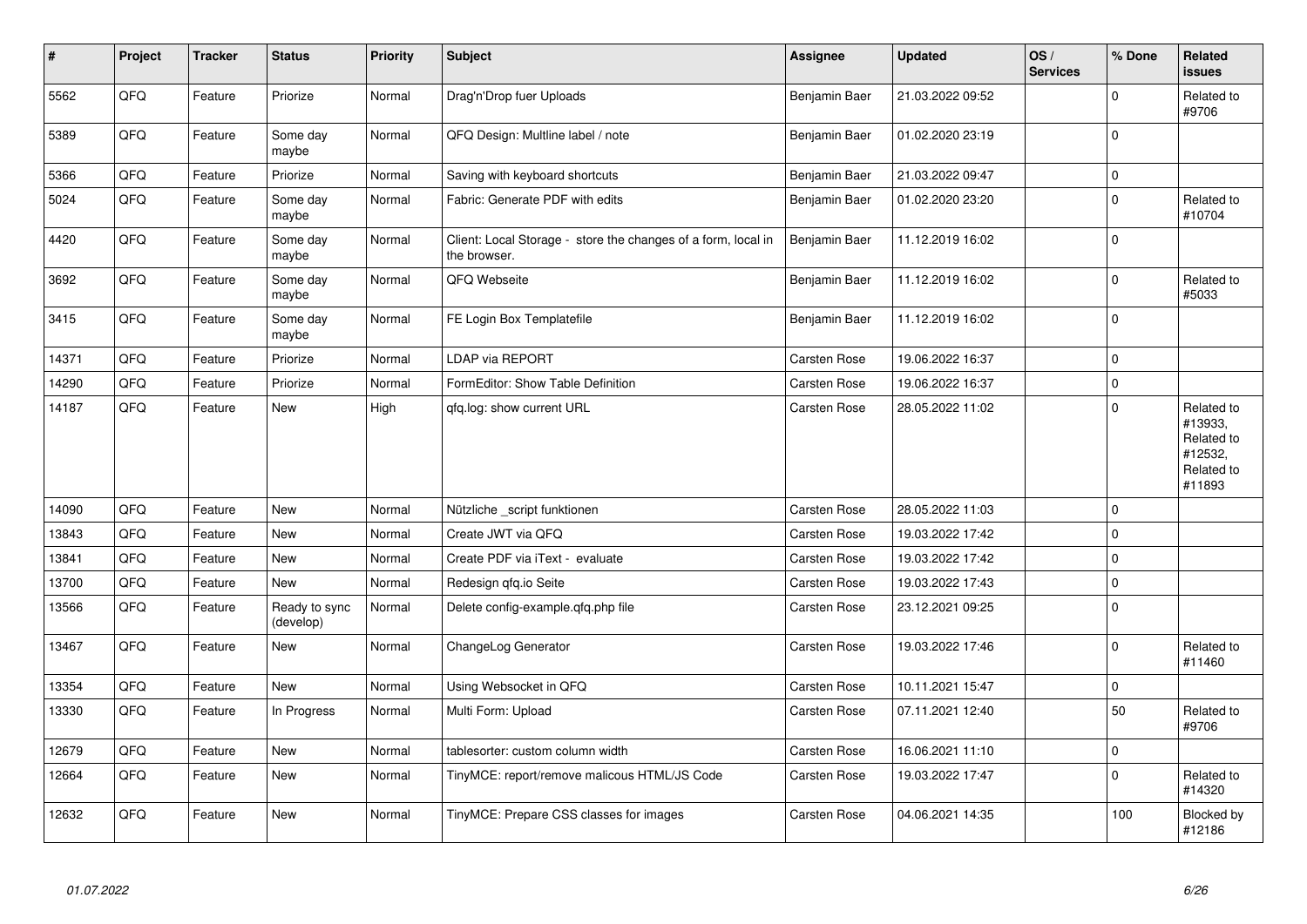| $\vert$ # | Project | <b>Tracker</b> | <b>Status</b>     | <b>Priority</b> | <b>Subject</b>                                                                                                                        | Assignee            | <b>Updated</b>   | OS/<br><b>Services</b> | % Done      | Related<br><b>issues</b>                                               |
|-----------|---------|----------------|-------------------|-----------------|---------------------------------------------------------------------------------------------------------------------------------------|---------------------|------------------|------------------------|-------------|------------------------------------------------------------------------|
| 12611     | QFQ     | Feature        | Some day<br>maybe | Normal          | Refactoring: Bootstrap with Lazy Loading                                                                                              | Carsten Rose        | 08.06.2022 10:37 |                        | $\Omega$    | Related to<br>#12490.<br>Related to<br>#10013.<br>Related to<br>#7732  |
| 12603     | QFQ     | Feature        | New               | Normal          | Dropdown (Select), Radio, checkbox:<br>itemListAlways={{!SELECT key, value}}                                                          | Carsten Rose        | 19.03.2022 17:47 |                        | $\Omega$    |                                                                        |
| 12584     | QFQ     | Feature        | Feedback          | Normal          | T3 v10 migration script: replace alias-patterns (v11)                                                                                 | Carsten Rose        | 28.05.2022 11:12 |                        | 100         |                                                                        |
| 12544     | QFQ     | Feature        | New               | High            | a) ' AS _link' new also as ' AS _format', b) sortierung via<br>'display: none;', c) '_format' benoeitgt nicht zwingend<br>u/U/p/m/z/d | Carsten Rose        | 14.12.2021 16:03 |                        | $\Omega$    |                                                                        |
| 12532     | QFQ     | Feature        | <b>New</b>        | High            | SIP-Parameter bei Seitenaufruf in Browser-Console<br>anzeigen                                                                         | <b>Carsten Rose</b> | 07.12.2021 17:19 |                        | $\Omega$    | Related to<br>#11893,<br>Related to<br>#14187                          |
| 12504     | QFQ     | Feature        | Priorize          | Normal          | sql.log: report fe.id                                                                                                                 | Carsten Rose        | 05.05.2021 22:09 |                        | $\Omega$    |                                                                        |
| 12503     | QFQ     | Feature        | Priorize          | Normal          | Detect dangerous UPDATE statement with missing WHERE                                                                                  | Carsten Rose        | 05.05.2021 22:09 |                        | $\Omega$    |                                                                        |
| 12480     | QFQ     | Feature        | <b>New</b>        | Normal          | If QFQ upgrade is running, block further request                                                                                      | Carsten Rose        | 03.05.2021 20:45 |                        | $\Omega$    |                                                                        |
| 12477     | QFQ     | Feature        | <b>New</b>        | Normal          | Support for refactoring: Form, FormElement, diverse<br>Tabellen/Spalten, tt-content Records                                           | Carsten Rose        | 03.05.2021 20:45 |                        | $\Omega$    |                                                                        |
| 12474     | QFQ     | Feature        | <b>New</b>        | Normal          | Check BaseConfigURL if it is given and the the last char is '/'                                                                       | <b>Carsten Rose</b> | 03.05.2021 20:45 |                        | $\Omega$    |                                                                        |
| 12465     | QFQ     | Feature        | New               | Normal          | QFQ Function: use in FE to fill StoreRecord                                                                                           | Carsten Rose        | 05.05.2021 21:58 |                        | 0           |                                                                        |
| 12452     | QFQ     | Feature        | Priorize          | Normal          | BaseURL: alsways with '/' at the end                                                                                                  | Carsten Rose        | 19.06.2022 13:45 |                        | $\Omega$    | Related to<br>#10782                                                   |
| 12440     | QFQ     | Feature        | In Progress       | Normal          | Typo3 V10 upgrade (durchfuehren und testen)                                                                                           | Carsten Rose        | 21.03.2022 09:53 |                        | 50          | Related to<br>#12357,<br>Related to<br>#12067.<br>Related to<br>#10661 |
| 12439     | QFQ     | Feature        | In Progress       | Normal          | TinyMCE Paste from Word & Character Count/Limit                                                                                       | Carsten Rose        | 05.05.2021 22:15 |                        | $\mathbf 0$ |                                                                        |
| 12413     | QFQ     | Feature        | <b>New</b>        | Normal          | STORE_TYPO3: enhance for {{be_users.email:T}},<br>{{fe users.email:T}}                                                                | Carsten Rose        | 03.05.2021 20:45 |                        | $\Omega$    | Related to<br>#12412,<br>Related to<br>#10012                          |
| 12412     | QFQ     | Feature        | <b>New</b>        | Normal          | Action/Escape qualifier 'e' (empty), '0': if given, an empty<br>string (or '0') will be treated as 'not found'                        | Carsten Rose        | 08.05.2021 09:40 |                        | $\Omega$    | Related to<br>#12413,<br>Related to<br>#10012                          |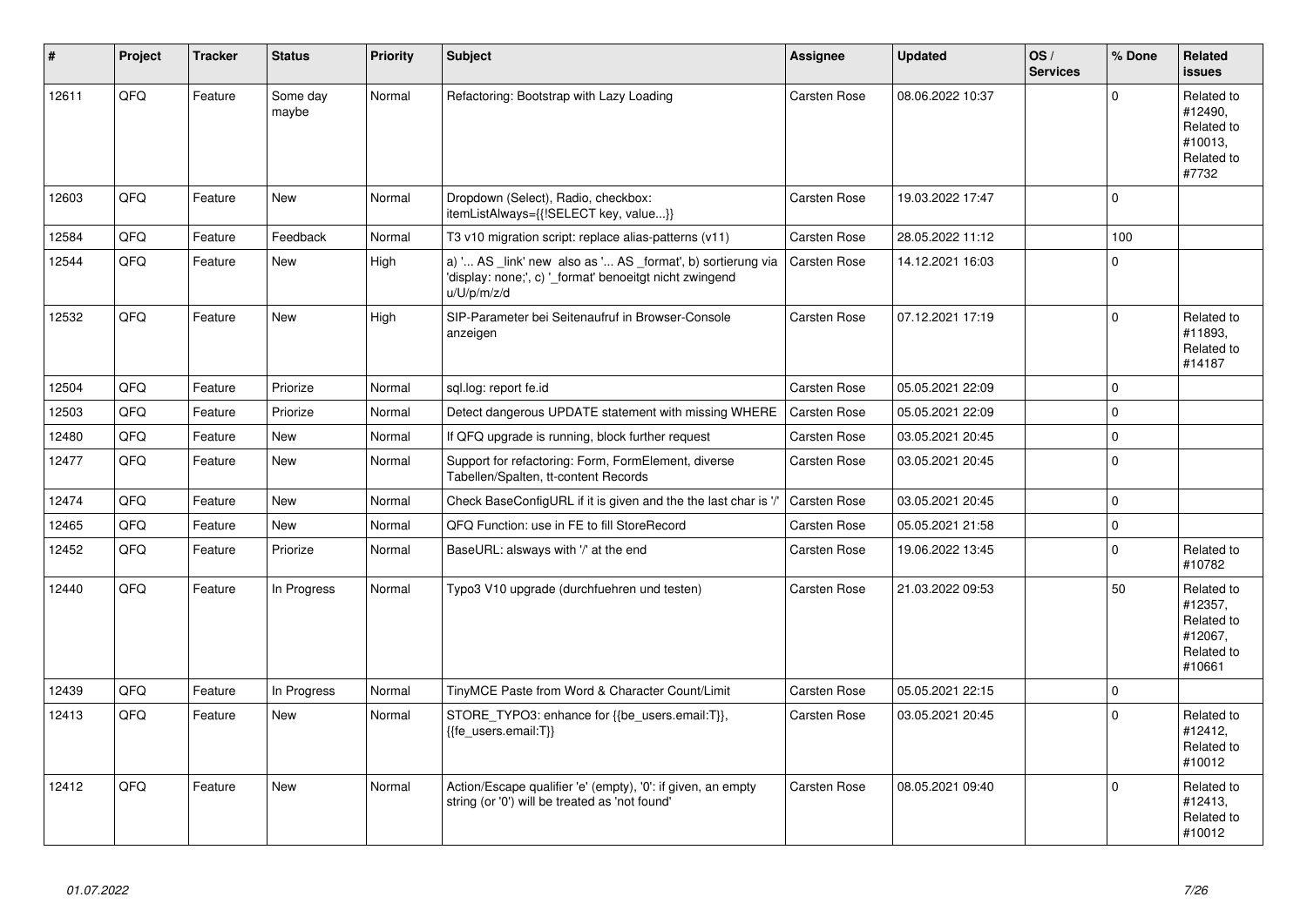| ∦     | Project | <b>Tracker</b> | <b>Status</b>     | <b>Priority</b> | Subject                                                                                                    | <b>Assignee</b>                                        | <b>Updated</b>      | OS/<br><b>Services</b> | % Done      | Related<br>issues                             |                      |
|-------|---------|----------------|-------------------|-----------------|------------------------------------------------------------------------------------------------------------|--------------------------------------------------------|---------------------|------------------------|-------------|-----------------------------------------------|----------------------|
| 12400 | QFQ     | Feature        | New               | Normal          | Tutorial ist in QFQ Doku, Wird in der Suche gefunden, es<br>gibt aber kein Menupunkt - Inhalt ueberpruefen | Carsten Rose                                           | 03.05.2021 20:45    |                        | $\Omega$    |                                               |                      |
| 12337 | QFQ     | Feature        | Some day<br>maybe | Normal          | Database.php: better caching                                                                               | Carsten Rose                                           | 16.09.2021 15:10    |                        | $\Omega$    |                                               |                      |
| 12330 | QFQ     | Feature        | New               | Normal          | Copy to input field / text area / TinyMCE                                                                  | <b>Carsten Rose</b>                                    | 07.04.2021 09:01    |                        | $\mathbf 0$ |                                               |                      |
| 12315 | QFQ     | Feature        | Some day<br>maybe | Normal          | Form History (Diffs) / Backups                                                                             | <b>Carsten Rose</b>                                    | 16.09.2021 15:10    |                        | $\Omega$    |                                               |                      |
| 12269 | QFQ     | Feature        | New               | Normal          | 2FA - Login                                                                                                | <b>Carsten Rose</b>                                    | 03.05.2021 20:45    |                        | $\Omega$    |                                               |                      |
| 12186 | QFQ     | Feature        | New               | High            | TinyMCE Config für Objekte                                                                                 | Carsten Rose                                           | 07.12.2021 17:19    |                        | $\Omega$    | <b>Blocks</b><br>#12632                       |                      |
| 12163 | QFQ     | Feature        | New               | Normal          | Checkbox: table wrap                                                                                       | Carsten Rose                                           | 03.05.2021 20:51    |                        | $\Omega$    |                                               |                      |
| 12162 | QFQ     | Feature        | New               | Normal          | FE.type=sendmail: personalized mailing (several mails) via<br>template                                     | Carsten Rose                                           | 03.05.2021 20:45    |                        | $\Omega$    |                                               |                      |
| 12146 | QFQ     | Feature        | New               | Normal          | Autocron Job: Anzeigen wann der naechste Job ausgefuehrt<br>wird, resp das er nicht ausgefuehrt wird       | <b>Carsten Rose</b>                                    | 15.03.2021 15:23    |                        | $\Omega$    |                                               |                      |
| 12119 | QFQ     | Feature        | <b>New</b>        | Normal          | AS paged: error message missing if there ist no 'r' argument.                                              | <b>Carsten Rose</b>                                    | 03.05.2021 20:51    |                        | $\mathbf 0$ |                                               |                      |
| 12109 | QFQ     | Feature        | New               | Normal          | Donwload Link: Plain, SIP, Persistent Link, Peristent SIP -<br>new notation                                | Carsten Rose                                           | 03.05.2021 20:45    |                        | $\Omega$    | Related to<br>#12085                          |                      |
| 12024 | QFQ     | Feature        | New               | Normal          | Excel Export: text columns by default decode<br>htmlspeciachar()                                           | Carsten Rose                                           | 17.02.2021 23:55    |                        | $\Omega$    | Related to<br>#12022                          |                      |
| 12023 | QFQ     | Feature        | New               | Normal          | MySQL Stored Precdure: QDECODESPECIALCHAR()                                                                | Carsten Rose                                           | 16.02.2021 11:16    |                        | $\mathbf 0$ | Related to<br>#12022                          |                      |
| 11980 | QFQ     | Feature        | In Progress       | Normal          | protected verzeichnis MUSS geschützt werden                                                                | Carsten Rose                                           | 07.09.2021 13:30    |                        | $\mathbf 0$ |                                               |                      |
| 11955 | QFQ     | Feature        | New               | Normal          | subrecord: new title option to set <th> attributes - e.g. to<br/>customize tablesorter options.</th>       | attributes - e.g. to<br>customize tablesorter options. | <b>Carsten Rose</b> | 03.05.2021 20:47       |             | $\mathbf 0$                                   | Related to<br>#11775 |
| 11893 | QFQ     | Feature        | New               | High            | Broken SIP: a) only report one time, b) only report in main<br>column                                      | Carsten Rose                                           | 12.05.2021 12:13    |                        | $\Omega$    | Related to<br>#12532,<br>Related to<br>#14187 |                      |
| 11775 | QFQ     | Feature        | New               | Normal          | Subrecord Tooltip pro Feld                                                                                 | <b>Carsten Rose</b>                                    | 18.12.2020 15:22    |                        | $\Omega$    | Related to<br>#11955                          |                      |
| 11747 | QFQ     | Feature        | New               | Normal          | Maintenance Page with Redirect                                                                             | Carsten Rose                                           | 03.05.2021 20:47    |                        | $\Omega$    | Related to<br>#11741                          |                      |
| 11702 | QFQ     | Feature        | New               | Normal          | HTML Special Char makes no sense for 'allbut' if '&' is<br>forbidden                                       | <b>Carsten Rose</b>                                    | 07.12.2021 16:35    |                        | $\mathbf 0$ | Related to<br>#5112,<br>Related to<br>#14320  |                      |
| 11523 | QFQ     | Feature        | New               | Normal          | Mit dynamic Update erkennen, ob Upload gemacht wurde                                                       | Carsten Rose                                           | 13.11.2020 15:07    |                        | 0           | Related to<br>#9533                           |                      |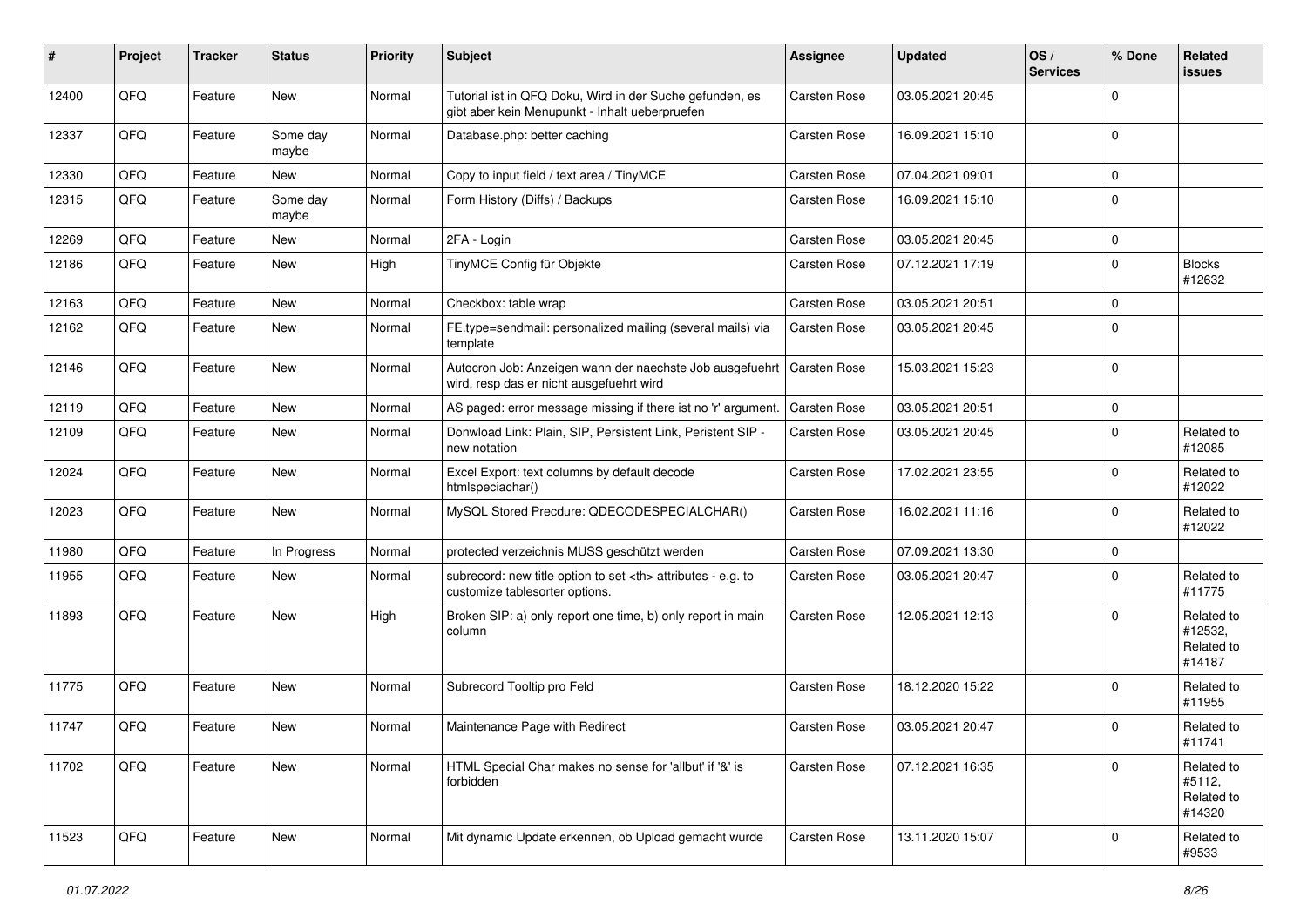| $\vert$ # | Project | <b>Tracker</b> | <b>Status</b>     | Priority | <b>Subject</b>                                                       | Assignee            | <b>Updated</b>   | OS/<br><b>Services</b> | % Done      | Related<br><b>issues</b>                     |
|-----------|---------|----------------|-------------------|----------|----------------------------------------------------------------------|---------------------|------------------|------------------------|-------------|----------------------------------------------|
| 11516     | QFQ     | Feature        | <b>New</b>        | Normal   | Multi Page Form (Previous/Next Buttons)                              | <b>Carsten Rose</b> | 16.03.2021 17:52 |                        | $\mathbf 0$ |                                              |
| 11504     | QFQ     | Feature        | New               | Normal   | Dynamic Update: Button text update for 'Save',' Close' &<br>'Delete' | <b>Carsten Rose</b> | 12.11.2020 23:44 |                        | $\Omega$    |                                              |
| 11460     | QFQ     | Feature        | New               | Normal   | Easier creation of changelog: gitchangelog                           | Carsten Rose        | 12.06.2021 10:20 |                        | $\mathbf 0$ | Related to<br>#13467                         |
| 11323     | QFQ     | Feature        | Some day<br>maybe | Normal   | Report Frontend Editor Modal + Codemirror                            | Carsten Rose        | 16.09.2021 15:10 |                        | $\mathbf 0$ | Related to<br>#11036                         |
| 11322     | QFQ     | Feature        | Some day<br>maybe | Normal   | Form Element JSON - (multiline parameter field)                      | Carsten Rose        | 16.09.2021 15:10 |                        | $\mathbf 0$ |                                              |
| 11320     | QFQ     | Feature        | Priorize          | Normal   | Typo3 Version 10 support                                             | Carsten Rose        | 05.05.2021 22:09 |                        | $\mathbf 0$ |                                              |
| 11217     | QFQ     | Feature        | Some day<br>maybe | Normal   | <b>Extend Script Functionality</b>                                   | Carsten Rose        | 16.09.2021 15:10 |                        | $\mathbf 0$ |                                              |
| 11080     | QFQ     | Feature        | New               | Normal   | Send MQTT messages                                                   | Carsten Rose        | 29.08.2020 19:49 |                        | $\mathbf 0$ |                                              |
| 11076     | QFQ     | Feature        | In Progress       | Normal   | SELECT  AS _websocket                                                | Carsten Rose        | 30.08.2020 17:49 |                        | $\mathbf 0$ |                                              |
| 11036     | QFQ     | Feature        | Some day<br>maybe | Normal   | inline report editor permissions                                     | Carsten Rose        | 16.09.2021 15:09 |                        | $\mathbf 0$ | Related to<br>#11323                         |
| 10996     | QFQ     | Feature        | <b>New</b>        | Normal   | Download video via sip: no seek                                      | Carsten Rose        | 12.08.2020 14:18 |                        | $\mathbf 0$ |                                              |
| 10979     | QFQ     | Feature        | New               | Normal   | Ajax Calls an API - dataReport                                       | Carsten Rose        | 11.05.2022 12:15 |                        | $\Omega$    |                                              |
| 10976     | QFQ     | Feature        | <b>New</b>        | Normal   | Excel Export Verbesserungen                                          | Carsten Rose        | 06.08.2020 10:56 |                        | $\mathbf 0$ |                                              |
| 10819     | QFQ     | Feature        | <b>New</b>        | Normal   | Persistent SIP - second try                                          | Carsten Rose        | 29.06.2020 23:02 |                        | $\Omega$    | Related to<br>#6261                          |
| 10793     | QFQ     | Feature        | In Progress       | Normal   | <b>Update NPM Packages</b>                                           | <b>Carsten Rose</b> | 07.09.2021 13:25 |                        | 30          |                                              |
| 10745     | QFQ     | Feature        | Some day<br>maybe | Normal   | Tablesorter Excel Export                                             | Carsten Rose        | 16.09.2021 15:09 |                        | $\Omega$    |                                              |
| 10716     | QFQ     | Feature        | Some day<br>maybe | Normal   | Business Logic mit Externen Skripten                                 | Carsten Rose        | 16.09.2021 15:10 |                        | $\mathbf 0$ | Related to<br>#10713.<br>Related to<br>#8217 |
| 10714     | QFQ     | Feature        | New               | Normal   | multi Table Form                                                     | <b>Carsten Rose</b> | 16.03.2021 18:44 |                        | $\mathbf 0$ |                                              |
| 10593     | QFQ     | Feature        | New               | Normal   | label2: text behind input element                                    | Carsten Rose        | 16.05.2020 10:57 |                        | $\mathbf 0$ |                                              |
| 10443     | QFQ     | Feature        | In Progress       | Normal   | Konzept_api / _live                                                  | Carsten Rose        | 07.05.2020 09:39 |                        | $\pmb{0}$   |                                              |
| 10119     | QFQ     | Feature        | <b>New</b>        | Normal   | Dropdown (selectlist) & Type Ahead: format and catagorize<br>list    | Carsten Rose        | 07.05.2020 09:36 |                        | $\mathbf 0$ |                                              |
| 10116     | QFQ     | Feature        | Some day<br>maybe | Normal   | TypeAhead: Tag - show inside 'input' element                         | Carsten Rose        | 16.09.2021 15:09 |                        | $\mathbf 0$ |                                              |
| 10115     | QFQ     | Feature        | New               | Normal   | TypeAhead: static list                                               | <b>Carsten Rose</b> | 26.02.2020 16:42 |                        | 100         |                                              |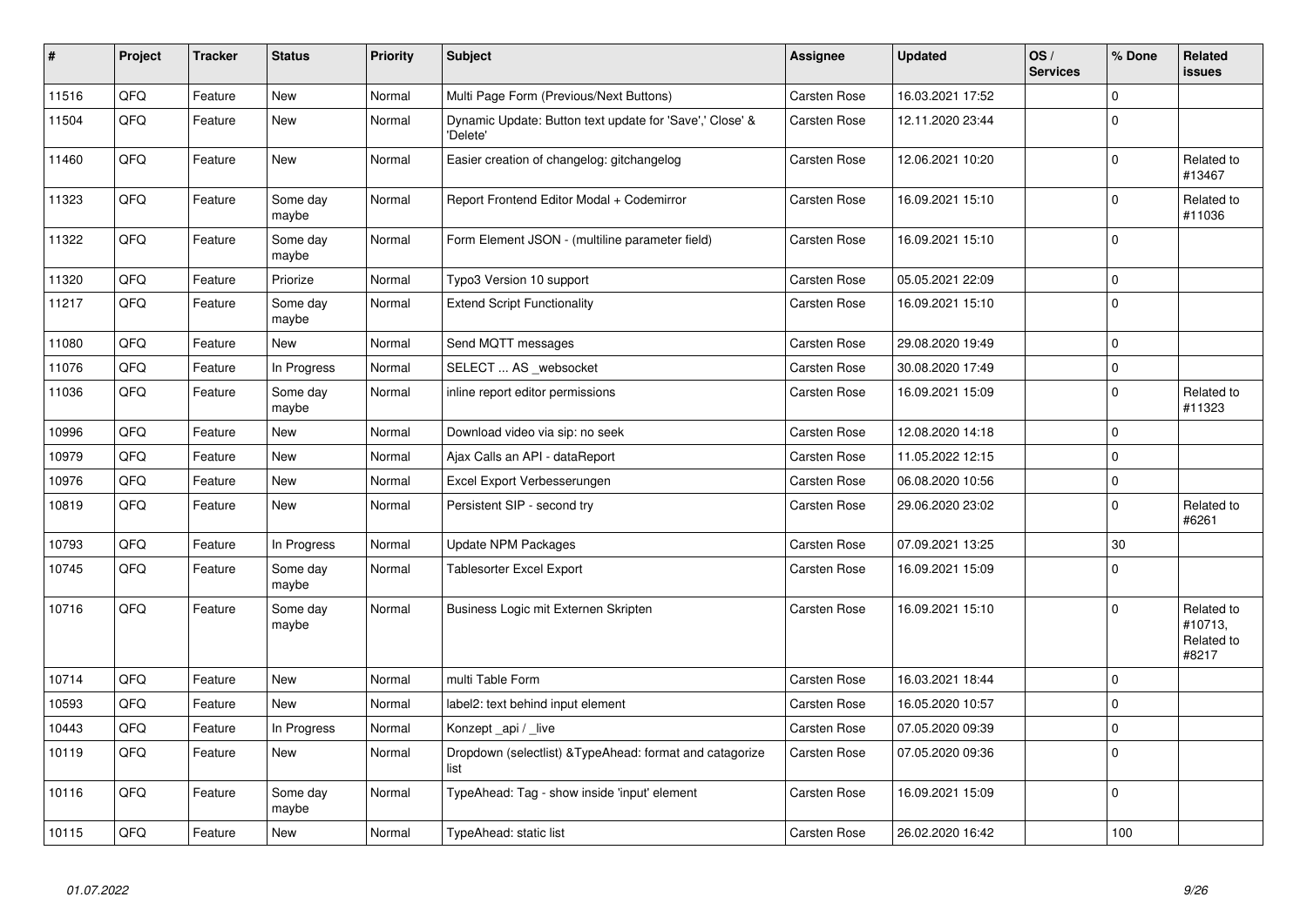| $\vert$ # | Project | <b>Tracker</b> | <b>Status</b>     | Priority | <b>Subject</b>                                                                                                                        | <b>Assignee</b>     | <b>Updated</b>   | OS/<br><b>Services</b> | % Done      | Related<br><b>issues</b>                                               |
|-----------|---------|----------------|-------------------|----------|---------------------------------------------------------------------------------------------------------------------------------------|---------------------|------------------|------------------------|-------------|------------------------------------------------------------------------|
| 10095     | QFQ     | Feature        | Some day<br>maybe | Normal   | Generic Gitlab Integration into QFQ                                                                                                   | Carsten Rose        | 16.09.2021 15:10 |                        | $\mathbf 0$ |                                                                        |
| 10080     | QFQ     | Feature        | <b>New</b>        | Normal   | Popup on 'save' / 'close': configure dialog (answer<br>yes/no/cancle/)                                                                | Carsten Rose        | 28.03.2021 20:52 |                        | $\mathbf 0$ | Is duplicate<br>of #12262                                              |
| 10015     | QFQ     | Feature        | Priorize          | Normal   | Monospace in Textarea                                                                                                                 | <b>Carsten Rose</b> | 03.02.2020 13:40 |                        | $\mathbf 0$ |                                                                        |
| 10014     | QFQ     | Feature        | New               | Normal   | Manual.rst: describe behaviour and process order of<br>fillStoreVar, slaveId, sqlBefore,                                              | <b>Carsten Rose</b> | 01.02.2020 22:31 |                        | $\mathbf 0$ |                                                                        |
| 10013     | QFQ     | Feature        | Some day<br>maybe | Normal   | FE.typ=editor: CodeMirror                                                                                                             | Carsten Rose        | 08.06.2022 10:37 |                        | $\mathbf 0$ | Related to<br>#12611,<br>Related to<br>#12490,<br>Related to<br>#7732  |
| 10012     | QFQ     | Feature        | Priorize          | Normal   | redirectAllMailTo: {{beEmail:T}}                                                                                                      | <b>Carsten Rose</b> | 08.05.2021 09:54 |                        | $\Omega$    | Related to<br>#12412,<br>Related to<br>#12413,<br>Related to<br>#10011 |
| 10011     | QFQ     | Feature        | Priorize          | Normal   | Offer new STORE_TYPO3 Variable 'beUser', 'beEmail'                                                                                    | <b>Carsten Rose</b> | 08.05.2021 09:51 |                        | $\mathbf 0$ | Related to<br>#10012,<br>Related to<br>#12511                          |
| 10005     | QFQ     | Feature        | Priorize          | Normal   | Report / special column name:  AS _calendar                                                                                           | <b>Carsten Rose</b> | 03.06.2020 17:28 |                        | $\Omega$    |                                                                        |
| 9983      | QFQ     | Feature        | <b>New</b>        | Normal   | Report Notation: new keyword 'range'                                                                                                  | <b>Carsten Rose</b> | 01.02.2020 15:55 |                        | $\mathbf 0$ |                                                                        |
| 9968      | QFQ     | Feature        | Priorize          | Normal   | Tooltip in Links for Developer                                                                                                        | <b>Carsten Rose</b> | 01.02.2020 23:17 |                        | $\mathbf 0$ |                                                                        |
| 9928      | QFQ     | Feature        | Priorize          | Normal   | SpecialColumnName: a) Deprecated: ' AS "_+tag " ', b)<br>New: ' AS "_ <tag1><tag2>"</tag2></tag1>                                     | Carsten Rose        | 01.02.2020 23:17 |                        | $\mathbf 0$ | Related to<br>#9929                                                    |
| 9927      | QFQ     | Feature        | <b>New</b>        | Normal   | QFQ Update: a) Update nur machen wenn BE User<br>eingeloggt ist., b) Bei Fehler genaue Meldung welcher<br>Updateschritt Probleme hat. | <b>Carsten Rose</b> | 22.01.2020 12:59 |                        | $\mathbf 0$ |                                                                        |
| 9900      | QFQ     | Feature        | Priorize          | Normal   | Generic API Call: tt-content record >> JSON                                                                                           | Carsten Rose        | 01.02.2020 10:13 |                        | $\mathbf 0$ |                                                                        |
| 9811      | QFQ     | Feature        | New               | Normal   | Report: tag every n'th row                                                                                                            | Carsten Rose        | 01.02.2020 23:22 |                        | $\pmb{0}$   |                                                                        |
| 9781      | QFQ     | Feature        | New               | Normal   | Button: CSS class to make buttons smaller                                                                                             | Carsten Rose        | 01.02.2020 23:22 |                        | $\pmb{0}$   |                                                                        |
| 9777      | QFQ     | Feature        | New               | Normal   | Logging QFQ Variables                                                                                                                 | Carsten Rose        | 16.12.2019 17:17 |                        | $\pmb{0}$   |                                                                        |
| 9707      | QFQ     | Feature        | New               | Normal   | SIP security: encode pageld and check pageld on decode                                                                                | Carsten Rose        | 01.02.2020 23:22 |                        | $\mathbf 0$ |                                                                        |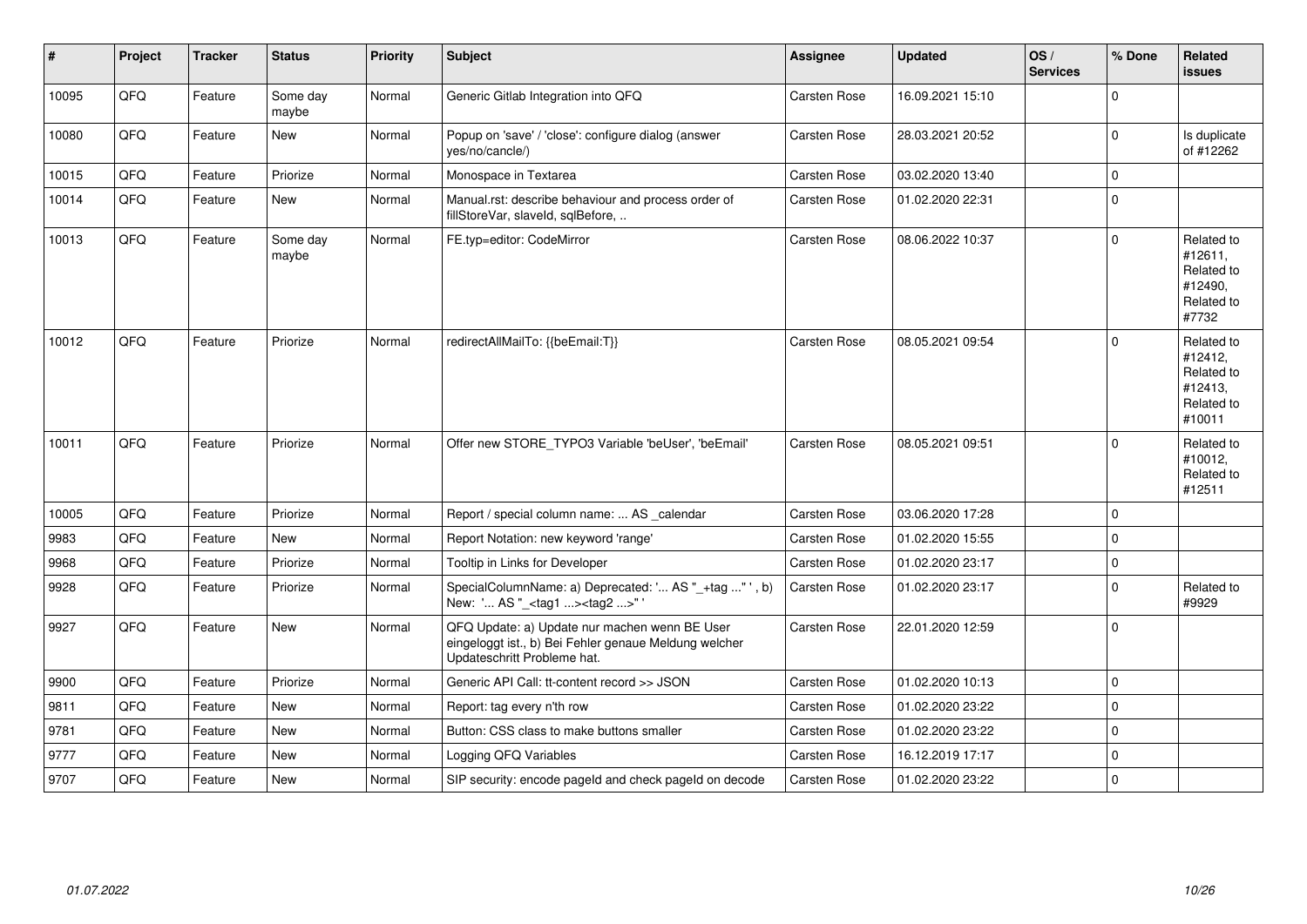| $\vert$ # | Project | <b>Tracker</b> | <b>Status</b>     | <b>Priority</b> | <b>Subject</b>                                                                  | <b>Assignee</b>     | <b>Updated</b>   | OS/<br><b>Services</b> | % Done      | Related<br>issues                                                    |
|-----------|---------|----------------|-------------------|-----------------|---------------------------------------------------------------------------------|---------------------|------------------|------------------------|-------------|----------------------------------------------------------------------|
| 9706      | QFQ     | Feature        | <b>New</b>        | Normal          | Multi File Upload (hidden template group)                                       | Carsten Rose        | 01.02.2020 23:22 |                        | $\Omega$    | Related to<br>#7521,<br>Related to<br>#5562,<br>Related to<br>#13330 |
| 9704      | QFQ     | Feature        | Some day<br>maybe | Normal          | Thumbnails Generieren beim Splitten von PDF Files                               | Carsten Rose        | 11.12.2019 16:01 |                        | $\Omega$    |                                                                      |
| 9668      | QFQ     | Feature        | Priorize          | Normal          | Form.mode: rename 'hidden' to 'hide'                                            | Carsten Rose        | 05.05.2021 22:14 |                        | $\Omega$    | Related to<br>#6437                                                  |
| 9602      | QFQ     | Feature        | New               | Normal          | Form definition as JSON                                                         | Carsten Rose        | 01.02.2020 23:21 |                        | $\mathbf 0$ | Related to<br>#9600                                                  |
| 9579      | QFQ     | Feature        | Some day<br>maybe | Normal          | Multiform with Process Row                                                      | Carsten Rose        | 11.12.2019 16:01 |                        | 0           |                                                                      |
| 9537      | QFQ     | Feature        | New               | Normal          | FormEditor: Edit fieldset in FrontEnd                                           | Carsten Rose        | 01.02.2020 23:22 |                        | 0           |                                                                      |
| 9517      | QFQ     | Feature        | In Progress       | High            | Input multiple tags with typeahead                                              | Carsten Rose        | 03.05.2021 21:14 |                        | 40          | Related to<br>#10150                                                 |
| 9394      | QFQ     | Feature        | Priorize          | Normal          | REST: allow for non numerical ids in get requests                               | Carsten Rose        | 05.05.2021 22:10 |                        | 0           |                                                                      |
| 9352      | QFQ     | Feature        | New               | Normal          | FE 'Native' fire slaveld, sqlAfter, sqlIns                                      | Carsten Rose        | 01.02.2020 23:22 |                        | $\mathbf 0$ |                                                                      |
| 9348      | QFQ     | Feature        | New               | Normal          | defaultThumbnailSize: pre render thumbnails                                     | <b>Carsten Rose</b> | 12.06.2021 09:05 |                        | $\mathbf 0$ |                                                                      |
| 9346      | QFQ     | Feature        | Priorize          | Normal          | beforeSave: check if an upload is given                                         | Carsten Rose        | 11.06.2021 21:18 |                        | 0           |                                                                      |
| 9221      | QFQ     | Feature        | New               | Normal          | typeAhead: Zeichenlimite ausschalten                                            | Carsten Rose        | 29.06.2022 22:36 |                        | $\Omega$    |                                                                      |
| 9208      | QFQ     | Feature        | New               | Normal          | Manage 'recent' records                                                         | Carsten Rose        | 01.02.2020 23:22 |                        | $\mathbf 0$ |                                                                      |
| 9136      | QFQ     | Feature        | New               | Normal          | Create ZIP files with dynamic PDFs                                              | Carsten Rose        | 01.02.2020 23:22 |                        | 0           |                                                                      |
| 9129      | QFQ     | Feature        | New               | Normal          | sqlValidate: Message as notification, not as error                              | Carsten Rose        | 01.02.2020 23:22 |                        | $\Omega$    | Related to<br>#9128                                                  |
| 9128      | QFQ     | Feature        | New               | Normal          | Error Message: not replaced variables- a) replace back to<br>'{{', b) underline | Carsten Rose        | 01.02.2020 23:22 |                        | $\Omega$    | Related to<br>#9129                                                  |
| 8975      | QFQ     | Feature        | New               | Normal          | Report Notation: 2.0                                                            | Carsten Rose        | 01.02.2020 23:22 |                        | $\mathbf 0$ | Related to<br>#8963                                                  |
| 8963      | QFQ     | Feature        | Priorize          | Normal          | Setting values in a store: flexible way                                         | <b>Carsten Rose</b> | 05.05.2021 22:10 |                        | $\mathbf 0$ | Related to<br>#8975                                                  |
| 8962      | QFG     | Feature        | New               | High            | allow for form fields with identical names                                      | Carsten Rose        | 03.05.2021 21:14 |                        | 0           |                                                                      |
| 8894      | QFQ     | Feature        | Some day<br>maybe | Normal          | Documentation Tags Usable in QFQ Application                                    | Carsten Rose        | 11.12.2019 16:01 |                        | $\mathbf 0$ |                                                                      |
| 8892      | QFQ     | Feature        | Some day<br>maybe | Normal          | Display and Edit SQL Comments in Form Editor                                    | Carsten Rose        | 11.12.2019 16:01 |                        | 0           |                                                                      |
| 8806      | QFG     | Feature        | New               | Normal          | SQL Function nl2br                                                              | Carsten Rose        | 01.02.2020 23:22 |                        | $\pmb{0}$   |                                                                      |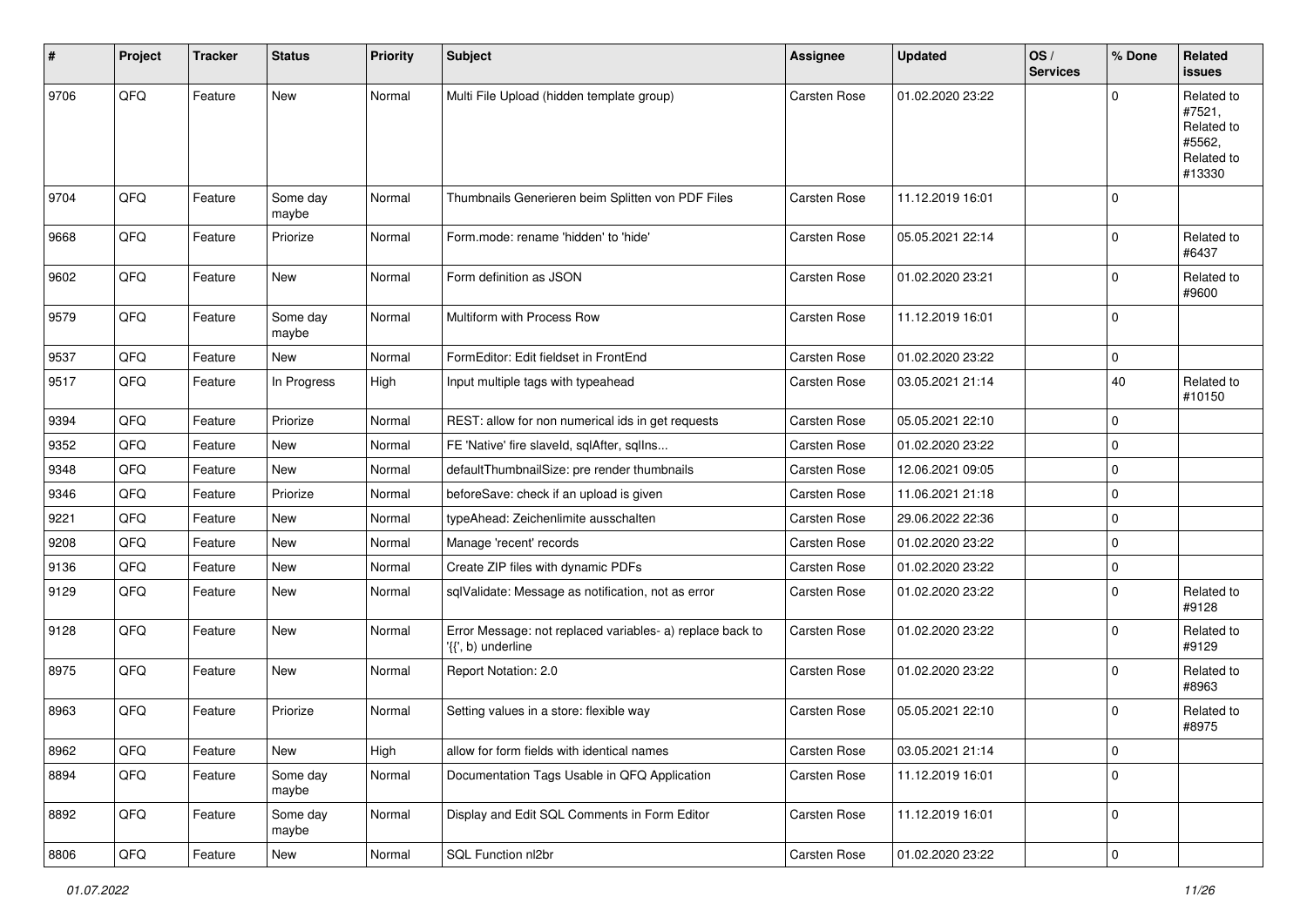| #    | Project | <b>Tracker</b> | <b>Status</b>     | <b>Priority</b> | Subject                                                                                                | <b>Assignee</b>     | <b>Updated</b>   | OS/<br><b>Services</b> | % Done      | Related<br>issues                               |
|------|---------|----------------|-------------------|-----------------|--------------------------------------------------------------------------------------------------------|---------------------|------------------|------------------------|-------------|-------------------------------------------------|
| 8719 | QFQ     | Feature        | <b>New</b>        | Normal          | extraButtonLock: add support for 0/1                                                                   | <b>Carsten Rose</b> | 01.02.2020 23:22 |                        | $\mathbf 0$ |                                                 |
| 8702 | QFQ     | Feature        | New               | Normal          | Load Record which is locked: missing user info                                                         | Carsten Rose        | 11.12.2019 16:16 |                        | $\mathbf 0$ | Related to<br>#9789                             |
| 8586 | QFQ     | Feature        | Some day<br>maybe | Normal          | QFQ: Enhance Error message for 'record not found'                                                      | Carsten Rose        | 16.09.2021 15:10 |                        | $\mathbf 0$ |                                                 |
| 8585 | QFQ     | Feature        | Priorize          | Normal          | Enhance Error message for 'unknown form'                                                               | Carsten Rose        | 01.02.2020 10:13 |                        | $\mathbf 0$ |                                                 |
| 8584 | QFQ     | Feature        | Priorize          | Normal          | FE 'Action' - never assign to Container (except Template<br>Group)                                     | Carsten Rose        | 01.02.2020 10:13 |                        | $\mathbf 0$ |                                                 |
| 8520 | QFQ     | Feature        | Some day<br>maybe | Normal          | Bring QFQ to Composer                                                                                  | Carsten Rose        | 16.09.2021 15:10 |                        | $\mathbf 0$ |                                                 |
| 8336 | QFQ     | Feature        | New               | Normal          | Form > modified > Close New: a) Optional disable popup, b)<br>custom text, c) mode on save: close stay | Carsten Rose        | 01.02.2020 23:22 |                        | $\mathbf 0$ | Related to<br>#8335                             |
| 8277 | QFQ     | Feature        | Priorize          | Normal          | fe.parameter.default=                                                                                  | Carsten Rose        | 01.02.2020 23:17 |                        | $\mathbf 0$ | Related to<br>#8113                             |
| 8217 | QFQ     | Feature        | New               | Normal          | if-elseif-else construct                                                                               | Carsten Rose        | 16.03.2021 18:41 |                        | $\mathbf 0$ | Related to<br>#10716                            |
| 8204 | QFQ     | Feature        | Priorize          | High            | Position 'required mark'                                                                               | <b>Carsten Rose</b> | 16.06.2021 13:44 |                        | $\mathbf 0$ |                                                 |
| 8187 | QFQ     | Feature        | New               | Normal          | Subrecord: enable/hide new button - make new/edit/delete<br>customizeable.                             | Carsten Rose        | 06.03.2021 18:44 |                        | $\mathbf 0$ | Related to<br>#11326                            |
| 8101 | QFQ     | Feature        | Some day<br>maybe | Normal          | Password hash: support further hashing methods                                                         | Carsten Rose        | 16.09.2021 15:10 |                        | $\mathbf 0$ |                                                 |
| 8089 | QFQ     | Feature        | New               | Normal          | Copy/Paste for FormElements                                                                            | Carsten Rose        | 01.02.2020 23:22 |                        | $\mathbf 0$ |                                                 |
| 8082 | QFQ     | Feature        | Priorize          | High            | Contact form without saving record                                                                     | Carsten Rose        | 07.12.2021 15:20 |                        | $\Omega$    | Related to<br>#8587,<br><b>Blocks</b><br>#11850 |
| 8044 | QFQ     | Feature        | Priorize          | Normal          | Transaction: a) Form, b) Report                                                                        | Carsten Rose        | 05.05.2021 22:14 |                        | $\mathbf 0$ | Related to<br>#8043                             |
| 8034 | QFQ     | Feature        | Priorize          | Normal          | FormElement 'data': 22.22.2222 should not be accepted                                                  | Carsten Rose        | 01.02.2020 10:13 |                        | $\mathbf 0$ |                                                 |
| 7924 | QFQ     | Feature        | New               | Normal          | Radio/Checkbox with Tooltip                                                                            | Carsten Rose        | 01.02.2020 23:22 |                        | $\mathbf 0$ |                                                 |
| 7920 | QFQ     | Feature        | New               | Normal          | FE: Syntax Highlight, Zeinlenumbruch                                                                   | Carsten Rose        | 01.02.2020 10:03 |                        | $\mathbf 0$ |                                                 |
| 7850 | QFQ     | Feature        | New               | High            | Upload records: non 'pathFileName' column                                                              | <b>Carsten Rose</b> | 03.05.2021 21:14 |                        | $\Omega$    |                                                 |
| 7812 | QFQ     | Feature        | New               | Normal          | FE 'Subrecord' - new option 'subrecordShowFilter',<br>'subrecordPaging'                                | Carsten Rose        | 01.02.2020 23:22 |                        | $\mathbf 0$ |                                                 |
| 7683 | QFQ     | Feature        | New               | Normal          | Special column names in '{{ SELECT  AS link }}' should<br>be detected                                  | Carsten Rose        | 01.02.2020 23:21 |                        | 0           |                                                 |
| 7681 | QFQ     | Feature        | New               | Normal          | Optional switch off 'check for modified record'                                                        | Carsten Rose        | 01.02.2020 23:21 |                        | $\mathbf 0$ |                                                 |
| 7660 | QFQ     | Feature        | New               | Normal          | IMAP: import mails to DB, move / delete mails                                                          | Carsten Rose        | 01.02.2020 09:52 |                        | 0           |                                                 |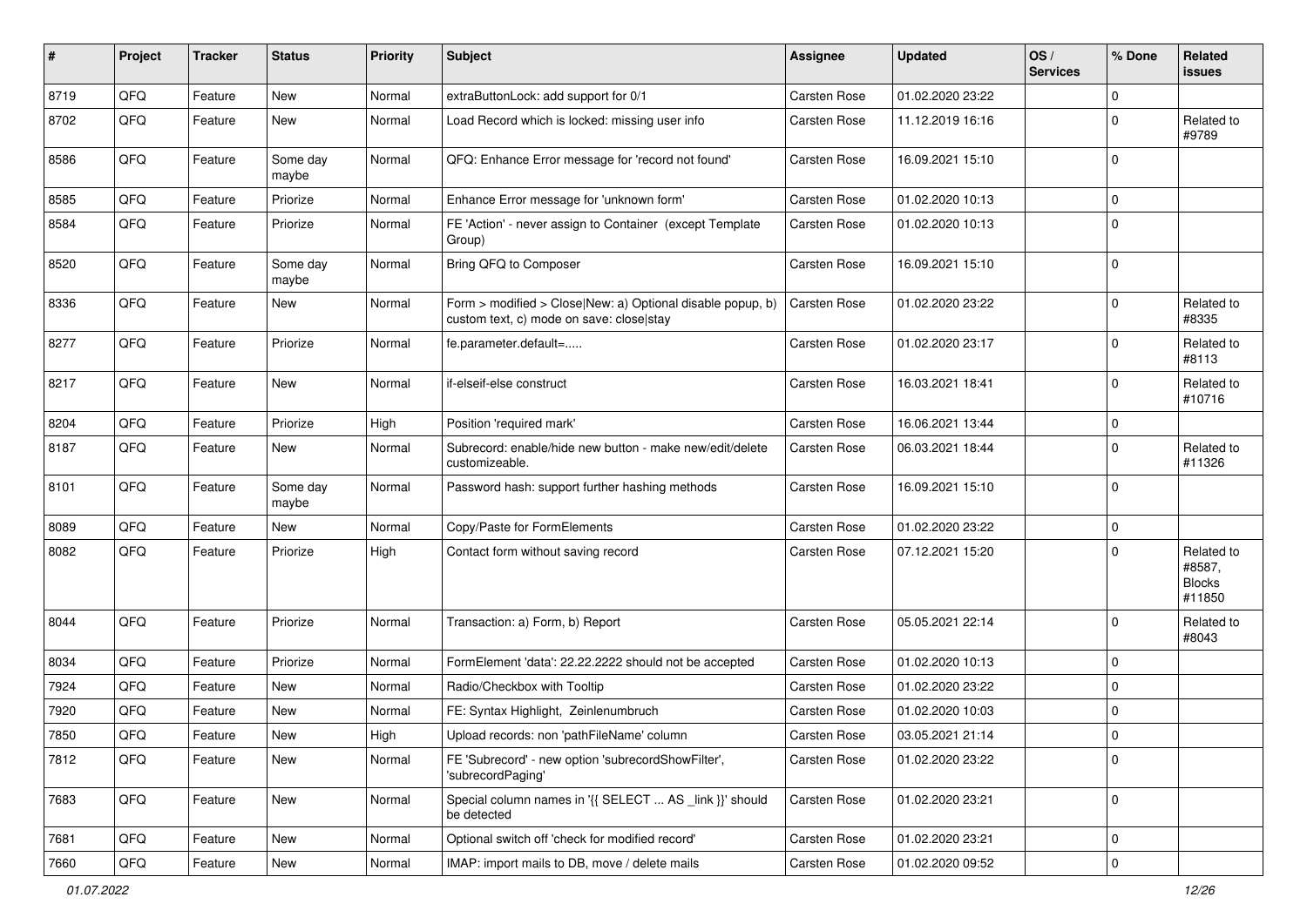| #    | Project | <b>Tracker</b> | <b>Status</b>     | <b>Priority</b> | Subject                                                                                                                    | <b>Assignee</b>     | <b>Updated</b>   | OS/<br><b>Services</b> | % Done      | Related<br>issues      |
|------|---------|----------------|-------------------|-----------------|----------------------------------------------------------------------------------------------------------------------------|---------------------|------------------|------------------------|-------------|------------------------|
| 7630 | QFQ     | Feature        | Priorize          | Normal          | detailed error message for simple upload                                                                                   | <b>Carsten Rose</b> | 01.02.2020 10:13 |                        | $\mathbf 0$ |                        |
| 7522 | QFQ     | Feature        | Priorize          | Normal          | Inserting default index.html to folder (Avoid Apache<br>Indexing)                                                          | Carsten Rose        | 01.02.2020 10:13 |                        | $\Omega$    |                        |
| 7521 | QFQ     | Feature        | New               | Normal          | TemplateGroup: fe.type=upload                                                                                              | Carsten Rose        | 01.02.2020 23:21 |                        | $\Omega$    | Related to<br>#9706    |
| 7520 | QFQ     | Feature        | New               | Normal          | QR Code:  AS _qr ( AS _link)                                                                                               | <b>Carsten Rose</b> | 01.02.2020 23:22 |                        | $\mathbf 0$ |                        |
| 7519 | QFQ     | Feature        | New               | Normal          | Select: Multi                                                                                                              | Carsten Rose        | 01.02.2020 23:22 |                        | $\mathbf 0$ |                        |
| 7481 | QFQ     | Feature        | New               | Normal          | Detect 'BaseUrl' automatically                                                                                             | <b>Carsten Rose</b> | 01.02.2020 23:21 |                        | $\mathbf 0$ |                        |
| 7480 | QFQ     | Feature        | New               | Normal          | Record History (Undo / Redo)                                                                                               | Carsten Rose        | 11.12.2019 16:16 |                        | $\Omega$    | Related to<br>#2361    |
| 7453 | QFQ     | Feature        | Some day<br>maybe | Normal          | import / export forms QFQ                                                                                                  | Carsten Rose        | 16.09.2021 15:10 |                        | $\mathbf 0$ |                        |
| 7452 | QFQ     | Feature        | Some day<br>maybe | Normal          | automate deployment new QFQ version                                                                                        | Carsten Rose        | 16.09.2021 15:10 |                        | $\mathbf 0$ |                        |
| 7342 | QFQ     | Feature        | New               | Normal          | add content $=$ hide this                                                                                                  | <b>Carsten Rose</b> | 01.02.2020 23:21 |                        | $\mathbf 0$ |                        |
| 7336 | QFQ     | Feature        | Some day<br>maybe | Normal          | PDF Upload: disallow PDFs with specific Meta information                                                                   | Carsten Rose        | 11.12.2019 16:01 |                        | $\Omega$    |                        |
| 7290 | QFQ     | Feature        | Priorize          | Normal          | FormEditor: title as textarea if LEN(title)>60                                                                             | Carsten Rose        | 01.02.2020 10:13 |                        | $\mathbf 0$ | Blocked by<br>#7682    |
| 7280 | QFQ     | Feature        | New               | Normal          | recently used table                                                                                                        | Carsten Rose        | 01.02.2020 23:21 |                        | $\mathbf 0$ |                        |
| 7239 | QFQ     | Feature        | New               | Normal          | TinyMCE: html tag whitelist                                                                                                | Carsten Rose        | 01.02.2020 23:21 |                        | $\Omega$    | Related to<br>#14320   |
| 7217 | QFQ     | Feature        | Priorize          | Normal          | Download: notice User if `_sip=?` is missing                                                                               | <b>Carsten Rose</b> | 01.02.2020 10:13 |                        | $\mathbf 0$ |                        |
| 7175 | QFQ     | Feature        | New               | Normal          | Upload: md5 hash as filename                                                                                               | Carsten Rose        | 01.02.2020 23:21 |                        | $\mathbf 0$ |                        |
| 7119 | QFQ     | Feature        | New               | Normal          | Upload: scaleDownWidth, scaleDownHeight                                                                                    | Carsten Rose        | 01.02.2020 23:21 |                        | $\mathbf 0$ |                        |
| 7109 | QFQ     | Feature        | New               | Normal          | Dynamic Updates: row/element hide                                                                                          | Carsten Rose        | 01.02.2020 23:22 |                        | $\mathbf 0$ | Has duplicate<br>#4081 |
| 7107 | QFQ     | Feature        | Some day<br>maybe | Normal          | Showcase Registration Tool: Anmeldung / Administration :<br>Liste Anmeldungen / Emaileinaldung                             | Carsten Rose        | 11.12.2019 16:01 |                        | $\mathbf 0$ |                        |
| 7102 | QFQ     | Feature        | New               | Normal          | Comment sign in report: '#' and '--'                                                                                       | Carsten Rose        | 01.02.2020 23:21 |                        | 0           |                        |
| 7099 | QFG     | Feature        | New               | Normal          | Redesign FormEditor                                                                                                        | Carsten Rose        | 01.02.2020 23:21 |                        | 0           |                        |
| 6998 | QFQ     | Feature        | Priorize          | Normal          | Form: with debug=on show column information as tooltip of<br>column label                                                  | Carsten Rose        | 01.02.2020 10:13 |                        | $\mathbf 0$ |                        |
| 6855 | QFQ     | Feature        | New               | Normal          | With {{feUser:U}}!={{feUser:T}}: Save / Delete: only possible<br>with {{feUserSave:U}}='yes' and '{{feUserDelete:U}}='yes' | <b>Carsten Rose</b> | 01.02.2020 23:21 |                        | $\mathbf 0$ |                        |
| 6765 | QFQ     | Feature        | New               | Normal          | Moeglichkeit via QFQ eigene Logs zu schreiben                                                                              | Carsten Rose        | 01.02.2020 23:21 |                        | $\mathbf 0$ |                        |
| 6723 | QFQ     | Feature        | New               | Normal          | Report QFQ Installation and Version                                                                                        | Carsten Rose        | 12.06.2021 09:07 |                        | $\mathbf 0$ |                        |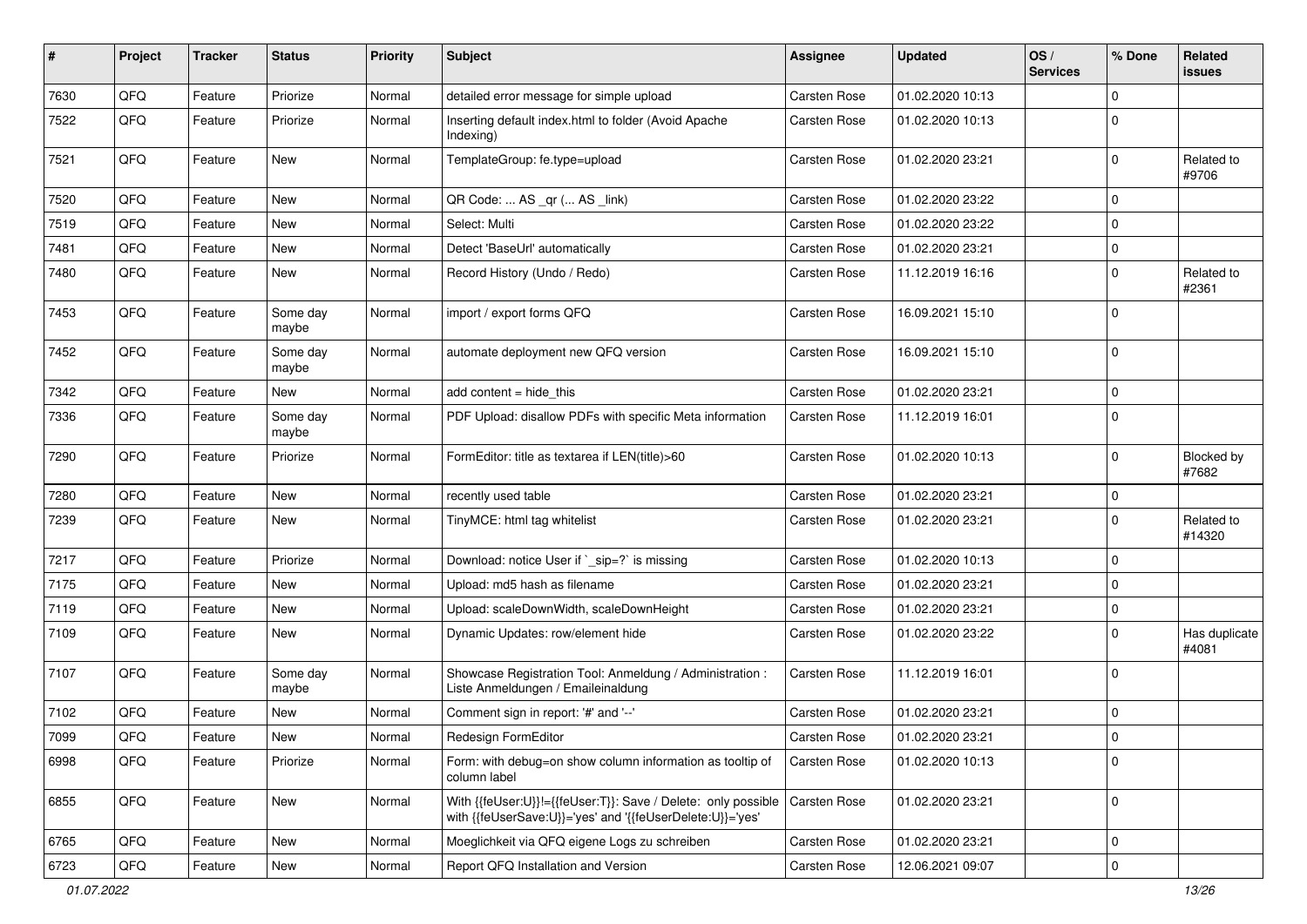| $\vert$ # | Project | <b>Tracker</b> | <b>Status</b>     | <b>Priority</b> | <b>Subject</b>                                                                                        | <b>Assignee</b>     | <b>Updated</b>   | OS/<br><b>Services</b> | % Done      | Related<br>issues                           |
|-----------|---------|----------------|-------------------|-----------------|-------------------------------------------------------------------------------------------------------|---------------------|------------------|------------------------|-------------|---------------------------------------------|
| 6715      | QFQ     | Feature        | Some day<br>maybe | Normal          | Code-Refactoring: dbArray vereinheitlichen                                                            | Carsten Rose        | 11.12.2019 16:02 |                        | $\Omega$    |                                             |
| 6609      | QFQ     | Feature        | New               | Normal          | Formlet: JSON API erweitern                                                                           | Carsten Rose        | 01.02.2020 23:21 |                        | 50          |                                             |
| 6602      | QFQ     | Feature        | New               | Normal          | Formlet: in Report auf Mausklick ein mini-form oeffnen                                                | Carsten Rose        | 11.12.2019 16:16 |                        | $\Omega$    |                                             |
| 6594      | QFQ     | Feature        | New               | Normal          | Excel: on download, check if there is a valid sip                                                     | Carsten Rose        | 01.02.2020 23:21 |                        | $\mathbf 0$ |                                             |
| 6437      | QFQ     | Feature        | New               | Normal          | Neuer Mode Button bei FormElementen                                                                   | Carsten Rose        | 01.02.2020 23:21 |                        | $\Omega$    | Related to<br>#9668,<br>Blocked by<br>#9678 |
| 6292      | QFQ     | Feature        | New               | Normal          | Download: File speichern mit Hash aber original Filename in<br>der Datenbank vermerken fuer Downloads | Carsten Rose        | 01.02.2020 23:21 |                        | $\Omega$    |                                             |
| 6289      | QFQ     | Feature        | <b>New</b>        | Normal          | Form: Log                                                                                             | Carsten Rose        | 01.02.2020 23:21 |                        | $\mathbf 0$ |                                             |
| 6261      | QFQ     | Feature        | <b>New</b>        | Normal          | Persistent SIP                                                                                        | Carsten Rose        | 12.06.2021 09:07 |                        | $\mathbf 0$ | Related to<br>#10819                        |
| 6250      | QFQ     | Feature        | In Progress       | Normal          | Enhance layout: a) Subrecord, b) Subrecord-Title                                                      | Carsten Rose        | 01.02.2020 23:22 |                        | $\Omega$    | Related to<br>#5391                         |
| 5983      | QFQ     | Feature        | Some day<br>maybe | Normal          | Form Submit (save & update): normalize date/-time FE                                                  | Carsten Rose        | 01.02.2020 23:19 |                        | $\Omega$    |                                             |
| 5942      | QFQ     | Feature        | Priorize          | Normal          | 'L' and 'type': append to links, generate via '_link' by using<br>'u:' .                              | Carsten Rose        | 01.02.2020 10:13 |                        | $\mathbf 0$ |                                             |
| 5894      | QFQ     | Feature        | Feedback          | Normal          | Typeahead in Report: show/hide rows dynamically                                                       | Carsten Rose        | 18.02.2022 08:50 |                        | $\Omega$    | Related to<br>#5893,<br>Related to<br>#5885 |
| 5852      | QFQ     | Feature        | Some day<br>maybe | Normal          | Logging: mail.log / sql.log - im FE anzeigen und via AJAX<br>aktualisieren                            | Carsten Rose        | 01.02.2020 23:19 |                        | $\Omega$    | Related to<br>#5885                         |
| 5782      | QFQ     | Feature        | New               | Normal          | NextCloud API                                                                                         | Carsten Rose        | 01.02.2020 10:02 |                        | $\mathbf 0$ |                                             |
| 5715      | QFQ     | Feature        | New               | High            | PDF Caching                                                                                           | Carsten Rose        | 03.05.2021 21:14 |                        | $\Omega$    | Related to<br>#5851,<br>Related to<br>#6357 |
| 5695      | QFQ     | Feature        | In Progress       | Normal          | Multiform                                                                                             | <b>Carsten Rose</b> | 02.01.2021 18:38 |                        | 0           |                                             |
| 5665      | QFQ     | Feature        | Some day<br>maybe | Normal          | Versuch das '{{!' nicht mehr noetig ist.                                                              | Carsten Rose        | 01.02.2020 23:20 |                        | $\Omega$    | Related to<br>#7432,<br>Related to<br>#7434 |
| 5579      | QFQ     | Feature        | Some day<br>maybe | Normal          | Enhance Doc / Presentation: variable type 'link column type'                                          | Carsten Rose        | 01.02.2020 23:19 |                        | $\mathbf 0$ |                                             |
| 5548      | QFQ     | Feature        | Some day<br>maybe | Normal          | 801 Textfiles/Scriptfiles als Thumbnail                                                               | Carsten Rose        | 07.03.2022 16:26 |                        | 0           |                                             |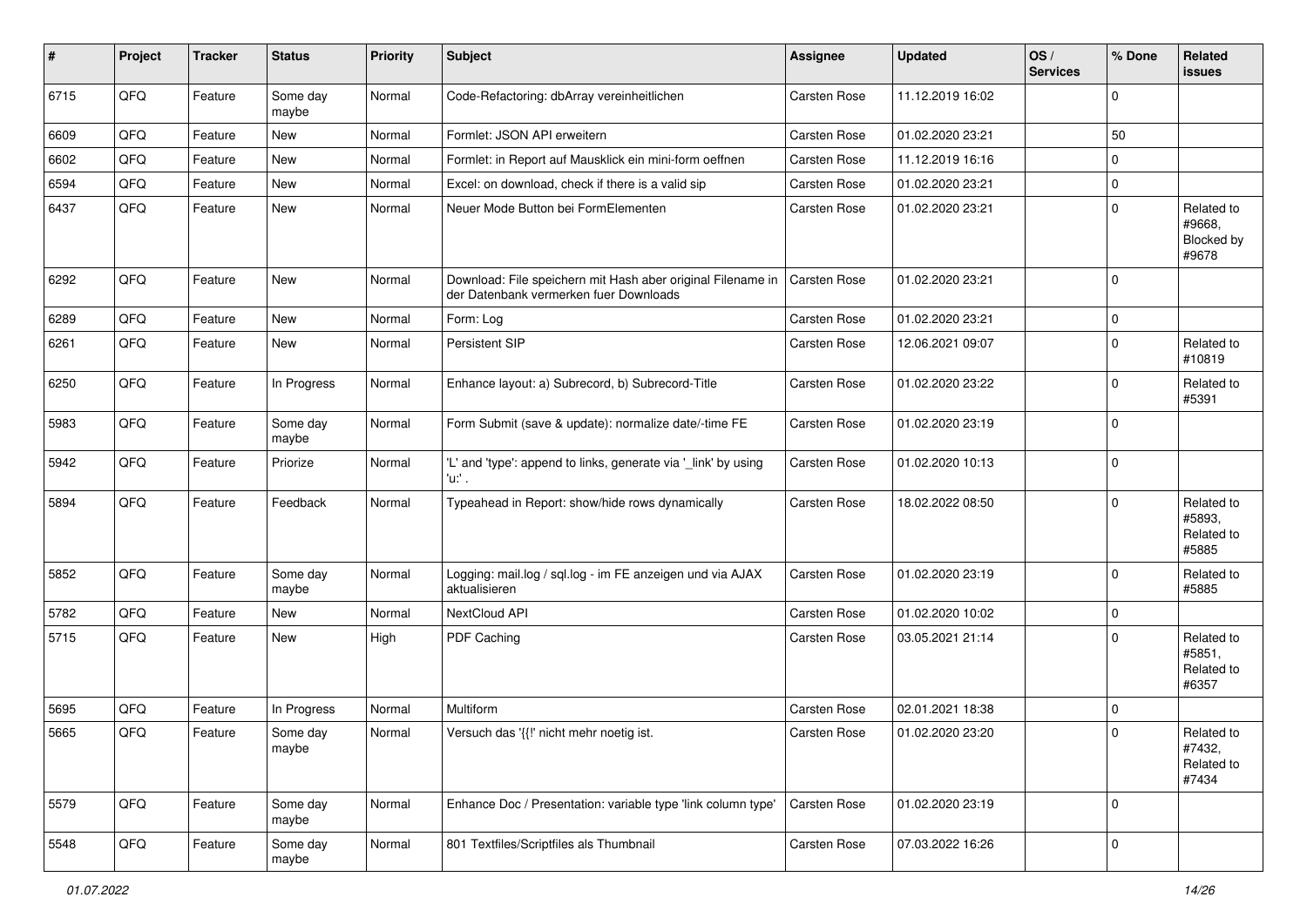| #    | Project | <b>Tracker</b> | <b>Status</b>     | <b>Priority</b> | <b>Subject</b>                                                                                                          | Assignee            | <b>Updated</b>   | OS/<br><b>Services</b> | % Done      | Related<br><b>issues</b> |
|------|---------|----------------|-------------------|-----------------|-------------------------------------------------------------------------------------------------------------------------|---------------------|------------------|------------------------|-------------|--------------------------|
| 5480 | QFQ     | Feature        | Some day<br>maybe | Normal          | QFQ: Dokumentation mit Screenshots versehen                                                                             | Carsten Rose        | 01.02.2020 23:20 |                        | $\mathbf 0$ | Related to<br>#9879      |
| 5428 | QFQ     | Feature        | Some day<br>maybe | Normal          | secure thumbnail: late render on access.                                                                                | Carsten Rose        | 01.02.2020 23:20 |                        | $\mathbf 0$ |                          |
| 5345 | QFQ     | Feature        | New               | Normal          | Report: UPDATE / INSERT / DELETE statements should<br>trigger subqueries, depending on the result.                      | Carsten Rose        | 27.05.2020 16:11 |                        | $\Omega$    |                          |
| 5132 | QFQ     | Feature        | Some day<br>maybe | Normal          | Error Message sendmail missing attachment: more details                                                                 | Carsten Rose        | 01.02.2020 23:19 |                        | $\mathbf 0$ |                          |
| 5131 | QFQ     | Feature        | <b>New</b>        | Normal          | Activate Spin Gear ('wait/busy' indicator) via LINK attribute                                                           | <b>Carsten Rose</b> | 01.02.2020 23:21 |                        | $\mathbf 0$ |                          |
| 4956 | QFQ     | Feature        | Some day<br>maybe | Normal          | Sendmail: Benutzerdefinierte Headers                                                                                    | Carsten Rose        | 11.12.2019 16:02 |                        | $\mathbf 0$ |                          |
| 4872 | QFQ     | Feature        | Some day<br>maybe | Normal          | Fields of Typo3 page available in STORE TYPO3                                                                           | Carsten Rose        | 01.02.2020 23:19 |                        | $\mathbf 0$ |                          |
| 4869 | QFQ     | Feature        | Some day<br>maybe | Normal          | Dynamic Update (show, hide, readonly?, required?) for<br><b>Template Group Elements</b>                                 | Carsten Rose        | 01.02.2020 23:19 |                        | $\mathbf 0$ | Related to<br>#4865      |
| 4839 | QFQ     | Feature        | Some day<br>maybe | Normal          | gfg-handle in <head> Abschnitt</head>                                                                                   | Carsten Rose        | 11.12.2019 16:02 |                        | $\mathbf 0$ |                          |
| 4757 | QFQ     | Feature        | Some day<br>maybe | Normal          | Test subrecord: download links ok? Links ok?                                                                            | Carsten Rose        | 01.02.2020 23:20 |                        | $\Omega$    |                          |
| 4652 | QFQ     | Feature        | Some day<br>maybe | Normal          | UZH CD: Weiterleitung auf benutzerdefinierte 403/404 Seite                                                              | Carsten Rose        | 01.02.2020 23:20 |                        | $\mathbf 0$ |                          |
| 4650 | QFQ     | Feature        | Some day<br>maybe | Normal          | Convert html to doc/rtf                                                                                                 | Carsten Rose        | 01.02.2020 23:20 |                        | $\Omega$    | Related to<br>#10704     |
| 4606 | QFQ     | Feature        | Some day<br>maybe | Normal          | link: qualifier to render bootstrap button                                                                              | Carsten Rose        | 01.02.2020 23:19 |                        | $\mathbf 0$ |                          |
| 4413 | QFQ     | Feature        | <b>New</b>        | Normal          | fieldset: show/hidden, modeSgl, dynamicUpdate                                                                           | Carsten Rose        | 09.02.2022 15:19 |                        | $\mathbf 0$ |                          |
| 4365 | QFQ     | Feature        | Some day<br>maybe | Normal          | Multi Language: new way of config                                                                                       | Carsten Rose        | 01.02.2020 23:20 |                        | $\mathbf 0$ |                          |
| 4349 | QFQ     | Feature        | Some day<br>maybe | Normal          | link download: downloaded external URL to<br>deliver/concatenate - check mimetipe and handle it correctly               | Carsten Rose        | 11.12.2019 16:02 |                        | $\mathbf 0$ |                          |
| 4343 | QFQ     | Feature        | Some day<br>maybe | Normal          | Link: Classifier to add 'attributes'                                                                                    | Carsten Rose        | 01.02.2020 23:20 |                        | $\Omega$    | Related to<br>#14077     |
| 4330 | QFQ     | Feature        | Some day<br>maybe | Normal          | Error Message: report missing {{ / }} in sqlUpdate, sqlInsert,<br>sglDelete, sglAfter, sglBefore in FE action elements. | Carsten Rose        | 01.02.2020 23:20 |                        | $\Omega$    |                          |
| 4259 | QFQ     | Feature        | Some day<br>maybe | Normal          | Instant trigger a cron job                                                                                              | <b>Carsten Rose</b> | 11.12.2019 16:03 |                        | $\mathbf 0$ |                          |
| 4258 | QFQ     | Feature        | Some day<br>maybe | High            | <b>System Defaults: Forms</b>                                                                                           | Carsten Rose        | 03.05.2021 21:14 |                        | $\mathbf 0$ |                          |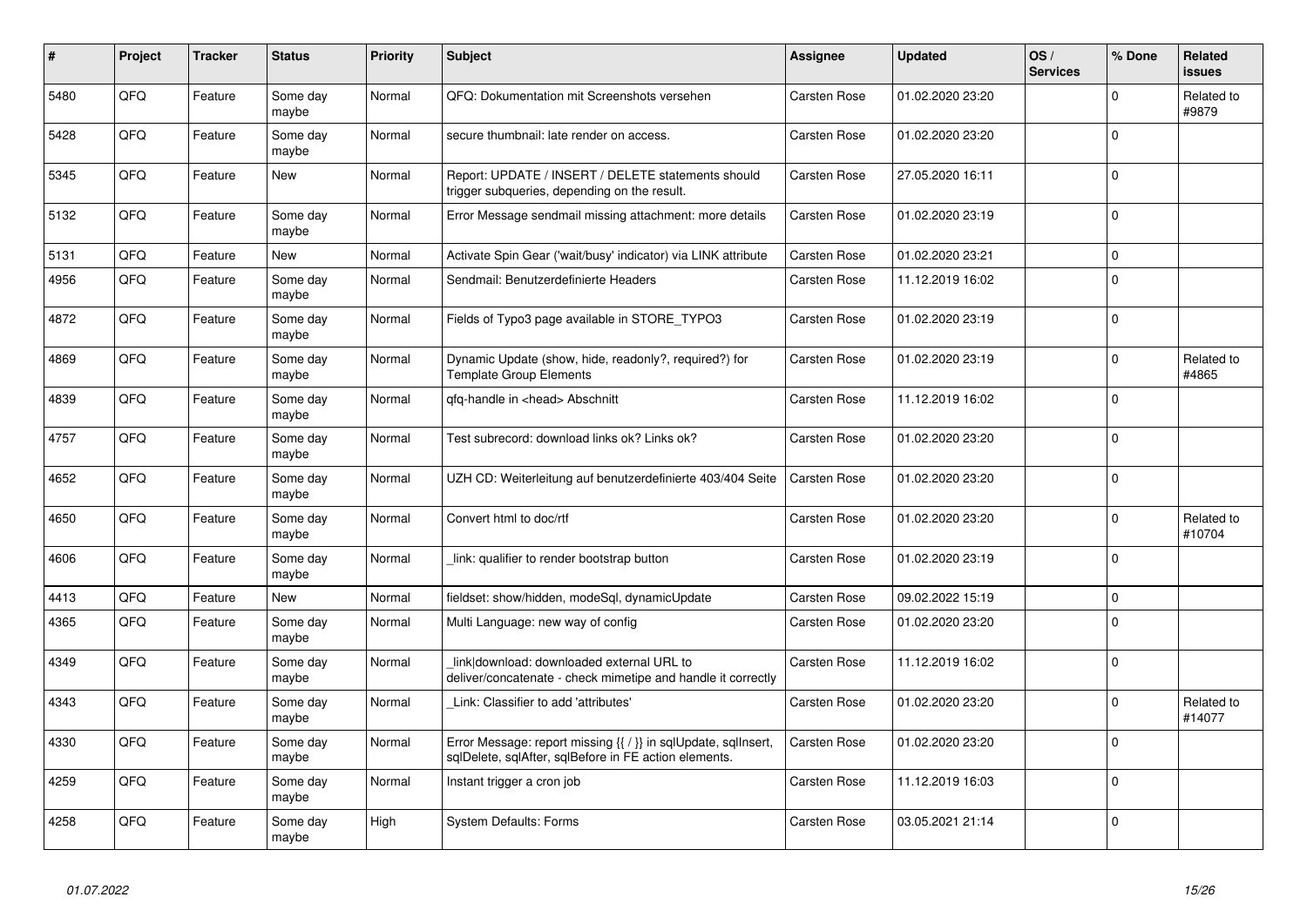| #    | Project        | <b>Tracker</b> | <b>Status</b>     | <b>Priority</b> | Subject                                                                                                                             | <b>Assignee</b>     | <b>Updated</b>   | OS/<br><b>Services</b> | % Done      | Related<br>issues                           |
|------|----------------|----------------|-------------------|-----------------|-------------------------------------------------------------------------------------------------------------------------------------|---------------------|------------------|------------------------|-------------|---------------------------------------------|
| 4250 | QFQ            | Feature        | New               | Normal          | AutoCron in QFQ via PHP                                                                                                             | Carsten Rose        | 01.02.2020 23:21 |                        | $\Omega$    | Related to<br>#3292.<br>Related to<br>#3291 |
| 4197 | QFQ            | Feature        | Some day<br>maybe | Normal          | Unit Test fuer JSON Stream von QuickFormQuery.php ><br>doForm()                                                                     | Carsten Rose        | 11.12.2019 16:03 |                        | $\Omega$    |                                             |
| 4082 | QFQ            | Feature        | <b>New</b>        | Normal          | Dynamic Update: modeSql - useful default                                                                                            | <b>Carsten Rose</b> | 01.02.2020 23:22 |                        | 0           |                                             |
| 4050 | QFQ            | Feature        | <b>New</b>        | Normal          | sql.log: 1) FormElement ID which causes a specific action,<br>2) Result in the same row.                                            | Carsten Rose        | 15.04.2020 11:35 |                        | $\Omega$    | Related to<br>#5458                         |
| 4026 | QFQ            | Feature        | Some day<br>maybe | Normal          | sqlLog.sql: log number of FE.id                                                                                                     | Carsten Rose        | 11.12.2019 16:03 |                        | $\mathbf 0$ | Related to<br>#5458                         |
| 4023 | QFQ            | Feature        | <b>New</b>        | Normal          | prepared statements - FE action: salveld, sqllnsert,<br>sqlUpdate, sqlDelete, sqlBefore, sqlAfter                                   | Carsten Rose        | 11.12.2019 16:15 |                        | $\Omega$    |                                             |
| 4018 | QFQ            | Feature        | New               | Normal          | typeahead: long query parameter / answer triggers 'Attack<br>detected' and purges current SIP storage.                              | Carsten Rose        | 29.06.2022 22:46 |                        | $\Omega$    | Related to<br>#9077                         |
| 3991 | QFQ            | Feature        | Some day<br>maybe | Normal          | report: Columnname '_skipWrap' skips 'fbeg', 'fend'                                                                                 | Carsten Rose        | 11.12.2019 16:03 |                        | $\Omega$    |                                             |
| 3990 | QFQ            | Feature        | Some day<br>maybe | High            | custom class definition: add space automatically                                                                                    | <b>Carsten Rose</b> | 03.05.2021 21:14 |                        | $\Omega$    |                                             |
| 3967 | QFQ            | Feature        | Some day<br>maybe | High            | Report: Checkbox, Radio, Dropdown, Input welches ohne<br>Submit funktioniert - 'Inline-Form'                                        | Carsten Rose        | 03.05.2021 21:14 |                        | $\Omega$    |                                             |
| 3947 | QFQ            | Feature        | Some day<br>maybe | Normal          | Attack detectect: logout current user                                                                                               | Carsten Rose        | 11.12.2019 16:03 |                        | $\Omega$    | Related to<br>#5458,<br>Related to<br>#6299 |
| 3942 | QFQ            | Feature        | Some day<br>maybe | Normal          | Action Elemente: neu generierte IDs via FE weitergeben                                                                              | Carsten Rose        | 11.12.2019 16:03 |                        | $\Omega$    | Related to<br>#3941                         |
| 3941 | QFQ            | Feature        | Some day<br>maybe | Normal          | sqlAfter: es sollten mehrere moeglich sein                                                                                          | Carsten Rose        | 11.12.2019 16:03 |                        | $\Omega$    | Related to<br>#3942                         |
| 3905 | QFQ            | Feature        | Some day<br>maybe | Normal          | Documentation: Best Practice anhand eines Online<br>Bewerbungstools                                                                 | Carsten Rose        | 11.12.2019 16:03 |                        | $\Omega$    |                                             |
| 3900 | QFQ            | Feature        | Some day<br>maybe | Normal          | Extend documentation of 'Copy / Paste'                                                                                              | Carsten Rose        | 11.12.2019 16:03 |                        | 0           | Related to<br>#3899                         |
| 3877 | $\mathsf{QFQ}$ | Feature        | Some day<br>maybe | Normal          | FormEditor: die Felder die aktuell nicht gebraucht werden<br>nur auf readonly/disabled setzen (nicht ausblenden > das<br>irritiert. | Carsten Rose        | 11.12.2019 16:03 |                        |             |                                             |
| 3867 | QFQ            | Feature        | Priorize          | Normal          | Readonly Formular: Template Groups add/delete<br>ausbeldnen                                                                         | Carsten Rose        | 05.05.2021 22:12 |                        | 0           |                                             |
| 3848 | QFQ            | Feature        | Some day<br>maybe | High            | Antivirus check fuer Upload files in qfq?                                                                                           | Carsten Rose        | 03.05.2021 21:14 |                        | 0           | Related to<br>#4131                         |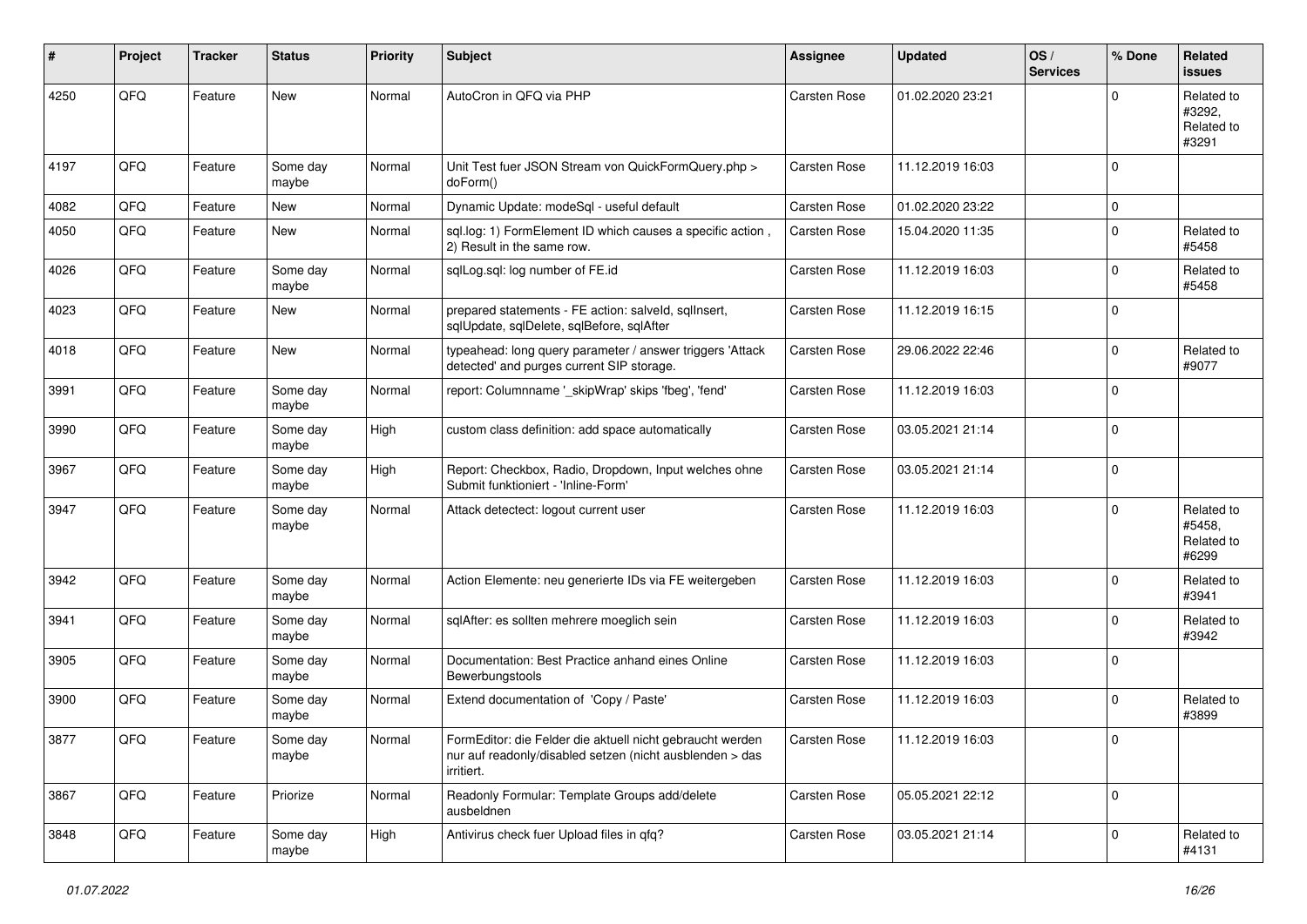| #    | Project | <b>Tracker</b> | <b>Status</b>     | <b>Priority</b> | Subject                                                                                                                                      | <b>Assignee</b>     | <b>Updated</b>   | OS/<br><b>Services</b> | % Done      | Related<br>issues                           |
|------|---------|----------------|-------------------|-----------------|----------------------------------------------------------------------------------------------------------------------------------------------|---------------------|------------------|------------------------|-------------|---------------------------------------------|
| 3727 | QFQ     | Feature        | New               | High            | Security: Session Hijacking erschweren                                                                                                       | Carsten Rose        | 03.05.2021 21:14 |                        | $\mathbf 0$ |                                             |
| 3708 | QFQ     | Feature        | Some day<br>maybe | Normal          | Form: input - 'specialchars', 'none'  gewisse tags<br>erlauben, andere verbieten                                                             | Carsten Rose        | 11.12.2019 16:02 |                        | $\mathbf 0$ | Related to<br>#14320                        |
| 3677 | QFQ     | Feature        | Some day<br>maybe | Normal          | wkhtmltopdf: FE User access prohibited, if client IP changes<br>- \$TYPO3_CONF_VARS[FE][lockIP]                                              | Carsten Rose        | 11.12.2019 16:02 |                        | $\Omega$    |                                             |
| 3666 | QFQ     | Feature        | Some day<br>maybe | Normal          | a) Performance Messung: mysql_real_escape_string() im<br>Vergleich zu str_replace(), b) doppeltes Aufrufen von<br>mysql_real_escape_string() | Carsten Rose        | 11.12.2019 16:02 |                        | $\Omega$    |                                             |
| 3537 | QFQ     | Feature        | Some day<br>maybe | Low             | SHOW COLUMNS FROM tableName - Extend '{{!'<br>definition                                                                                     | Carsten Rose        | 11.12.2019 16:02 |                        | $\Omega$    |                                             |
| 3504 | QFQ     | Feature        | New               | Normal          | Logging: welche Action FEs werden wann wie ausgefuehrt                                                                                       | Carsten Rose        | 01.02.2020 23:21 |                        | $\Omega$    | Related to<br>#5458,<br>Related to<br>#4092 |
| 3458 | QFQ     | Feature        | Some day<br>maybe | Normal          | Display 'Edit Form Element'-Checkbox on form: should<br>depend on FE Group                                                                   | <b>Carsten Rose</b> | 11.12.2019 16:02 |                        | $\Omega$    | Related to<br>#3447                         |
| 3457 | QFQ     | Feature        | Some day<br>maybe | Normal          | LDAP: concat multi values to one single entry                                                                                                | Carsten Rose        | 11.12.2019 16:02 |                        | $\mathbf 0$ |                                             |
| 3432 | QFQ     | Feature        | New               | Normal          | subrecord: dynamicUpdate                                                                                                                     | Carsten Rose        | 11.06.2020 21:10 |                        | $\Omega$    | Related to<br>#5691                         |
| 3402 | QFQ     | Feature        | Some day<br>maybe | Normal          | Syntax Highlighting via CodeMirror                                                                                                           | Carsten Rose        | 11.12.2019 16:02 |                        | 100         | Related to<br>#3207                         |
| 3385 | QFQ     | Feature        | Some day<br>maybe | Normal          | templateGroup: insert/update/delete non primary records                                                                                      | Carsten Rose        | 11.12.2019 16:02 |                        | $\mathbf 0$ |                                             |
| 3350 | QFQ     | Feature        | Some day<br>maybe | Normal          | FormEditor: Hilfetext hinter 'checktype'                                                                                                     | Carsten Rose        | 11.12.2019 16:02 |                        | $\Omega$    |                                             |
| 3332 | QFQ     | Feature        | Some day<br>maybe | Normal          | Uploads: Thumbnails, Details zum hochgeladenen File                                                                                          | Carsten Rose        | 11.12.2019 16:02 |                        | $\Omega$    | Related to<br>#3264,<br>Related to<br>#5333 |
| 3331 | QFQ     | Feature        | Some day<br>maybe | Normal          | Default Tooltip fuer _page? Links: mit Form und Record ID                                                                                    | Carsten Rose        | 11.12.2019 16:02 |                        | $\Omega$    |                                             |
| 3291 | QFQ     | Feature        | Some day<br>maybe | Normal          | AutoCron websiteToken                                                                                                                        | Carsten Rose        | 11.12.2019 16:02 |                        | $\Omega$    | Related to<br>#4250                         |
| 3285 | QFG     | Feature        | Some day<br>maybe | Normal          | Zeichenlimit pro Feld: textarea / editor                                                                                                     | Carsten Rose        | 11.12.2019 16:02 |                        | 0           |                                             |
| 3273 | QFQ     | Feature        | Some day<br>maybe | Low             | Dirty Flag in Form                                                                                                                           | Carsten Rose        | 11.12.2019 16:02 |                        | $\pmb{0}$   |                                             |
| 3267 | QFG     | Feature        | Some day<br>maybe | Normal          | 2 Forms auf einer Seite: real + Read only                                                                                                    | Carsten Rose        | 11.12.2019 16:03 |                        | 0           |                                             |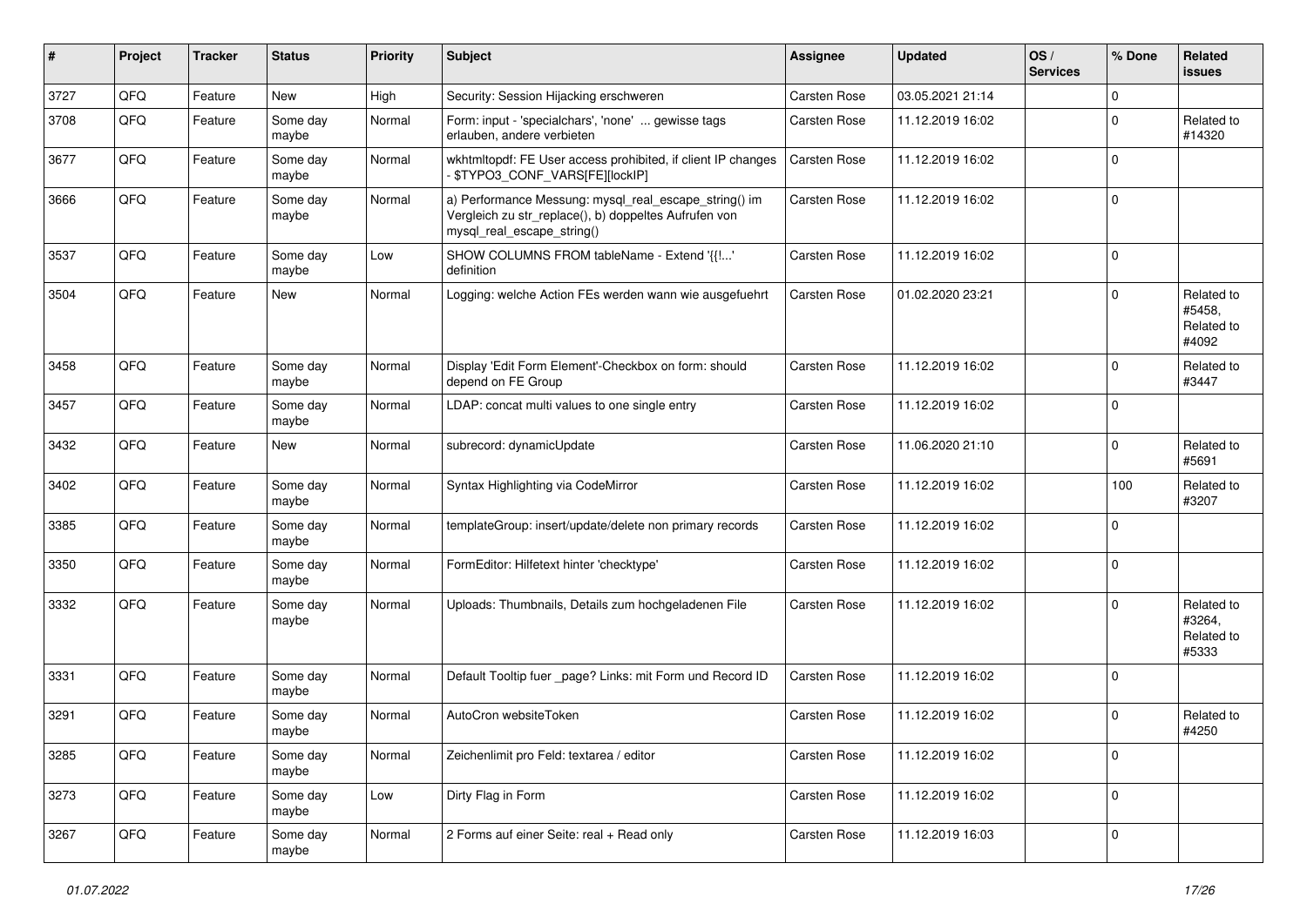| $\sharp$ | Project | <b>Tracker</b> | <b>Status</b>     | <b>Priority</b> | <b>Subject</b>                                                                                                     | <b>Assignee</b> | <b>Updated</b>   | OS/<br><b>Services</b> | % Done      | Related<br><b>issues</b>                                                                                                                                              |
|----------|---------|----------------|-------------------|-----------------|--------------------------------------------------------------------------------------------------------------------|-----------------|------------------|------------------------|-------------|-----------------------------------------------------------------------------------------------------------------------------------------------------------------------|
| 3216     | QFQ     | Feature        | Some day<br>maybe | Normal          | dynamic update für checkbox label2                                                                                 | Carsten Rose    | 11.12.2019 16:03 |                        | $\mathbf 0$ | Related to<br>#2081                                                                                                                                                   |
| 2995     | QFQ     | Feature        | Some day<br>maybe | Normal          | Dropdown JQuery Plugin: 'chosen' - Moeglichkeit um Select<br>Listen mehr Funktion zu geben. Kein Bootstrap noetig. | Carsten Rose    | 11.12.2019 16:03 |                        | $\pmb{0}$   |                                                                                                                                                                       |
| 2361     | QFQ     | Feature        | New               | Normal          | Logging wer/wann/wo welches Formular aufgerufen hat                                                                | Carsten Rose    | 11.12.2019 16:15 |                        | $\mathbf 0$ | Related to<br>#4432,<br>Related to<br>#7480                                                                                                                           |
| 2084     | QFQ     | Feature        | Some day<br>maybe | Normal          | Mailto mit encryption: Subrecord                                                                                   | Carsten Rose    | 11.12.2019 16:03 |                        | $\pmb{0}$   | Related to<br>#2082                                                                                                                                                   |
| 1946     | QFQ     | Feature        | Some day<br>maybe | Normal          | Kontrolle ob der ReadOnly Modus bei den<br>Formularelementen korrekt implementiert ist                             | Carsten Rose    | 11.12.2019 16:03 |                        | $\mathbf 0$ |                                                                                                                                                                       |
| 1635     | QFQ     | Feature        | Some day<br>maybe | Normal          | QFQ Extension content record: weitere Optionen<br>einblenden.                                                      | Carsten Rose    | 11.12.2019 16:03 |                        | $\mathbf 0$ |                                                                                                                                                                       |
| 14376    | QFQ     | Feature        | New               | Normal          | QFQ Bootstrap: if missing, create stored procedures                                                                | Enis Nuredini   | 19.06.2022 16:37 |                        | $\pmb{0}$   |                                                                                                                                                                       |
| 14320    | QFQ     | Feature        | ToDo              | Normal          | Allow specific HTML Tags and Attributes: general, TinyMCE                                                          | Enis Nuredini   | 17.06.2022 10:44 |                        | $\mathbf 0$ | Related to<br>#12664,<br>Related to<br>#12039,<br>Related to<br>#11702.<br>Related to<br>#7239,<br>Related to<br>#3708,<br>Related to<br>#3646.<br>Related to<br>#880 |
| 14227    | QFQ     | Feature        | New               | Normal          | Selenium Konkurrenz: cypress.io                                                                                    | Enis Nuredini   | 28.05.2022 11:02 |                        | $\mathbf 0$ |                                                                                                                                                                       |
| 14028    | QFQ     | Feature        | New               | Normal          | Required notification: visual nicer                                                                                | Enis Nuredini   | 28.05.2022 11:01 |                        | $\mathbf 0$ |                                                                                                                                                                       |
| 13945    | QFQ     | Feature        | New               | Normal          | As link: content before/after link                                                                                 | Enis Nuredini   | 28.05.2022 11:01 |                        | $\mathbf 0$ | Related to<br>#12262                                                                                                                                                  |
| 13900    | QFQ     | Feature        | Priorize          | Normal          | Selenium: Check das Cookie/PDF funktioniert                                                                        | Enis Nuredini   | 25.03.2022 12:45 |                        | $\pmb{0}$   |                                                                                                                                                                       |
| 13757    | QFQ     | Feature        | New               | High            | QR / Bar-Code Plugin                                                                                               | Enis Nuredini   | 19.03.2022 17:43 |                        | $\pmb{0}$   |                                                                                                                                                                       |
| 13608    | QFQ     | Feature        | Some day<br>maybe | Normal          | Automatic Browser Language Redirect                                                                                | Enis Nuredini   | 17.06.2022 08:35 |                        | $\pmb{0}$   |                                                                                                                                                                       |
| 13572    | QFQ     | Feature        | Feedback          | Normal          | Form Load: misleading error message on trying to load non<br>existent primary record                               | Enis Nuredini   | 16.05.2022 23:16 |                        | 100         |                                                                                                                                                                       |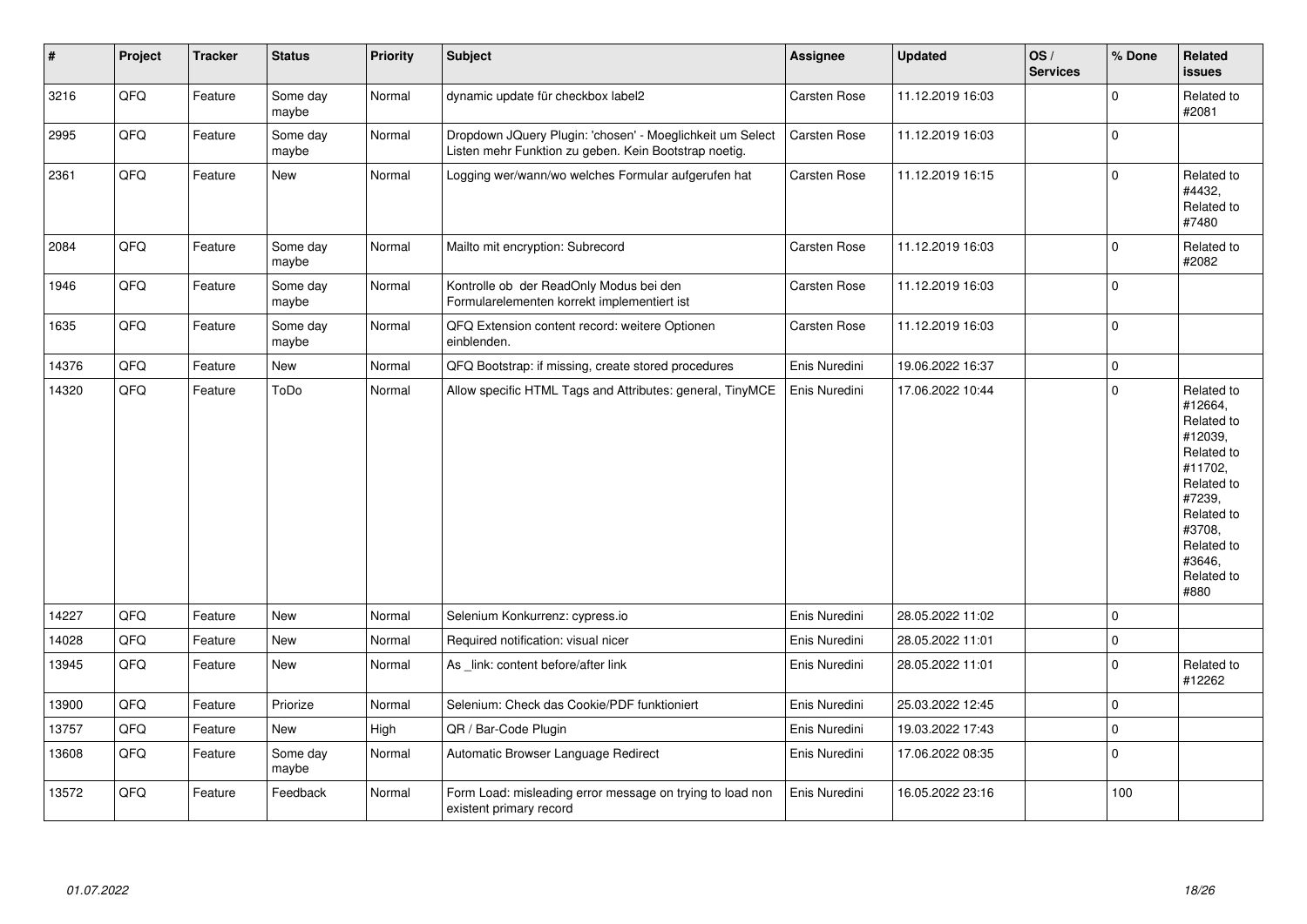| #     | Project | <b>Tracker</b> | <b>Status</b>     | Priority | Subject                                                                               | Assignee               | <b>Updated</b>   | OS/<br><b>Services</b> | % Done      | Related<br>issues                                                           |
|-------|---------|----------------|-------------------|----------|---------------------------------------------------------------------------------------|------------------------|------------------|------------------------|-------------|-----------------------------------------------------------------------------|
| 12630 | QFQ     | Feature        | In Progress       | Normal   | Input: date[time]: min / max values                                                   | Enis Nuredini          | 20.06.2022 18:31 |                        | $\Omega$    | Related to<br>#10096.<br>Related to<br>#14302.<br>Related to<br>#14303      |
| 12262 | QFQ     | Feature        | ToDo              | Normal   | Form buttons on top: more customable                                                  | Enis Nuredini          | 17.06.2022 10:44 |                        | $\Omega$    | Related to<br>#13945, Has<br>duplicate<br>#4046, Has<br>duplicate<br>#10080 |
| 11892 | QFQ     | Feature        | New               | Normal   | tablesorter: columns with links are hard to order - new<br>qualifier 'Y: <ord>'</ord> | Enis Nuredini          | 23.03.2022 09:22 |                        | $\mathbf 0$ |                                                                             |
| 10782 | QFQ     | Feature        | Feedback          | Normal   | Tiny MCE: Image Upload                                                                | Enis Nuredini          | 16.05.2022 23:16 |                        | $\mathbf 0$ | Related to<br>#12452                                                        |
| 10569 | QFQ     | Feature        | Priorize          | Normal   | link _blank more safe                                                                 | Enis Nuredini          | 25.03.2022 12:44 |                        | 0           |                                                                             |
| 10463 | QFQ     | Feature        | New               | Normal   | Report link: expliztes setzen von HTML Tags (Bedarf fuer<br>'data-selenium' & 'id')   | Enis Nuredini          | 23.03.2022 09:23 |                        | $\Omega$    | Related to<br>#7648                                                         |
| 9052  | QFQ     | Feature        | Feedback          | High     | Report: CodeMirror with SQL Syntax Highlight in FE                                    | Enis Nuredini          | 08.06.2022 10:25 |                        | 0           |                                                                             |
| 3864  | QFQ     | Feature        | New               | Normal   | Encrypt / decrypt field                                                               | Enis Nuredini          | 30.06.2022 16:29 |                        | $\Omega$    |                                                                             |
| 10124 | QFQ     | Feature        | Feedback          | Normal   | qfq AAI-Login                                                                         | Karin Niffeler         | 07.05.2020 09:36 |                        | 0           |                                                                             |
| 13609 | QFQ     | Feature        | New               | Normal   | QFQ Introduction: Seite aufloesen                                                     | Philipp<br>Gröbelbauer | 28.05.2022 11:02 |                        | $\mathbf 0$ |                                                                             |
| 11715 | QFQ     | Bug            | New               | Normal   | acceptZeroAsRequired and requiredOffButMark do not<br>coincide                        |                        | 08.12.2020 12:13 |                        | $\mathbf 0$ |                                                                             |
| 11522 | QFQ     | <b>Bug</b>     | New               | Normal   | Aus/Einblenden von Reitern                                                            |                        | 13.11.2020 14:58 |                        | $\mathbf 0$ |                                                                             |
| 11195 | QFQ     | Bug            | New               | Low      | Dynamic Update: Note not updated if new text is empty<br>(v20.4)                      |                        | 25.09.2020 11:14 |                        | 0           |                                                                             |
| 10890 | QFQ     | Bug            | New               | Normal   | AutoCron hangs                                                                        |                        | 20.07.2020 13:56 |                        | 0           |                                                                             |
| 10766 | QFQ     | <b>Bug</b>     | <b>New</b>        | High     | Radiobutton / parameter.buttonClass=btn-default: dynamic<br>update                    |                        | 03.05.2021 21:12 |                        | 0           | Related to<br>#11237                                                        |
| 10759 | QFQ     | Bug            | New               | Normal   | emptyMeansNull - Feld falsch aktualisiert                                             |                        | 12.11.2020 23:45 |                        | $\Omega$    |                                                                             |
| 10324 | QFQ     | <b>Bug</b>     | New               | Normal   | Excel Export mit Template funktioniert nur, wenn Template<br>vor uid kommt            |                        | 30.03.2020 11:20 |                        | $\Omega$    | Related to<br>#10257                                                        |
| 9855  | QFQ     | <b>Bug</b>     | <b>New</b>        | Normal   | <b>Required Check</b>                                                                 |                        | 01.02.2020 15:56 |                        | $\Omega$    |                                                                             |
| 9126  | QFQ     | <b>Bug</b>     | Some day<br>maybe | Normal   | hidden Form elements are present in page source                                       |                        | 02.01.2021 18:41 |                        | $\mathbf 0$ |                                                                             |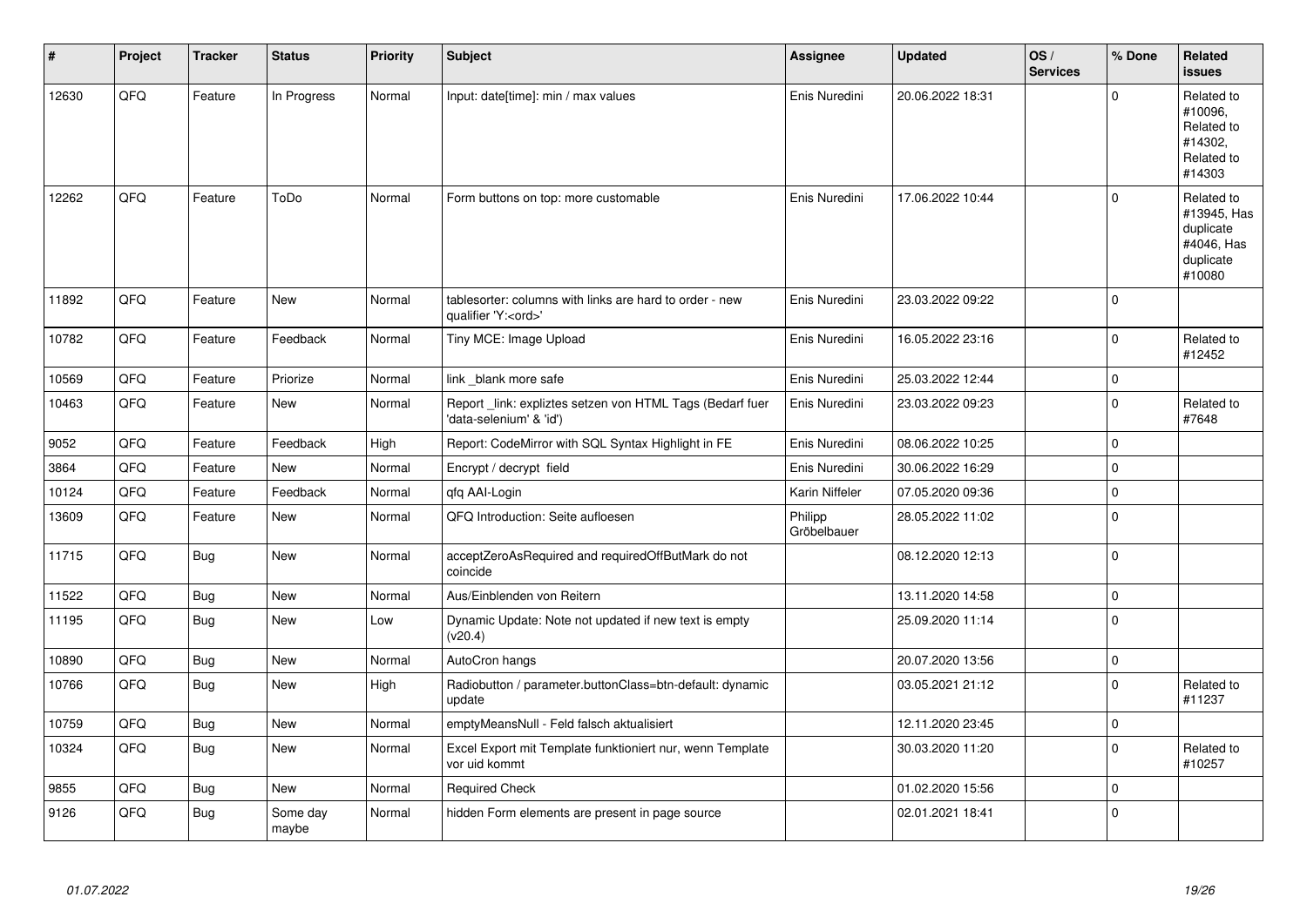| ∦     | Project | <b>Tracker</b> | <b>Status</b>     | <b>Priority</b> | Subject                                                                                                                                                  | <b>Assignee</b> | <b>Updated</b>   | OS/<br><b>Services</b> | % Done      | Related<br>issues    |
|-------|---------|----------------|-------------------|-----------------|----------------------------------------------------------------------------------------------------------------------------------------------------------|-----------------|------------------|------------------------|-------------|----------------------|
| 9024  | QFQ     | <b>Bug</b>     | Some day<br>maybe | Normal          | QFQ Einarbeitung                                                                                                                                         |                 | 01.02.2020 15:56 |                        | $\mathbf 0$ |                      |
| 9020  | QFQ     | Bug            | Some day<br>maybe | Normal          | radio mit buttonClass und dynamicUpdate lassen sich nicht<br>kombinieren                                                                                 |                 | 11.12.2019 16:01 |                        | $\mathbf 0$ |                      |
| 7402  | QFQ     | Bug            | Some day<br>maybe | Normal          | thumbnail cache: outdated picture when permission denied<br>and permission resolved.                                                                     |                 | 01.02.2020 23:20 |                        | $\mathbf 0$ |                      |
| 7281  | QFQ     | <b>Bug</b>     | Some day<br>maybe | Normal          | Subrecords: on large screen separator line too short                                                                                                     |                 | 01.02.2020 23:19 |                        | $\mathbf 0$ |                      |
| 7101  | QFQ     | <b>Bug</b>     | Some day<br>maybe | Normal          | 'form' in SIP and 'report' - breaks                                                                                                                      |                 | 01.02.2020 23:20 |                        | $\mathbf 0$ |                      |
| 5877  | QFQ     | Bug            | Some day<br>maybe | Normal          | FE.type=note:bsColumn strange behaviour                                                                                                                  |                 | 01.02.2020 23:19 |                        | $\mathbf 0$ |                      |
| 4546  | QFQ     | Bug            | Some day<br>maybe | Normal          | NH: SIP storage is destroyed                                                                                                                             |                 | 01.02.2020 23:20 |                        | $\mathbf 0$ |                      |
| 4441  | QFQ     | Bug            | Some day<br>maybe | Normal          | \$ SERVER Vars sollten nur aus dem Store genommen<br>werden - Code entsprechend anpassen.                                                                |                 | 11.12.2019 16:02 |                        | $\mathbf 0$ |                      |
| 4138  | QFQ     | Bug            | Some day<br>maybe | Normal          | _style fehlt                                                                                                                                             |                 | 11.12.2019 16:03 |                        | $\mathbf 0$ |                      |
| 4122  | QFQ     | <b>Bug</b>     | Some day<br>maybe | Normal          | file: Render Mode hat keinen Effekt                                                                                                                      |                 | 11.12.2019 16:03 |                        | $\mathbf 0$ |                      |
| 13647 | QFQ     | Bug            | <b>New</b>        | Normal          | Autofocus funktioniert nicht auf Chrome                                                                                                                  | Benjamin Baer   | 19.03.2022 17:44 |                        | $\mathbf 0$ |                      |
| 13528 | QFQ     | Bug            | New               | Normal          | gfg.io > releases: es wird kein neues Release angelegt                                                                                                   | Benjamin Baer   | 19.03.2022 17:46 |                        | $\mathbf 0$ |                      |
| 11237 | QFQ     | Bug            | New               | High            | Radiobutton / parameter.buttonClass= btn-default - kein dirty<br>Trigger                                                                                 | Benjamin Baer   | 03.05.2021 21:12 |                        | $\mathbf 0$ | Related to<br>#10766 |
| 11057 | QFQ     | Bug            | New               | High            | Checkboxes ohne span.checkmark im Report werden<br>ausgeblendet                                                                                          | Benjamin Baer   | 03.05.2021 21:12 |                        | $\mathbf 0$ | Related to<br>#11039 |
| 9898  | QFQ     | Bug            | Feedback          | Normal          | Formular trotz Timeout gespeichert                                                                                                                       | Benjamin Baer   | 01.02.2020 15:56 |                        | $\mathbf 0$ |                      |
| 9535  | QFQ     | Bug            | Feedback          | Normal          | Report:  AS '_vertical' - column to wide - vertical >> rot45,<br>rot90                                                                                   | Benjamin Baer   | 01.02.2020 15:56 |                        | $\Omega$    |                      |
| 6566  | QFQ     | Bug            | Priorize          | Normal          | Link Function 'delete': provided parameter missing on page<br>reload                                                                                     | Benjamin Baer   | 03.01.2022 08:08 |                        | $\Omega$    |                      |
| 6140  | QFQ     | Bug            | Priorize          | Normal          | QFQ DnD Sort: Locked fields                                                                                                                              | Benjamin Baer   | 21.03.2022 09:56 |                        | 0           |                      |
| 4457  | QFQ     | <b>Bug</b>     | Priorize          | Normal          | typeahead: pressing return to select an item, saves the form<br>and closes the form.                                                                     | Benjamin Baer   | 03.01.2022 08:01 |                        | $\pmb{0}$   | Related to<br>#4398  |
| 4454  | QFQ     | <b>Bug</b>     | Some day<br>maybe | Normal          | Required Elements: multiple elements in a row - whole row<br>marked if only one input is empty.                                                          | Benjamin Baer   | 01.02.2020 23:20 |                        | $\mathbf 0$ |                      |
| 4398  | QFQ     | Bug            | Some day<br>maybe | Normal          | Typeahead: mouse click in a prefilled input opens a single<br>item dropdown with the current value - click on it seems to<br>set the value, not the key. | Benjamin Baer   | 01.02.2020 23:20 |                        | $\mathbf 0$ | Related to<br>#4457  |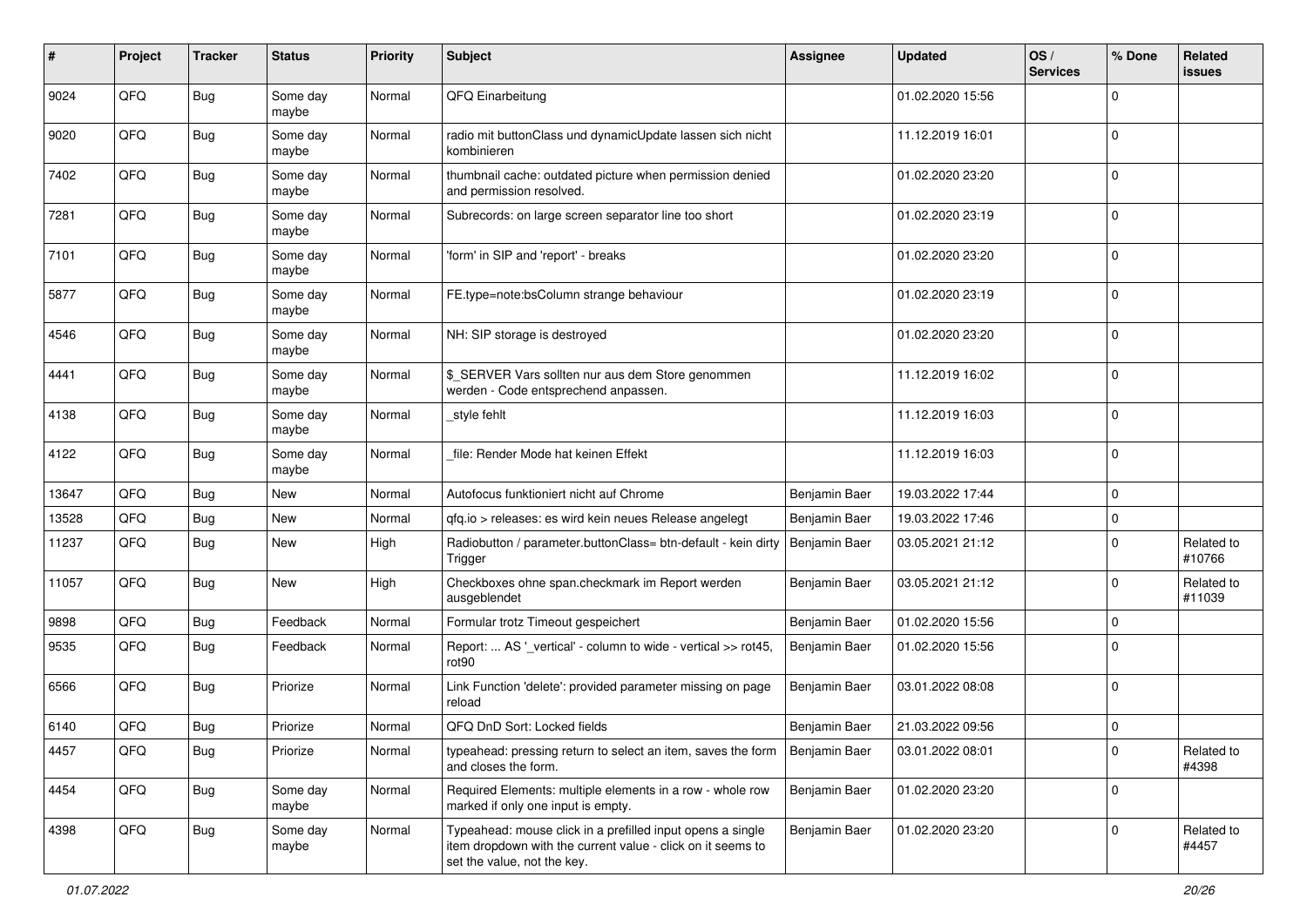| #     | Project | <b>Tracker</b> | <b>Status</b>     | <b>Priority</b> | <b>Subject</b>                                                                                                                                      | <b>Assignee</b> | <b>Updated</b>   | OS/<br><b>Services</b> | % Done      | Related<br>issues                           |
|-------|---------|----------------|-------------------|-----------------|-----------------------------------------------------------------------------------------------------------------------------------------------------|-----------------|------------------|------------------------|-------------|---------------------------------------------|
| 2665  | QFQ     | <b>Bug</b>     | Priorize          | Normal          | Dynamic Update funktioniert nicht, wenn beim<br>entsprechenden FormElement eine size angegeben ist.                                                 | Benjamin Baer   | 03.01.2022 08:12 |                        | 30          |                                             |
| 2063  | QFQ     | Bug            | Some day<br>maybe | Normal          | Pills auf 'inaktiv' setzen falls keine Element auf dem Pill<br>sichtbar sind.                                                                       | Benjamin Baer   | 11.12.2019 16:03 |                        | $\Omega$    | Related to<br>#3752                         |
| 14323 | QFQ     | Bug            | In Progress       | Normal          | Report: render=both single - no impact                                                                                                              | Carsten Rose    | 19.06.2022 18:31 |                        | $\mathbf 0$ |                                             |
| 14305 | QFQ     | <b>Bug</b>     | New               | Normal          | Inline Report editing does not create history entries                                                                                               | Carsten Rose    | 10.06.2022 11:55 |                        | $\mathbf 0$ |                                             |
| 14304 | QFQ     | <b>Bug</b>     | <b>New</b>        | Normal          | table sorter view safer does not work                                                                                                               | Carsten Rose    | 10.06.2022 11:49 |                        | 0           |                                             |
| 14283 | QFQ     | <b>Bug</b>     | Priorize          | Normal          | HEIC / HEIF convert doesn't trigger                                                                                                                 | Carsten Rose    | 19.06.2022 16:37 |                        | $\mathbf 0$ |                                             |
| 14233 | QFQ     | <b>Bug</b>     | <b>New</b>        | Normal          | AS link: question - HTML is not rendered                                                                                                            | Carsten Rose    | 28.05.2022 11:02 |                        | $\mathbf 0$ |                                             |
| 14175 | QFQ     | Bug            | In Progress       | Normal          | Opening a form with no QFQ Session cookie fails                                                                                                     | Carsten Rose    | 03.06.2022 10:40 |                        | $\mathbf 0$ |                                             |
| 14091 | QFQ     | <b>Bug</b>     | New               | Normal          | inconsistent template path for twig                                                                                                                 | Carsten Rose    | 19.04.2022 18:36 |                        | $\mathbf 0$ |                                             |
| 14077 | QFQ     | <b>Bug</b>     | <b>New</b>        | Normal          | As _link: Attribute 'class' missing by r:1 and r:3 - but should<br>set                                                                              | Carsten Rose    | 28.05.2022 11:02 |                        | $\Omega$    | Related to<br>#5342.<br>Related to<br>#4343 |
| 13706 | QFQ     | Bug            | <b>New</b>        | Normal          | Wrong CheckType in FieldElement LastStatus of Form Cron                                                                                             | Carsten Rose    | 21.01.2022 18:20 |                        | 0           |                                             |
| 13659 | QFQ     | <b>Bug</b>     | <b>New</b>        | Normal          | wrong sanitize class applied to R-store                                                                                                             | Carsten Rose    | 15.01.2022 14:23 |                        | $\mathbf 0$ |                                             |
| 13592 | QFQ     | Bug            | New               | Normal          | QFQ Build Queue: das vergeben von Tags klappt nicht. Es<br>werden keine Releases gebaut.                                                            | Carsten Rose    | 19.03.2022 17:45 |                        | $\mathbf 0$ |                                             |
| 13460 | QFQ     | <b>Bug</b>     | <b>New</b>        | Normal          | Doc: Password set/reset  password should not processed<br>with 'html encode'                                                                        | Carsten Rose    | 19.03.2022 17:46 |                        | $\mathbf 0$ |                                             |
| 13451 | QFQ     | <b>Bug</b>     | <b>New</b>        | Normal          | Character Counter / Max Character: Problem in Safari                                                                                                | Carsten Rose    | 15.04.2022 17:18 |                        | $\mathbf 0$ |                                             |
| 13332 | QFQ     | Bug            | <b>New</b>        | Normal          | Multi Form: Required Felder werden visuell nicht markiert.                                                                                          | Carsten Rose    | 19.03.2022 17:47 |                        | $\mathbf 0$ |                                             |
| 13331 | QFQ     | Bug            | <b>New</b>        | Normal          | Multi Form: Clear Icon misplaced                                                                                                                    | Carsten Rose    | 19.03.2022 17:47 |                        | $\mathbf 0$ |                                             |
| 12974 | QFQ     | <b>Bug</b>     | <b>New</b>        | High            | Sanitize Queries in Action-Elements                                                                                                                 | Carsten Rose    | 07.12.2021 17:19 |                        | $\mathbf 0$ |                                             |
| 12716 | QFQ     | <b>Bug</b>     | New               | Normal          | template group: Pattern only applied to first instance                                                                                              | Carsten Rose    | 19.03.2022 17:47 |                        | $\Omega$    |                                             |
| 12714 | QFQ     | <b>Bug</b>     | <b>New</b>        | Normal          | Conversion of GIF to PDF broken when GIF contains Alpha.                                                                                            | Carsten Rose    | 19.03.2022 17:49 |                        | $\Omega$    |                                             |
| 12702 | QFQ     | Bug            | <b>New</b>        | High            | templateGroup: broken in multiDb Setup                                                                                                              | Carsten Rose    | 14.12.2021 16:02 |                        | $\mathbf 0$ |                                             |
| 12670 | QFQ     | Bug            | <b>New</b>        | High            | Dropdown-Menu classes können nicht mehr angegeben<br>werden                                                                                         | Carsten Rose    | 07.12.2021 17:19 |                        | $\mathbf 0$ |                                             |
| 12581 | QFQ     | <b>Bug</b>     | New               | Normal          | Form.forward=close: Record 'new' in new browser tab ><br>save (& close) >> Form is not reloaded with new created<br>record id and stays in mode=new | Carsten Rose    | 19.03.2022 17:48 |                        | $\mathbf 0$ |                                             |
| 12546 | QFQ     | <b>Bug</b>     | Feedback          | Normal          | Branch 'Development' - Unit Tests mit dirty workaround<br>angepasst                                                                                 | Carsten Rose    | 19.03.2022 17:48 |                        | $\mathbf 0$ |                                             |
| 12545 | QFQ     | <b>Bug</b>     | New               | Urgent          | sql.log not created / updated                                                                                                                       | Carsten Rose    | 14.12.2021 16:02 |                        | $\mathbf 0$ |                                             |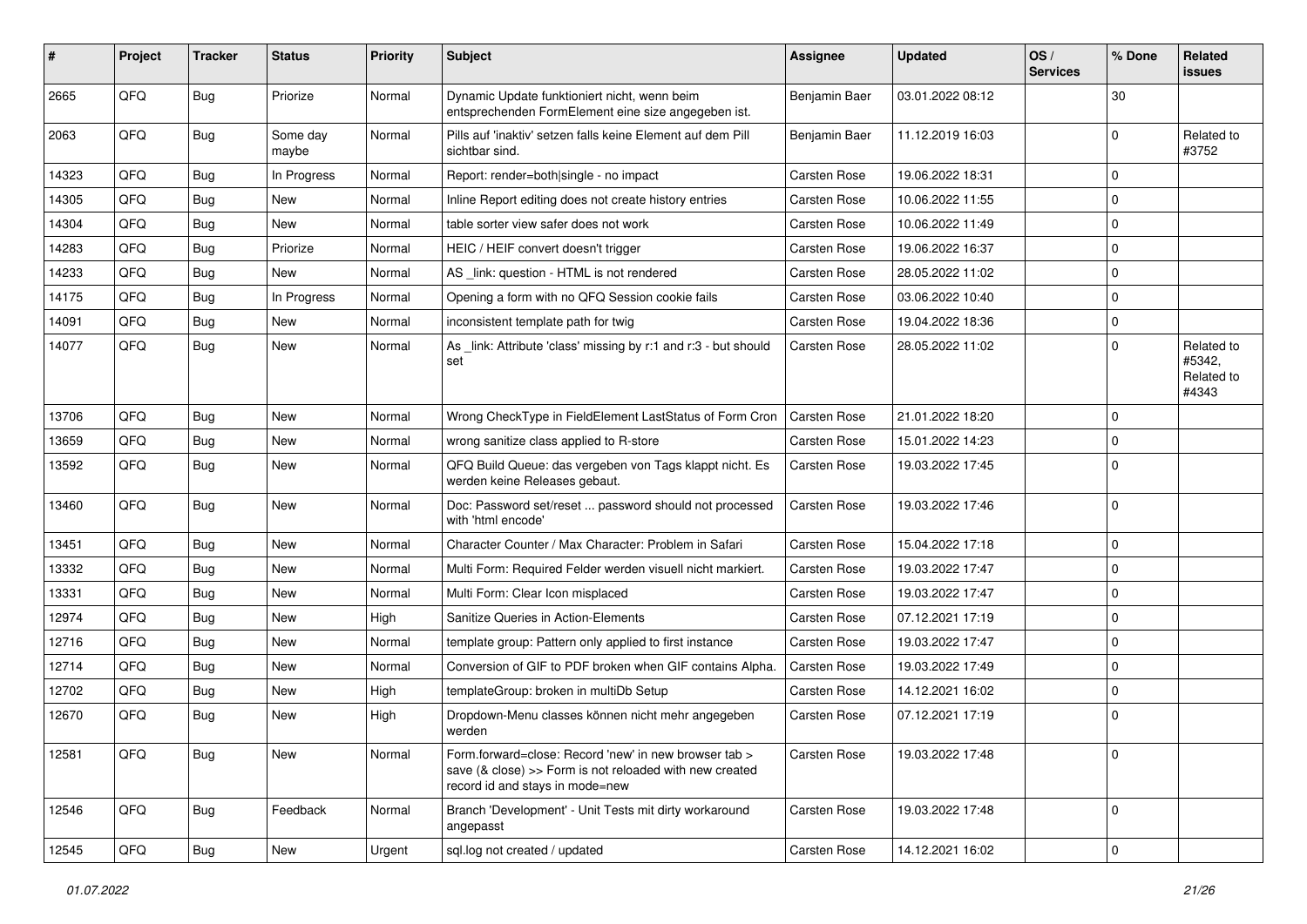| $\vert$ # | Project | <b>Tracker</b> | <b>Status</b> | <b>Priority</b> | <b>Subject</b>                                                                          | <b>Assignee</b>     | <b>Updated</b>   | OS/<br><b>Services</b> | % Done      | Related<br><b>issues</b>                                                                                                       |
|-----------|---------|----------------|---------------|-----------------|-----------------------------------------------------------------------------------------|---------------------|------------------|------------------------|-------------|--------------------------------------------------------------------------------------------------------------------------------|
| 12520     | QFQ     | Bug            | New           | Normal          | Switch FE User: still active even FE User session expired                               | Carsten Rose        | 19.03.2022 17:48 |                        | $\Omega$    |                                                                                                                                |
| 12513     | QFQ     | Bug            | <b>New</b>    | High            | Implement server side check of maxlength                                                | <b>Carsten Rose</b> | 07.12.2021 17:19 |                        | $\mathbf 0$ |                                                                                                                                |
| 12512     | QFQ     | Bug            | <b>New</b>    | Normal          | Some MySQL Installation can't use 'stored procedures'                                   | Carsten Rose        | 19.03.2022 17:48 |                        | $\mathbf 0$ |                                                                                                                                |
| 12468     | QFQ     | <b>Bug</b>     | <b>New</b>    | Urgent          | Form: update Form.title after save                                                      | Carsten Rose        | 03.05.2021 21:12 |                        | $\pmb{0}$   |                                                                                                                                |
| 12463     | QFQ     | <b>Bug</b>     | ToDo          | High            | QFQ Function: 'function' and 'sql' on same level - output of<br>sal is shown two times. | Carsten Rose        | 15.12.2021 16:31 |                        | $\mathbf 0$ |                                                                                                                                |
| 12395     | QFQ     | <b>Bug</b>     | ToDo          | High            | QFQ Function: Result two times shown                                                    | Carsten Rose        | 18.02.2022 08:59 |                        | $\mathbf 0$ |                                                                                                                                |
| 12327     | QFQ     | Bug            | New           | Normal          | Copy to clipboard: Glyphicon can not be changed                                         | Carsten Rose        | 27.12.2021 17:59 |                        | $\pmb{0}$   |                                                                                                                                |
| 12325     | QFQ     | Bug            | Priorize      | Normal          | MultiDB form.dbIndex not working for report syntax                                      | Carsten Rose        | 07.09.2021 13:37 |                        | $\mathbf 0$ | Related to<br>#12145,<br>Related to<br>#12314                                                                                  |
| 12187     | QFQ     | Bug            | <b>New</b>    | Normal          | Trigger FormAsFile() via Report: probably problem with multi<br>DB setup                | <b>Carsten Rose</b> | 20.03.2021 21:20 |                        | $\mathbf 0$ |                                                                                                                                |
| 12133     | QFQ     | <b>Bug</b>     | <b>New</b>    | Normal          | NPM, phpSpreadSheet aktualisieren                                                       | Carsten Rose        | 15.03.2021 09:04 |                        | $\mathbf 0$ |                                                                                                                                |
| 12045     | QFQ     | <b>Bug</b>     | <b>New</b>    | Normal          | templateGroup afterSave FE: Aufruf ohne<br>sqlHonorFormElements funktioniert nicht      | Carsten Rose        | 18.02.2021 16:33 |                        | $\mathbf 0$ |                                                                                                                                |
| 12040     | QFQ     | <b>Bug</b>     | <b>New</b>    | Normal          | FE Mode 'hidden' für zwei FEs auf einer Zeile                                           | Carsten Rose        | 18.02.2021 10:13 |                        | $\pmb{0}$   |                                                                                                                                |
| 11752     | QFQ     | <b>Bug</b>     | New           | Normal          | checkbox renders multiple input elements with same name                                 | Carsten Rose        | 17.12.2020 14:58 |                        | $\mathbf 0$ | Related to<br>#11750                                                                                                           |
| 11695     | QFQ     | <b>Bug</b>     | <b>New</b>    | Normal          | MultiForm required FE Error                                                             | Carsten Rose        | 04.12.2020 13:34 |                        | $\mathbf 0$ |                                                                                                                                |
| 11668     | QFQ     | <b>Bug</b>     | <b>New</b>    | Normal          | Play function.sql - problem with mysql                                                  | Carsten Rose        | 03.05.2021 20:48 |                        | $\pmb{0}$   |                                                                                                                                |
| 11667     | QFQ     | <b>Bug</b>     | New           | Normal          | MySQL mariadb-server-10.3: Incorrect datetime value                                     | Carsten Rose        | 03.05.2021 20:48 |                        | $\pmb{0}$   |                                                                                                                                |
| 11517     | QFQ     | <b>Bug</b>     | In Progress   | Normal          | extraButtonInfo Broken for multiple FormElements                                        | Carsten Rose        | 12.05.2022 13:12 |                        | $\Omega$    | Related to<br>#7890.<br>Related to<br>#3811, Has<br>duplicate<br>#10905, Has<br>duplicate<br>#10553, Has<br>duplicate<br>#6779 |
| 11239     | QFQ     | <b>Bug</b>     | New           | Normal          | Radiobutton (plain): horizontales Rendern abhängig vom<br>Datentyp in der Datenbank     | Carsten Rose        | 30.09.2020 18:37 |                        | $\mathbf 0$ |                                                                                                                                |
| 10937     | QFQ     | Bug            | <b>New</b>    | Normal          | Fehler mit abhängigen Select- Feldern beim Positionieren                                | Carsten Rose        | 12.11.2020 23:45 |                        | $\mathbf 0$ |                                                                                                                                |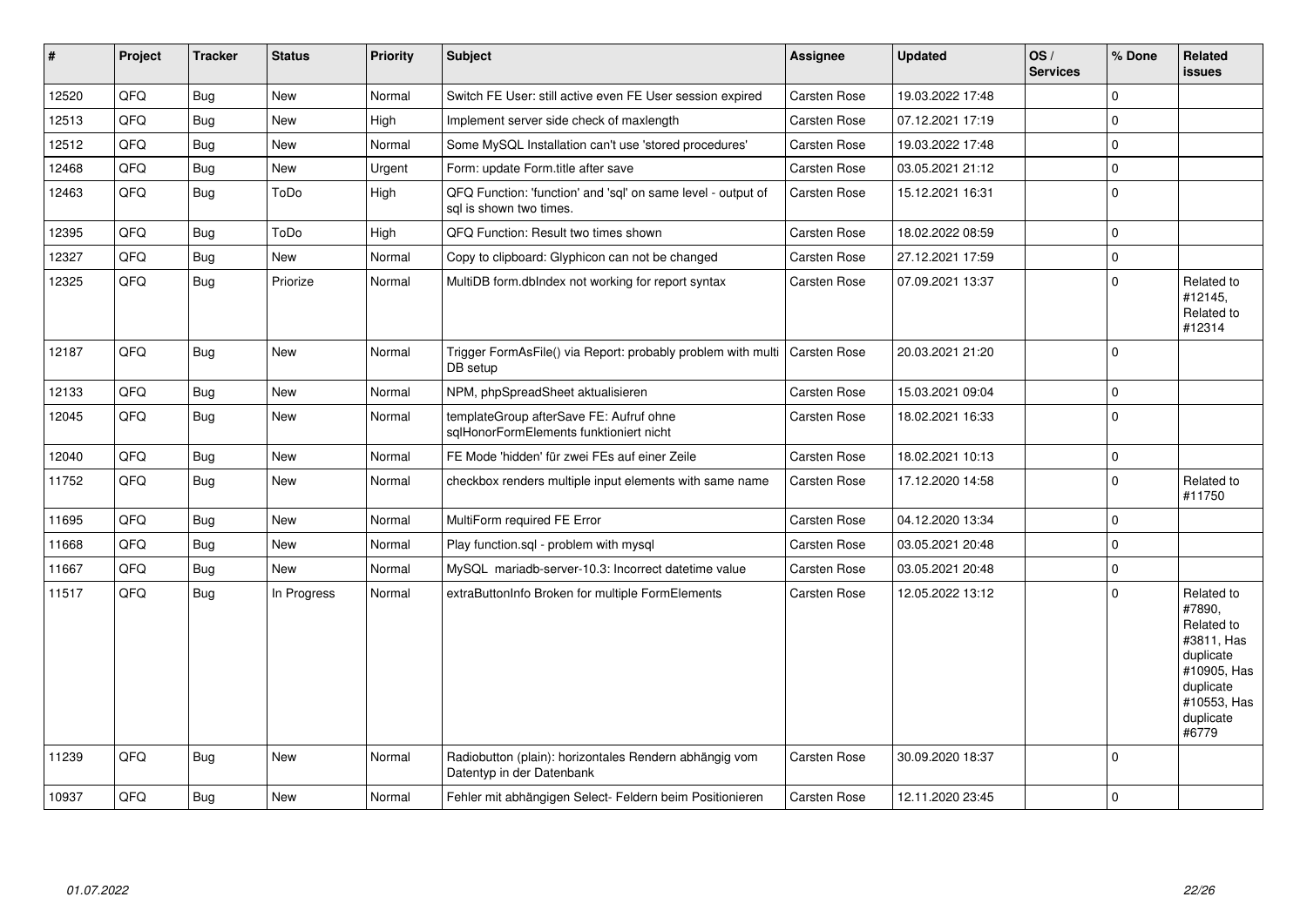| #     | Project        | <b>Tracker</b> | <b>Status</b> | <b>Priority</b> | Subject                                                                                                  | <b>Assignee</b>     | <b>Updated</b>   | OS/<br><b>Services</b> | % Done      | Related<br>issues                                                       |
|-------|----------------|----------------|---------------|-----------------|----------------------------------------------------------------------------------------------------------|---------------------|------------------|------------------------|-------------|-------------------------------------------------------------------------|
| 10704 | QFQ            | Bug            | <b>New</b>    | Normal          | wkhtml problem rendering fullCalendar.js / fabric.js >><br>successor: puppeteer                          | <b>Carsten Rose</b> | 12.11.2020 23:45 |                        | $\Omega$    | Related to<br>#5024,<br>Related to<br>#4650,<br>Related to<br>#10715    |
| 10661 | QFQ            | Bug            | In Progress   | Normal          | Typo3 Warnungen                                                                                          | <b>Carsten Rose</b> | 07.09.2021 13:23 |                        | $\Omega$    | Related to<br>#12440                                                    |
| 10658 | QFQ            | Bug            | <b>New</b>    | Normal          | processReadOnly broken                                                                                   | Carsten Rose        | 27.05.2020 17:55 |                        | 0           |                                                                         |
| 10640 | QFQ            | Bug            | <b>New</b>    | High            | TypeAhead Tag: FE editierbar trotz readOnly                                                              | Carsten Rose        | 03.05.2021 21:12 |                        | $\Omega$    | Related to<br>#7795                                                     |
| 10588 | QFQ            | <b>Bug</b>     | <b>New</b>    | Normal          | typeahed Tag: Doku anpassen                                                                              | <b>Carsten Rose</b> | 12.11.2020 23:45 |                        | $\Omega$    |                                                                         |
| 10508 | QFQ            | Bug            | <b>New</b>    | High            | Multi Form broken on Multi DB Instance                                                                   | Carsten Rose        | 03.05.2021 21:12 |                        | 0           |                                                                         |
| 10506 | QFQ            | Bug            | <b>New</b>    | High            | Template Group broken on MultiDB instance                                                                | Carsten Rose        | 03.05.2021 21:12 |                        | $\Omega$    | Related to<br>#10505                                                    |
| 10322 | QFQ            | <b>Bug</b>     | <b>New</b>    | Normal          | FormElement / Radio: missing column 'enum' >> FE not<br>reported                                         | Carsten Rose        | 07.05.2020 09:37 |                        | $\Omega$    |                                                                         |
| 10082 | QFQ            | Bug            | New           | Normal          | FE.type=SELECT - 'sanatize' Class                                                                        | Carsten Rose        | 07.05.2020 09:36 |                        | $\Omega$    | Related to<br>#10081                                                    |
| 10081 | QFQ            | Bug            | <b>New</b>    | High            | Stale record lock after 'forbidden' character                                                            | <b>Carsten Rose</b> | 03.05.2021 21:12 |                        | $\Omega$    | Related to<br>#10082,<br>Related to<br>#9789                            |
| 9975  | QFQ            | <b>Bug</b>     | Priorize      | Normal          | Dropdown Menu: 'r:3' broken                                                                              | Carsten Rose        | 01.02.2020 10:13 |                        | $\Omega$    |                                                                         |
| 9958  | QFQ            | <b>Bug</b>     | Priorize      | Normal          | Broken subrecord query: no error message                                                                 | Carsten Rose        | 05.02.2021 15:15 |                        | $\Omega$    |                                                                         |
| 9947  | QFQ            | <b>Bug</b>     | Priorize      | Normal          | Unwanted error message if missing 'typeAheadSqlPrefetch'                                                 | Carsten Rose        | 01.02.2020 10:13 |                        | $\Omega$    |                                                                         |
| 9862  | QFQ            | <b>Bug</b>     | Priorize      | Normal          | Failed writing to sql mail qfq.log should throw an exception                                             | Carsten Rose        | 01.02.2020 10:13 |                        | $\mathbf 0$ |                                                                         |
| 9834  | QFQ            | <b>Bug</b>     | Priorize      | Normal          | Input elements with tag 'disabled' are missing on<br>form-submit: server option 'processReadOnly' broken | Carsten Rose        | 07.12.2021 16:43 |                        | $\Omega$    | Related to<br>#9691,<br>Related to<br>#5305, Has<br>duplicate<br>#12331 |
| 9789  | $\mathsf{QFQ}$ | Bug            | In Progress   | High            | Record Lock: release to early on 'leave page'                                                            | Carsten Rose        | 10.01.2022 09:25 |                        | 100         | Related to<br>#10081,<br>Related to<br>#9173,<br>Related to<br>#8702    |
| 9783  | QFQ            | Bug            | New           | Normal          | Email with special characters                                                                            | Carsten Rose        | 01.02.2020 23:22 |                        | 0           |                                                                         |
| 9773  | QFQ            | Bug            | New           | Normal          | form.parameter.formModeGlobal=requiredOff                                                                | Carsten Rose        | 01.02.2020 15:56 |                        | $\pmb{0}$   |                                                                         |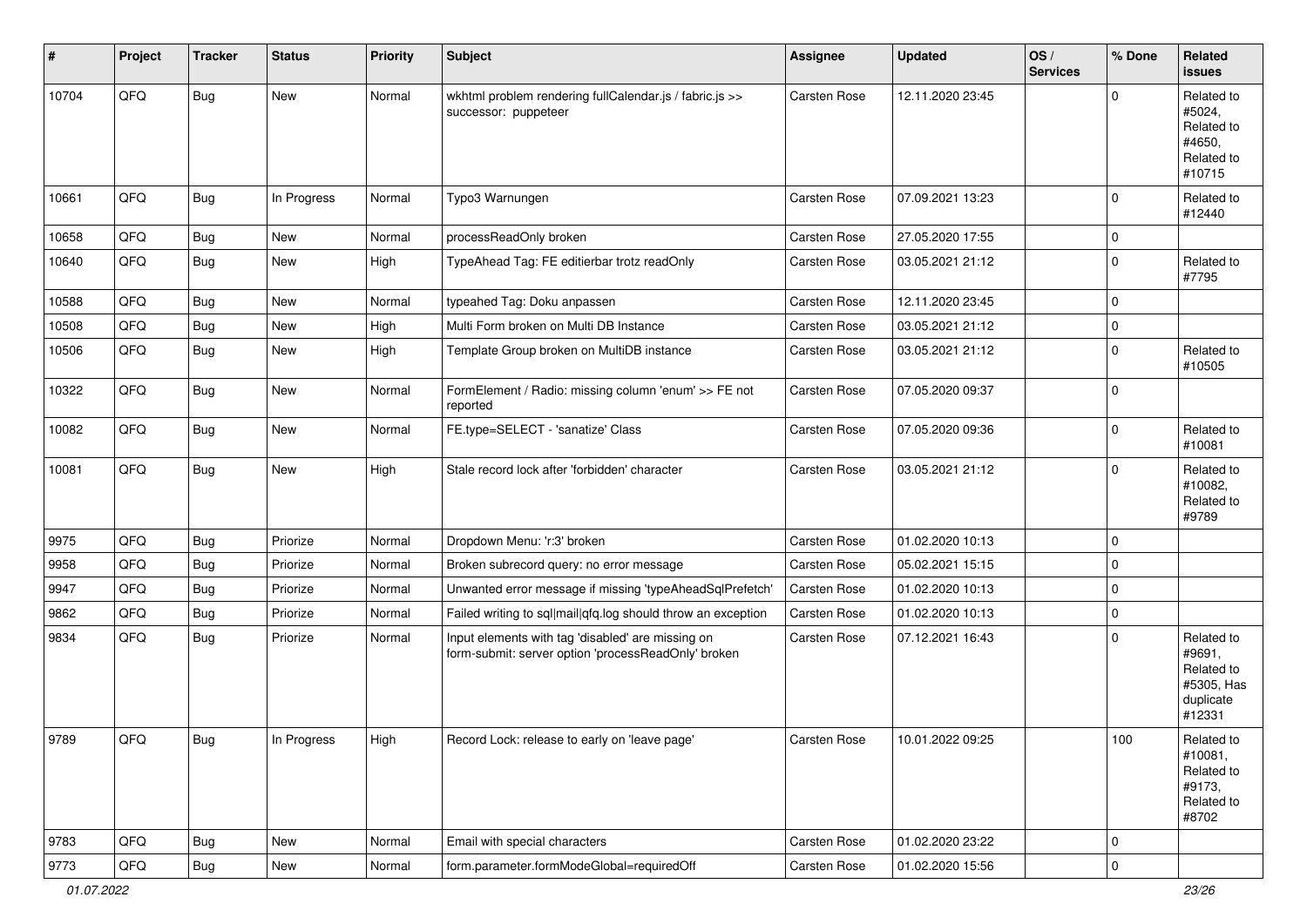| #    | Project | <b>Tracker</b> | <b>Status</b>     | <b>Priority</b> | <b>Subject</b>                                                                | Assignee     | <b>Updated</b>   | OS/<br><b>Services</b> | % Done   | Related<br><b>issues</b>                     |
|------|---------|----------------|-------------------|-----------------|-------------------------------------------------------------------------------|--------------|------------------|------------------------|----------|----------------------------------------------|
| 9691 | QFQ     | Bug            | In Progress       | Normal          | Checkbox: dynamic update > readonly                                           | Carsten Rose | 01.02.2020 23:22 |                        | 50       | Related to<br>#9834                          |
| 9669 | QFQ     | Bug            | Some day<br>maybe | Normal          | Checkbox / Template Group: radio/checkbox visible broken<br>after 'add'       | Carsten Rose | 16.06.2021 13:47 |                        | $\Omega$ | Related to<br>#8091                          |
| 9534 | QFQ     | Bug            | Priorize          | Urgent          | FE.type=upload: 'Unknown Mode: ID"                                            | Carsten Rose | 03.05.2021 21:14 |                        | $\Omega$ | Related to<br>#9532                          |
| 9533 | QFQ     | <b>Bug</b>     | New               | Normal          | FE.type=upload: Check in 'beforeSave' if upload is given                      | Carsten Rose | 01.02.2020 23:22 |                        | $\Omega$ | Related to<br>#11523                         |
| 9531 | QFQ     | <b>Bug</b>     | <b>New</b>        | High            | FE File: Dynamic Update / modeSgl / required detected<br>even it not set      | Carsten Rose | 11.06.2021 20:32 |                        | $\Omega$ | Related to<br>#12398                         |
| 9347 | QFQ     | Bug            | New               | High            | FE.type=upload with dynamic show/hidden: required not<br>detected             | Carsten Rose | 12.06.2021 10:40 |                        | $\Omega$ | Related to<br>#5305.<br>Related to<br>#12398 |
| 9317 | QFQ     | Bug            | <b>New</b>        | Normal          | FE.type=note: with dynamic show/hidden an empty label<br>causes trouble       | Carsten Rose | 01.02.2020 23:22 |                        | $\Omega$ |                                              |
| 9281 | QFQ     | Bug            | Some day<br>maybe | Normal          | Allow STRICT_TRANS_TABLES                                                     | Carsten Rose | 02.01.2021 18:43 |                        | $\Omega$ |                                              |
| 9275 | QFQ     | Bug            | New               | Normal          | auteron: t3 page, which takes to long to respond, is not<br>reported properly | Carsten Rose | 01.02.2020 23:22 |                        | 100      |                                              |
| 9177 | QFQ     | <b>Bug</b>     | New               | Normal          | Bug? QFQ tries to save an action FE, which has real<br>existing column name   | Carsten Rose | 01.02.2020 23:22 |                        | $\Omega$ |                                              |
| 9173 | QFQ     | <b>Bug</b>     | Priorize          | Urgent          | Stale Record Lock: Firefox                                                    | Carsten Rose | 03.05.2021 21:14 |                        | $\Omega$ | Related to<br>#9789                          |
| 9127 | QFQ     | <b>Bug</b>     | <b>New</b>        | Normal          | Error Message: change 'roll over' color - text not readable                   | Carsten Rose | 01.02.2020 23:22 |                        | $\Omega$ |                                              |
| 9121 | QFQ     | Bug            | Priorize          | High            | sip links have r and __dbIndexData set                                        | Carsten Rose | 12.06.2021 10:41 |                        | $\Omega$ |                                              |
| 9077 | QFQ     | <b>Bug</b>     | New               | Normal          | typeAheadSgl: report broken SQL                                               | Carsten Rose | 29.06.2022 22:35 |                        | $\Omega$ | Related to<br>#4018                          |
| 9013 | QFQ     | <b>Bug</b>     | New               | Normal          | Error in Twig template not handled                                            | Carsten Rose | 20.10.2021 13:43 |                        | $\Omega$ |                                              |
| 8668 | QFQ     | Bug            | <b>New</b>        | High            | Pill disabled: dyamic mode 'hidden' not respected - FE is still<br>required   | Carsten Rose | 03.05.2021 21:14 |                        | $\Omega$ |                                              |
| 8431 | QFQ     | <b>Bug</b>     | New               | High            | autocron.php with wrong path                                                  | Carsten Rose | 03.05.2021 21:14 |                        | $\Omega$ |                                              |
| 8106 | QFQ     | <b>Bug</b>     | Some day<br>maybe | Normal          | Dynamic Update: Feld kann nicht auf empty zurückgesetzt<br>werden             | Carsten Rose | 11.12.2019 16:01 |                        | $\Omega$ |                                              |
| 8083 | QFQ     | <b>Bug</b>     | New               | High            | FormEditor: primary table list does not respect<br>'indexDb={{indexData:Y}}'  | Carsten Rose | 03.05.2021 21:14 |                        | $\Omega$ | Has duplicate<br>#6678                       |
| 8049 | QFQ     | Bug            | New               | Normal          | FE.type=note, column 'value': text moves some pixel to top<br>after save      | Carsten Rose | 01.02.2020 23:22 |                        | $\Omega$ |                                              |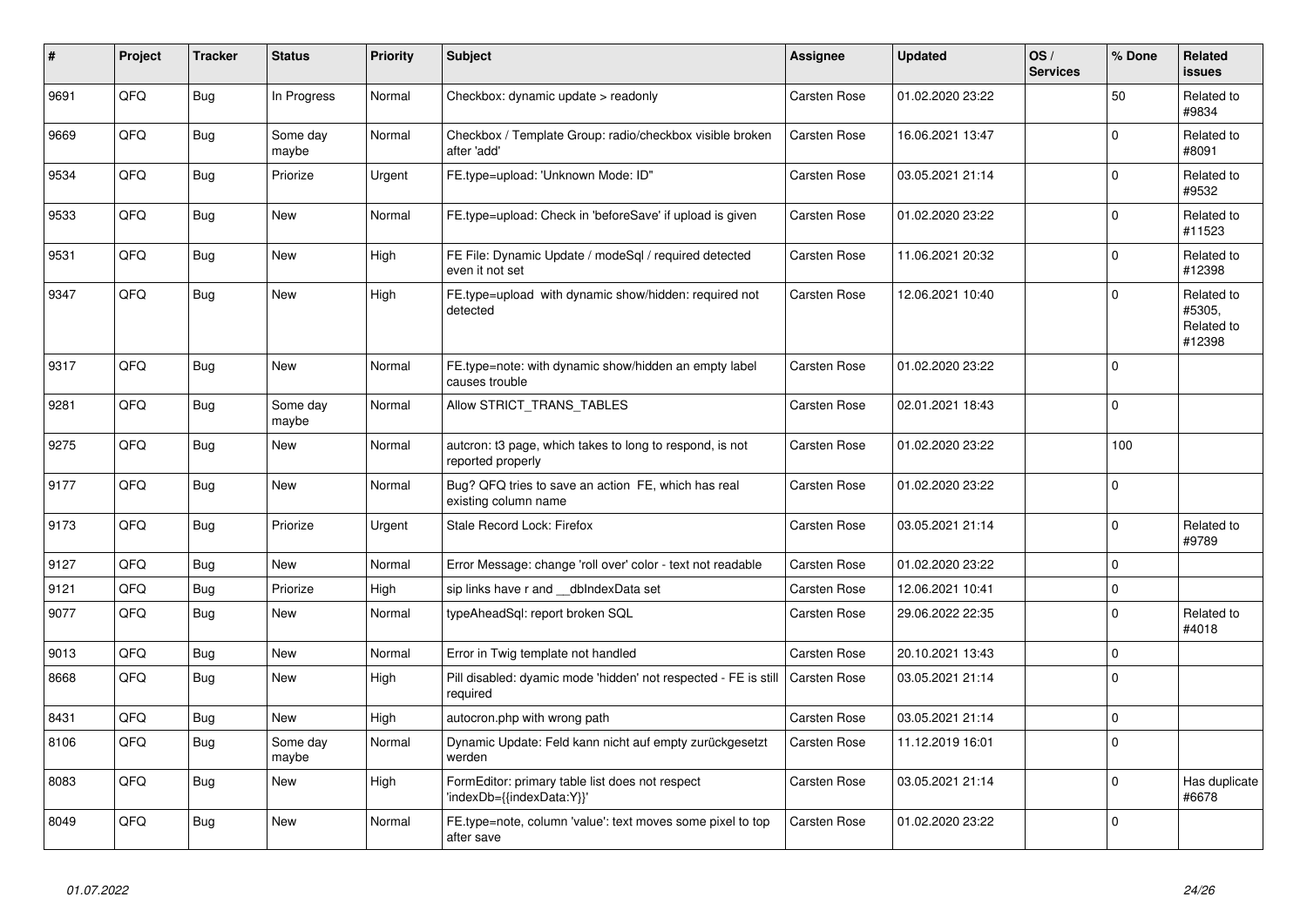| #    | Project | <b>Tracker</b> | <b>Status</b>     | <b>Priority</b> | <b>Subject</b>                                                                                                   | <b>Assignee</b>     | <b>Updated</b>   | OS/<br><b>Services</b> | % Done      | Related<br>issues    |
|------|---------|----------------|-------------------|-----------------|------------------------------------------------------------------------------------------------------------------|---------------------|------------------|------------------------|-------------|----------------------|
| 8037 | QFQ     | Bug            | Priorize          | Normal          | FE.type=upload (advanced mode): {{slaveId:V}} missing<br>during dynamic update                                   | <b>Carsten Rose</b> | 01.02.2020 10:13 |                        | $\Omega$    |                      |
| 7899 | QFQ     | Bug            | <b>New</b>        | High            | Fe.type=password / retype / required: always complain<br>about missing value                                     | Carsten Rose        | 03.05.2021 21:14 |                        | 0           |                      |
| 7890 | QFQ     | <b>Bug</b>     | <b>New</b>        | Normal          | FormElement 'required': extraButtonInfo not aligned                                                              | Carsten Rose        | 11.06.2021 21:17 |                        | 0           | Related to<br>#11517 |
| 7795 | QFQ     | <b>Bug</b>     | <b>New</b>        | Normal          | Readonly Form: Typeahead-Felder                                                                                  | Carsten Rose        | 01.02.2020 23:22 |                        | 0           | Related to<br>#10640 |
| 7685 | QFQ     | <b>Bug</b>     | <b>New</b>        | Normal          | Open FormElement from QFQ error message and save<br>modified record: error about missing {{formId:F}}            | Carsten Rose        | 01.02.2020 23:22 |                        | $\Omega$    |                      |
| 7656 | QFQ     | <b>Bug</b>     | Priorize          | Normal          | FE with required, 'pattern' and 'extraButtonLock': always<br>complain about missing value                        | Carsten Rose        | 01.02.2020 10:13 |                        | $\Omega$    |                      |
| 7650 | QFQ     | <b>Bug</b>     | <b>New</b>        | High            | Optional do not show 'required' sign on FormElement                                                              | Carsten Rose        | 03.05.2021 21:14 |                        | $\mathbf 0$ |                      |
| 7616 | QFQ     | <b>Bug</b>     | Priorize          | Normal          | Selectlist with Enum & Dynamic Update                                                                            | Carsten Rose        | 01.02.2020 10:13 |                        | $\mathbf 0$ |                      |
| 7574 | QFQ     | <b>Bug</b>     | <b>New</b>        | Normal          | Substitute error: form element not reported / dont parse<br>Form.note                                            | Carsten Rose        | 01.02.2020 23:21 |                        | $\Omega$    |                      |
| 7547 | QFQ     | <b>Bug</b>     | <b>New</b>        | Normal          | Error Message in afterSave: wrong parameter column<br>reported                                                   | Carsten Rose        | 01.02.2020 23:22 |                        | $\Omega$    |                      |
| 7524 | QFQ     | Bug            | <b>New</b>        | Normal          | QFQ throws a 'General Error' if 'fileadmin/protected/log/' is<br>not writeable                                   | Carsten Rose        | 01.02.2020 23:22 |                        | $\Omega$    |                      |
| 7513 | QFQ     | Bug            | <b>New</b>        | Normal          | Radios not correct aligned                                                                                       | Carsten Rose        | 01.02.2020 23:22 |                        | $\mathbf 0$ |                      |
| 7512 | QFQ     | <b>Bug</b>     | <b>New</b>        | Normal          | FE: inputType=number >> 'pattern' is not respected                                                               | Carsten Rose        | 01.02.2020 23:22 |                        | $\Omega$    |                      |
| 7456 | QFQ     | <b>Bug</b>     | Some day<br>maybe | Low             | Todos in Code: solve or make ticket                                                                              | Carsten Rose        | 16.09.2021 15:10 |                        | $\Omega$    |                      |
| 7261 | QFQ     | <b>Bug</b>     | <b>New</b>        | Normal          | Report pathFilename for user without path, only the filename                                                     | Carsten Rose        | 01.02.2020 23:21 |                        | $\mathbf 0$ |                      |
| 7219 | QFQ     | Bug            | <b>New</b>        | Normal          | typeSheadSql / typeAheadSqlPrefetch: change to curly<br>braces                                                   | Carsten Rose        | 01.02.2020 23:21 |                        | 0           |                      |
| 7014 | QFQ     | Bug            | <b>New</b>        | Normal          | Sending invalid emails succeeds when<br>debug.redirectAllMailTo is set                                           | Carsten Rose        | 01.02.2020 23:21 |                        | $\mathbf 0$ |                      |
| 7002 | QFQ     | <b>Bug</b>     | <b>New</b>        | Normal          | Dynamic Update: row does not disappear / appear                                                                  | Carsten Rose        | 01.02.2020 23:22 |                        | $\Omega$    |                      |
| 6912 | QFQ     | Bug            | <b>New</b>        | Normal          | error Message Var 'deadline' already set in SIP - in Form<br>with FE.value={{deadline:R:::{{deadlinePeriod:Y}}}} | Carsten Rose        | 01.02.2020 23:21 |                        | 0           |                      |
| 6677 | QFQ     | Bug            | New               | Normal          | Error message FE Action Element: no/wrong FE reference<br>who cause the problem.                                 | Carsten Rose        | 01.02.2020 23:21 |                        | $\mathbf 0$ |                      |
| 6574 | QFQ     | <b>Bug</b>     | Priorize          | Normal          | qfq.log: Fehlermeldung wurde angezeigt, aber nicht geloggt                                                       | Carsten Rose        | 01.02.2020 10:13 |                        | 0           |                      |
| 6483 | QFQ     | Bug            | New               | Normal          | R Store funktioniert nicht bei 'Report Notation' im FE                                                           | Carsten Rose        | 01.02.2020 23:21 |                        | $\mathbf 0$ |                      |
| 6462 | QFQ     | <b>Bug</b>     | New               | Normal          | File Upload: Nutzlose Fehlermeldung wenn Datei zu gross                                                          | Carsten Rose        | 01.02.2020 23:21 |                        | 0           | Related to<br>#6139  |